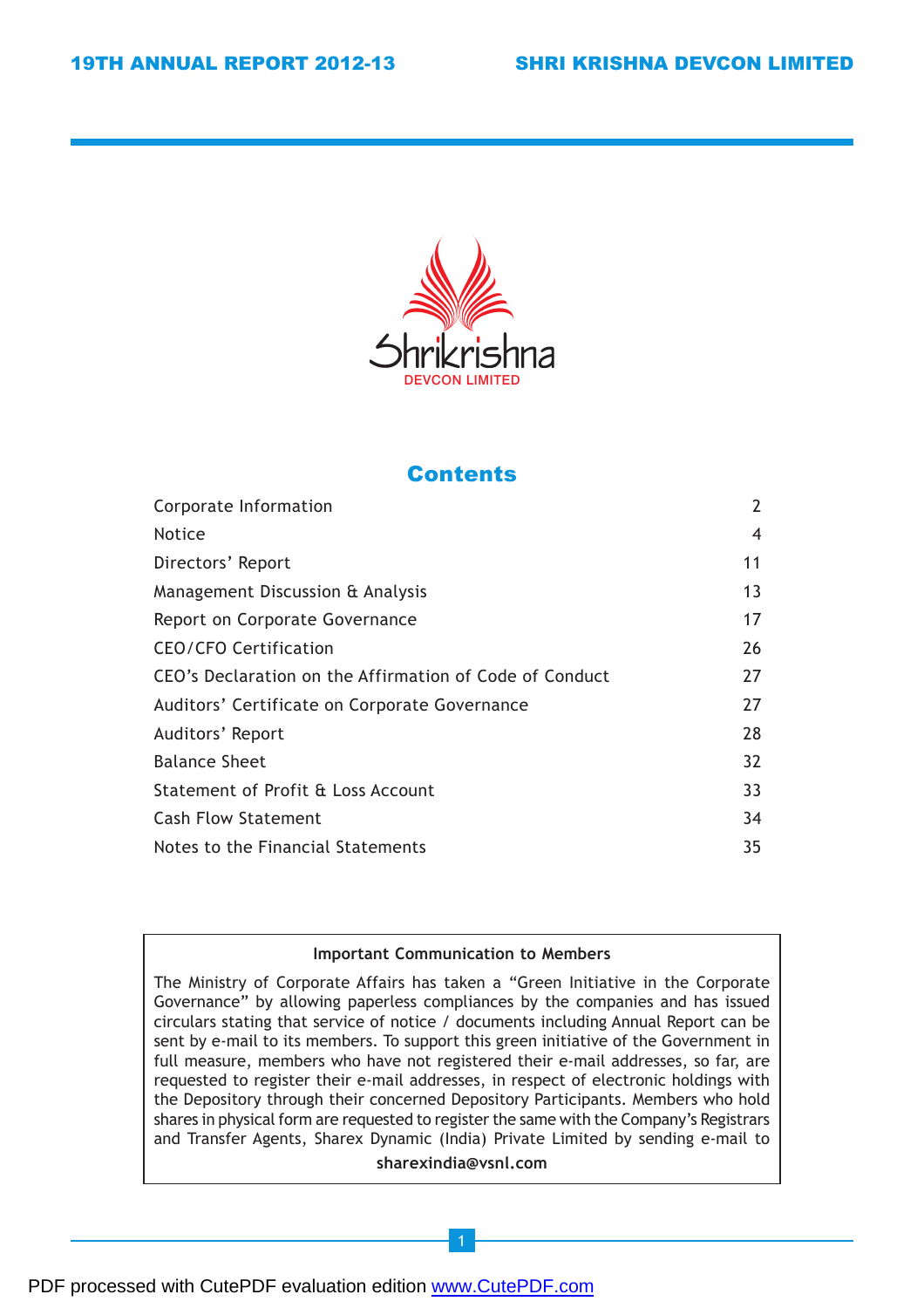

**GRIEVANCE COMMITTEE** 

**COMPANY SECRETARY** Ms. Surbhi Goyal

**CORPORATE OFFICE** M-1-2, Starlit Tower,

**BOARD OF DIRECTORS** Mr. Sunil Kumar Jain Managing Director Mukesh Kumar Jain Managing Director Mukesh Kumar Jain Non-Executive Director Mr. Naveen Kumar Jain Non-Executive Director Mr. Ashok Kumar Sethi Independent Director Mr. Dinesh Joshi Independent Director Mr. Purshottam Das Bairagi lndependent Director **AUDIT COMMITTEE** Mr. Purshottam Das Bairagi Chairman Mr. Dinesh Joshi Mr. Mukesh Kumar Jain **REMUNERATION COMMITTEE** Mr. Purshottam Das Bairagi Chairman Mr. Dinesh Joshi Mr. Ashok Kumar Sethi **SHAREHOLDERS / INVESTORS** Mr. Purshottam Das Bairagi Chairman Mr. Sunil Kumar Jain **FINANCE COMMITTEE** Mr. Sunil Kumar Jain Chairman Mr. Mukesh Kumar Jain Mr. Naveen Kumar Jain **BANKERS Canara Bank** Vijaya Bank **Canara Bank** Canara Bank Canara Bank State Bank of India Oriental Bank of Commerce City Bank Dena Bank **ING Vyasya AUDITORS** M/s. Khandelwal & Khandelwal Associates Chartered Accountants A-302, Clifton, Raviraj Oberoi Complex, New Link Road, Andheri (West), Mumbai–400 058 **SECRETARIAL CONSULTANT** M/s. B. K. Pradhan & Associates, Company Secretaries **REGISTRAR &** Sharex Dynamic (India) Private Limited<br>**TRANSEER AGENTS** Sunit No. 1 Luthra Ind. Premises M. Va Unit No. 1, Luthra Ind. Premises, M. Vasanji Marg, Andheri Kurla Road, Safed Pool,

Andheri (East), Mumbai – 400 072 Tel.: 022-2851 5606 / 2851 5644 E-mail : sharexindia@vsnl.com **REGISTERED OFFICE** Umerji House, 202, 2<sup>nd</sup> Floor, Teli Gally,

Andheri (East), Mumbai - 400 069. (Maharashtra) Tel. : 022-2682 2999 E-mail : shrikrishnaelectra@hotmail.com

29, Y. N. Road, Indore – 452 001 (M.P.) Tel. : 0731-4041485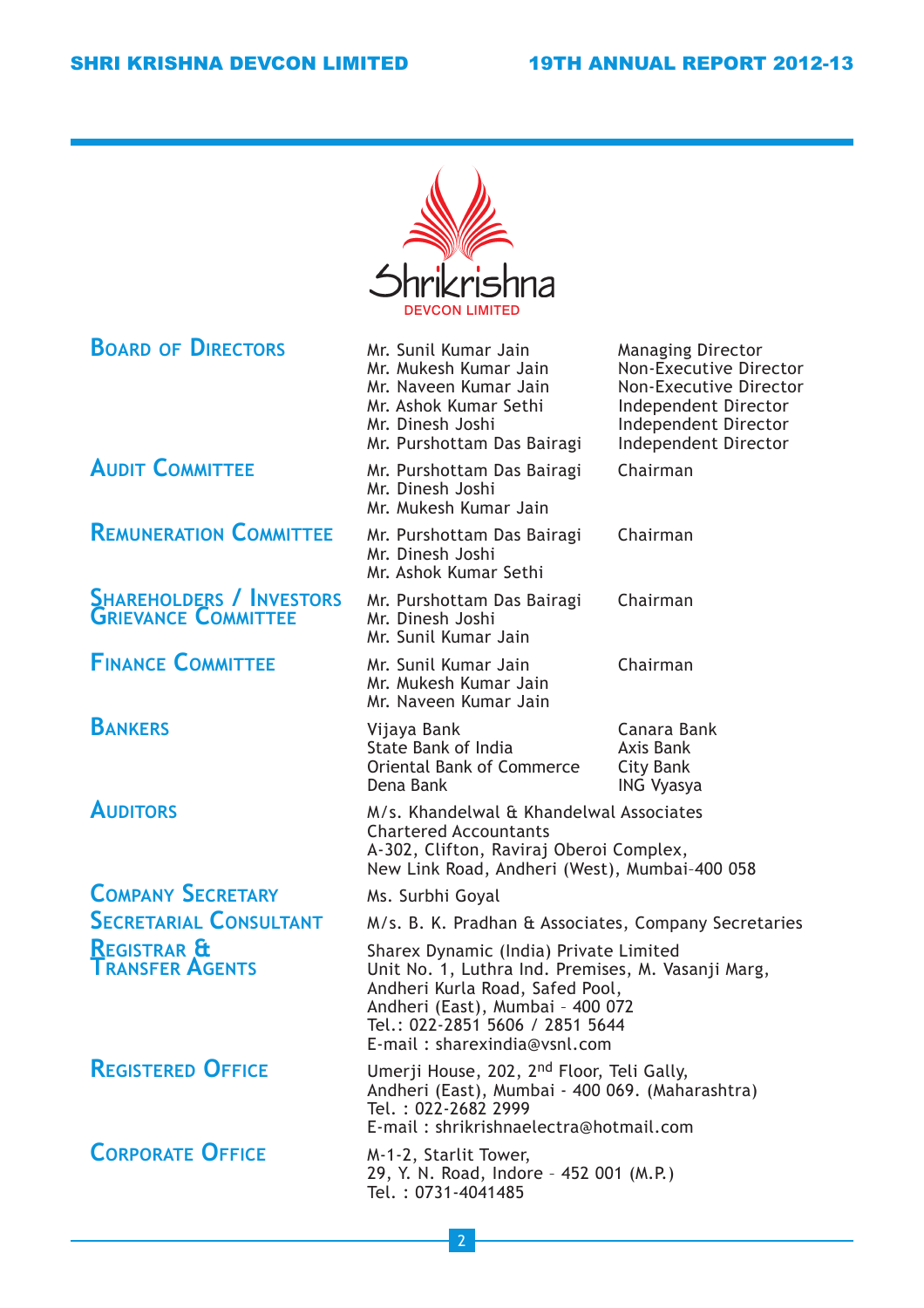

## **"Our Vision"**

Many ask us what business are we in. Most think we are in the business of real estate. The business of 'building'. They are right and wrong too. They are right because we do build some of the most sought after residences and commercial, but that's not all what we do.

We think we are in a business to bring smiles. Smiles on the face of thousands of families that find peace and solace in the way we build homes for them, not houses. Smiles from every single corporate for whom we build intelligent office spaces so that they can concentrate on just one thing, business.

Smiles on the face of our employees who work with us, not for us. Smiles for all the contractors, architects, interior designers and masons who sweat with us, always. Smiles on the face of the thousands of shareholders who have entrusted us to grow their wealth.

We do not measure our success through the number of stakeholders we satisfy or delight. We measure success through the happiness index. The smiles that we build through opportunity, trust, strength and growth.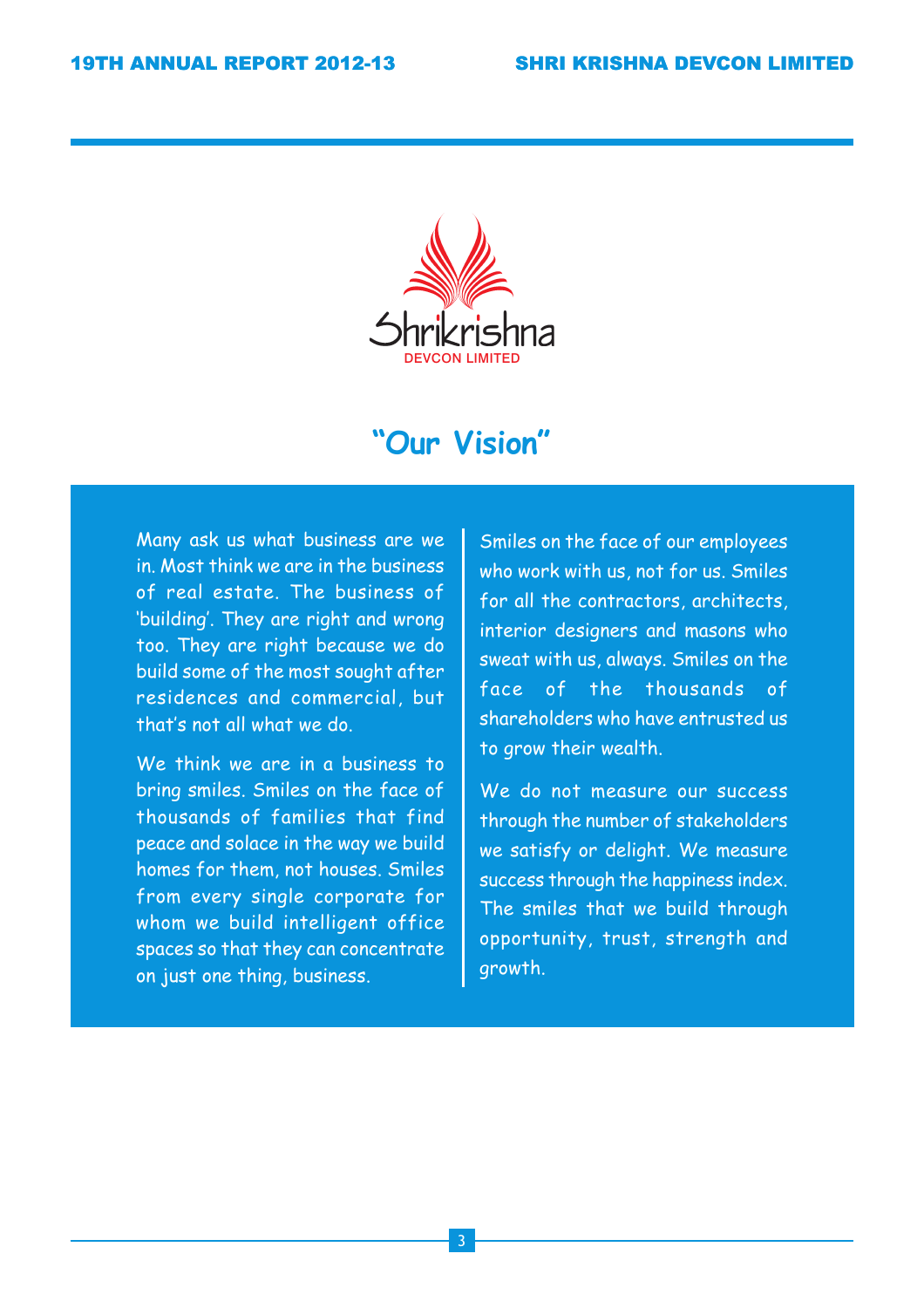## **Notice**

# Dear Shareholders

Your Directors have pleasure in presenting the 19th Annual Report along with Audited Accounts of the Company for the year ended 31st March, 2013.

**NOTICE** is hereby given that the Nineteenth Annual General Meeting of the members of **SHRI KRISHNA DEVCON LIMITED** will be held as scheduled below:

| Day/Date: |               | Friday, the 13 <sup>th</sup> day of<br>September, 2013 |
|-----------|---------------|--------------------------------------------------------|
| Time      | $\sim$ $\sim$ | 11.30 A.M.                                             |
| Venue     | $\sim$ $\sim$ | The Mirador,                                           |
|           |               | 131 B New Link Road,                                   |
|           |               | Opp. Solitaire Corporate Park,                         |
|           |               | Chakala, Andheri (E),                                  |
|           |               | Mumbai - 400 099.                                      |

to transact the following business:

#### **ORDINARY BUSINESS:**

- 1. To receive, consider and adopt the Audited Balance Sheet as at 31st March 2013 and the Profit and Loss Account for the year ended on that date together with the Reports of the Directors and Auditors thereon.
- 2. To appoint a Director in place of Mr. Purshottam Das Bairagi, who retires by rotation and being eligible, offers himself for re-appointment.

"**RESOLVED THAT** pursuant to section 255 and 256 of the Companies Act, 1956 and as per the provisions of the Articles of Association of the Company applicable, if any, the Company be and is hereby authorized to re-appoint Mr. Purshottam Das Bairagi as the Independent Director of the Company liable to retire by rotation."

3. To appoint Statutory Auditors to hold office from the conclusion of this Annual General Meeting until the conclusion of the next Annual General Meeting and to authorize Board of Directors to fix their remuneration.

"**RESOLVED THAT** M/s. Khandelwal & Khandelwal Associates, Chartered Accountants, be and are hereby re-appointed as the Statutory Auditors of the Company, to hold office from the conclusion of this Annual General Meeting until the conclusion of the next Annual General Meeting of the Company at a remuneration to be mutually agreed between the Board of Directors of the Company and the Statutory Auditors."

#### **SPECIAL BUSINESS:**

4. To consider, and if thought fit, to pass, with or without modification(s), the following resolution as a Special Resolution: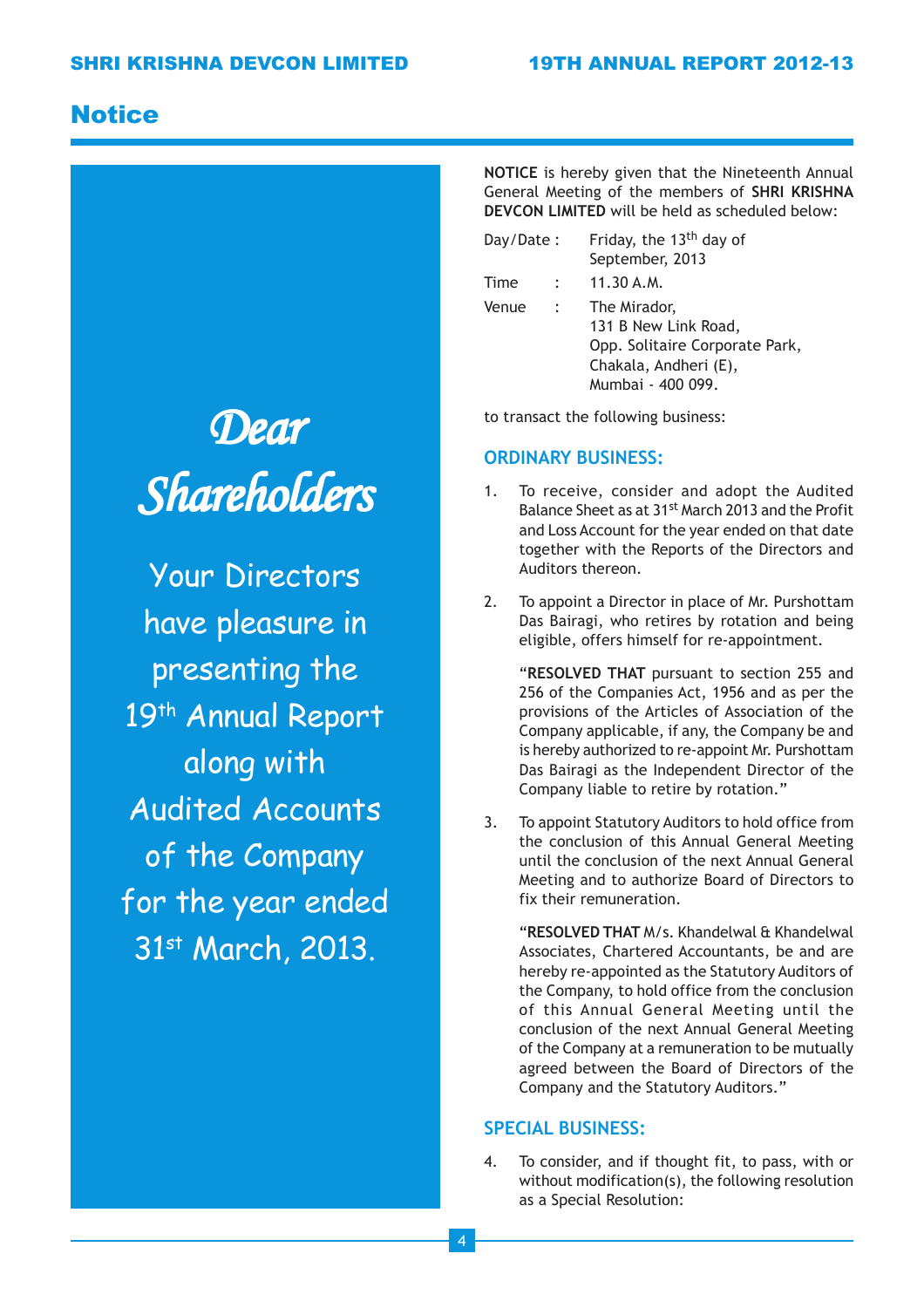**"RESOLVED THAT** pursuant to the provisions of Section 198, 269, 309, 310 and all other applicable provisions, if any, of the Companies Act, 1956 (the Act) read with Schedule XIII of the Act (including any statutory modifications or re-enactment thereof, for the time being in force), and subject to such other approvals as may be necessary and in furtherance to and in partial modification to the Special Resolution No. 5, passed by the Members of the Company at the 18<sup>th</sup> Annual General Meeting of the Company held on 20<sup>th</sup> September, 2012, in respect of reappointment of Mr. Sunil Kumar Jain, as a Managing Director of the Company, for a further period of 5 years w.e.f. 1st Nov, 2012 upto 31st October, 2017 with payment of remuneration and as recommended by Remuneration Committee, consent of the members of the company be and are hereby accorded that Mr. Sunil Kumar Jain shall be entitled to be paid remuneration, perquisites, allowances and commission as mentioned in the Explanatory Statement attached hereto, for period of 3 years w.e.f. 1st October, 2013 upto 30<sup>th</sup> September, 2016 subject to the same not exceeding the limits specified in Schedule XIII to the Companies Act, 1956, in such form and manner or with such modifications as the Board of Directors may deem fit and agreed to by Mr. Sunil Kumar Jain.

**RESOLVED FURTHER THAT** the consent of the members of the company be and are hereby also accorded that where in any financial year, during

the said period of 3 years i.e. 1st October, 2013 and upto 30<sup>th</sup> September 2016, the company has no profits or its profits are inadequate, Mr. Sunil Kumar Jain shall continue to get the same remuneration as aforesaid as minimum remuneration subject to the provisions of Schedule XIII of the Companies Act, 1956 and subject to the approval of the Central Government, wherever required.

**RESOLVED FURTHER THAT** the Board of Directors of the Company, be and is hereby authorized to do all such acts, deeds, things and matters as may be necessary and to execute necessary documents/ agreements/applications/letters on behalf of the Company as may be required to give effect to the aforesaid resolutions."

#### **By order of the Board of Directors**

**Sunil Kumar Jain** Managing Director

**Place:** Indore **Date:** 02.08.2013

#### **REGISTERED OFFICE**

Umerji House, 202, 2nd Floor, Teli Gally, Andheri (East), Mumbai - 400 069. (Maharashtra)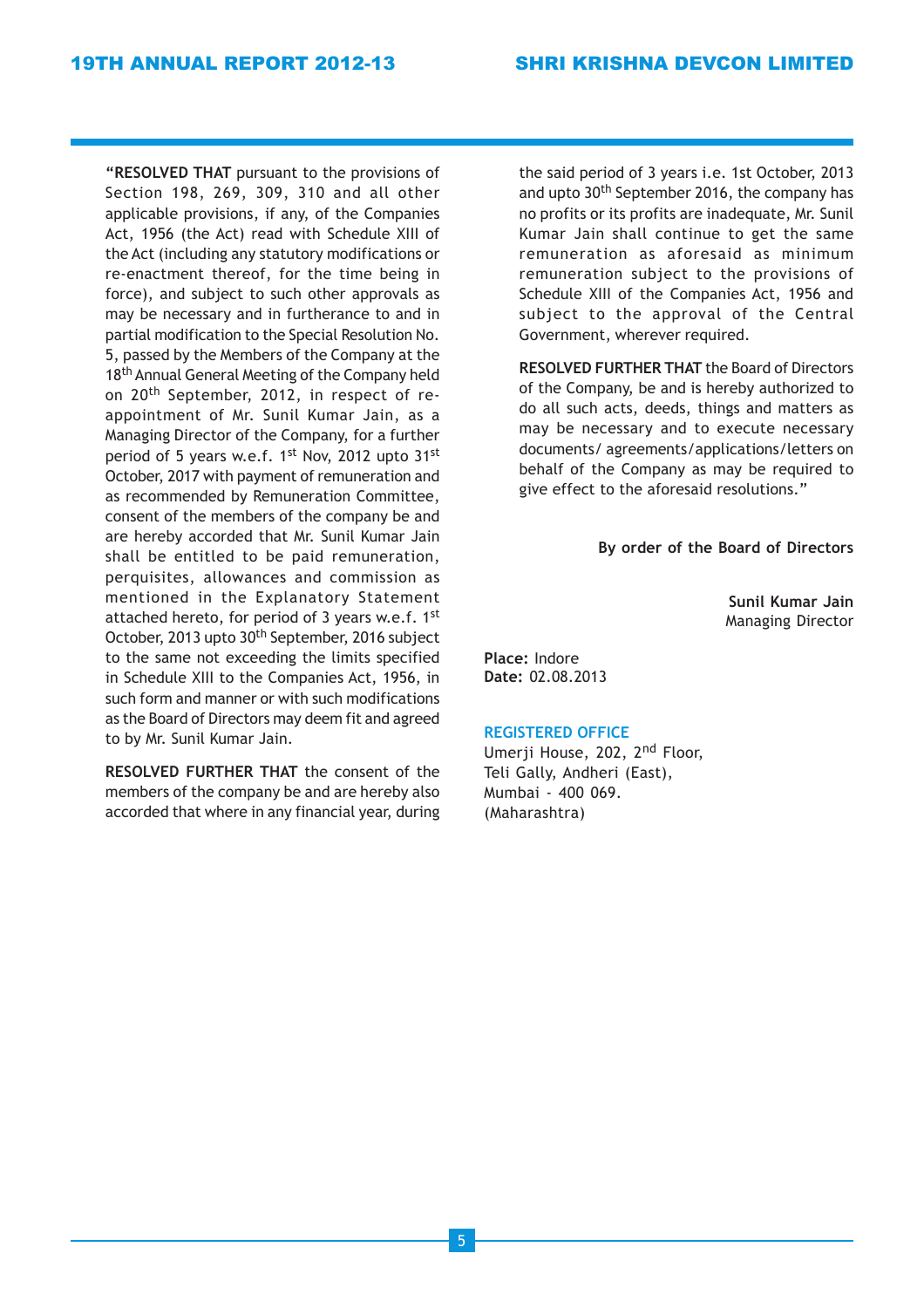#### **NOTES:**

- **1. A MEMBER ENTITLED TO ATTEND AND VOTE IS ENTITLED TO APPOINT A PROXY TO ATTEND AND VOTE INSTEAD OF HIMSELF AND A PROXY NEED NOT BE A MEMBER OF THE COMPANY. THE INSTRUMENT OF PROXY SHOULD, HOWEVER, BE DEPOSITED AT THE REGISTERED OFFICE OF THE COMPANY NOT LESS THAN FORTY-EIGHT HOURS BEFORE THE COMMENCEMENT OF THE MEETING.**
- 2. Corporate members intending to send their authorized representatives to attend the Meeting are requested to send a certified copy of the Board resolution authorizing their representative to attend and vote on their behalf at the Meeting.
- 3. Members are requested to bring their Attendance Slip duly filled in along with their copy of Annual Report to the Meeting.
- 4. The Company is registered with National Securities Depository Ltd. ('NSDL') and Central Depository Services (India) Limited ('CDSL'), for dematerialization of its Equity Shares and Company's ISIN is INE997I01012. Sharex Dynamic (India) Private Limited is the Registrar and Transfer Agents of the Company.
- 5. The Register of Members and the Share Transfer Books of the Company shall remain closed from 6<sup>th</sup> September, 2013 to 13<sup>th</sup> September, 2013 (both days inclusive) for the purpose of the Annual General Meeting.
- 6. In case of joint holders attending the Meeting, only such joint holder whose name stands first, as per the Company's records, shall alone be entitled to vote.
- 7. The Securities and Exchange Board of India has mandated the submission of Permanent Account Number (PAN) by every participant in the securities market. Members holding shares in electronic form are, therefore, requested to submit the PAN to their Depository Participants with whom they are maintaining their demat accounts. Members holding shares in physical form can submit their PAN details to the Company's Registrars & Transfer Agents, Sharex Dynamic (India) Private Limited.
- 8. Members who hold shares in physical form in multiple folios in identical names or joint holding in the same order of names are requested to send the share certificates to the Company's Registrars & Transfer Agents, Sharex Dynamic (India) Private Limited, for consolidation into a single folio.
- 9. Members are requested to:
	- Intimate immediately any change in their address or bank mandates to their Depository Participants with whom they are maintaining their demat accounts and holding shares in physical form are requested to advise any change of address immediately to the Company's Registrars & Transfer Agents, Sharex Dynamic (India) Private Limited;
	- Communicate on all matters pertaining to their shareholdings with the Company's Registered Office, quoting their respective Ledger Folio Numbers, Client ID and DP ID;
	- Note that as per provisions of the Companies Act, 1956, facility for making nominations is available to INDIVIDUALS holding shares in the Company. Members desirous of making nominations are requested to send Form No. 2B duly filled in and signed by them to the Company's Registrars & Transfer Agents in case the shares are held in physical form and to the Depository Participants in case the shares are held in electronic form.
	- Bring their respective Ledger Folio Numbers, Client ID and DP ID for easy identification of attendance at the Annual General Meeting.
- 10. All documents referred to in the accompanying notice are open for inspection by the members at the registered office of the Company on all working days, except Saturday between 11.00 a.m. to 1.00 p.m. upto the date of the Annual General Meeting or any adjournment thereof.
- 11. Members desirous of obtaining any information concerning accounts and operations of the Company are requested to address their questions in writing to the Company at least 7 days before the date of the Meeting so as to enable the management to keep the information ready at the Meeting.
- 12. Information about the director seeking reappointment required under Clause 49 of the Listing Agreement is annexed hereto separately and forms part of the Notice.
- 13. Non-Resident Indian Members are requested to inform the Company's Registrars and Transfer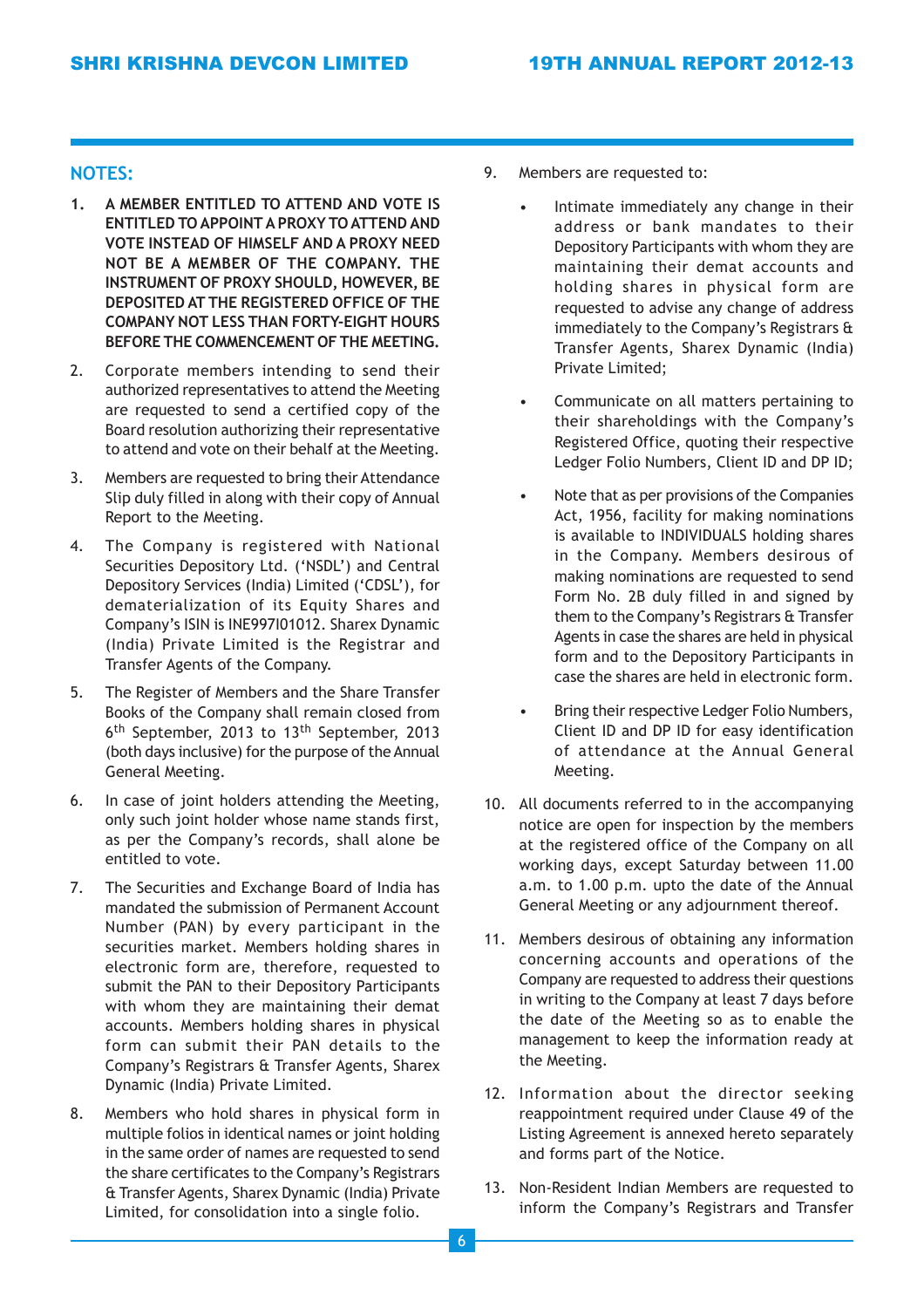Agents, Sharex Dynamic (India) Private Limited, immediately of :

- a) Change in their Residential status on return to India for permanent settlement.
- b) Particulars of their Bank Account maintained in India with complete name, branch, account type, account number and address of the Bank with Pin Code Number, if not furnished earlier.

#### **EXPLANATORY STATEMENT PURSUANT TO SECTION 173(2) OF THE COMPANIES ACT, 1956:**

#### **ITEM NO. 4**

At the 18<sup>th</sup> Annual General Meeting of the Company held on 20th September, 2012 and vide Special Resolution passed by the Shareholders, Mr. Sunil Kumar Jain has been re-appointed as Managing Director of the Company for a further period of 5 years w.e.f. 1<sup>st</sup> November, 2012 upto 31<sup>st</sup> October, 2017, at a basic salary of  $\bar{\tau}$  1,50,000/- p.m.

In view of the contribution of Mr. Sunil Kumar Jain in the Company's performance, the Board of Directors of the Company at its Meeting held on 2<sup>nd</sup> August, 2013, has pursuant to the approval of the Remuneration/Compensation Committee and subject to the approval of Members, approved the revision in remuneration payable to Mr. Sunil Kumar Jain, Managing Director with effect from 1st October, 2013, in line with the current market trends to achieve greater heights.

The Remuneration Committee was also of the unanimous view that this would be the remuneration, which would be necessary, considering his vast experience and strong ability to lead and expand the business initiatives of the Company.

Pursuant to the provisions of Section 198, 269, 309, 310 and all other applicable provisions, if any, of the Companies Act, 1956 (the Act) read with Schedule XIII of the Act (including any statutory modifications or re-enactment thereof, for the time being in force), it is necessary to modify the said Special Resolution No. 5, passed by the Members of the Company at the 18<sup>th</sup> Annual General Meeting of the Company held on 20th September, 2012, in respect of payment of remuneration to Mr. Sunil Kumar Jain, as under, for period of 3 years w.e.f. 1st October, 2013 upto 30th September, 2016 :

#### **By order of the Board of Directors**

**Sunil Kumar Jain** Managing Director

**Place:** Indore **Date:** 02.08.2013

#### **REGISTERED OFFICE**

Umerii House, 202, 2<sup>nd</sup> Floor, Teli Gally, Andheri (East), Mumbai - 400 069. (Maharashtra)

- 1) Remuneration
	- I. Basic Salary: Rs. 3,00,000/- per month with effect from 01st Oct. 2013

In addition to the salary Mr. Sunil Kumar Jain shall be entitled to the following perquisites which are classified into 2 categories "A" and "B" restricted to an amount equal to annual salary:

#### **CATEGORY "A"**

- **1. Housing:** House Rent Allowance shall be allowed as per the rules of the Company within the limit specified above.
- **2. Medical Reimbursement:** As per actual expense incurred.
- **3. Hospitalization:** As per actual expense incurred.
- **4. Leave Travel Concession:** For him and his family in accordance with any rules specified by the Company.
- **5. Club Fees:** Subject to two clubs. This will not include admission and life membership fee.
- **6. Personal Accident Insurance:** As per actual premium paid.
- **7. Reimbursement of Expenses:** Actual incurred on credit card, cell phone.

#### **CATEGORY "B"**

Encashment of leave at the end of tenure will not be included in the computation of the ceiling of perquisites.

2) All other terms and conditions relating to the re-appointment, powers, duties, etc. of Managing Director as approved earlier by the Shareholders shall remain unchanged.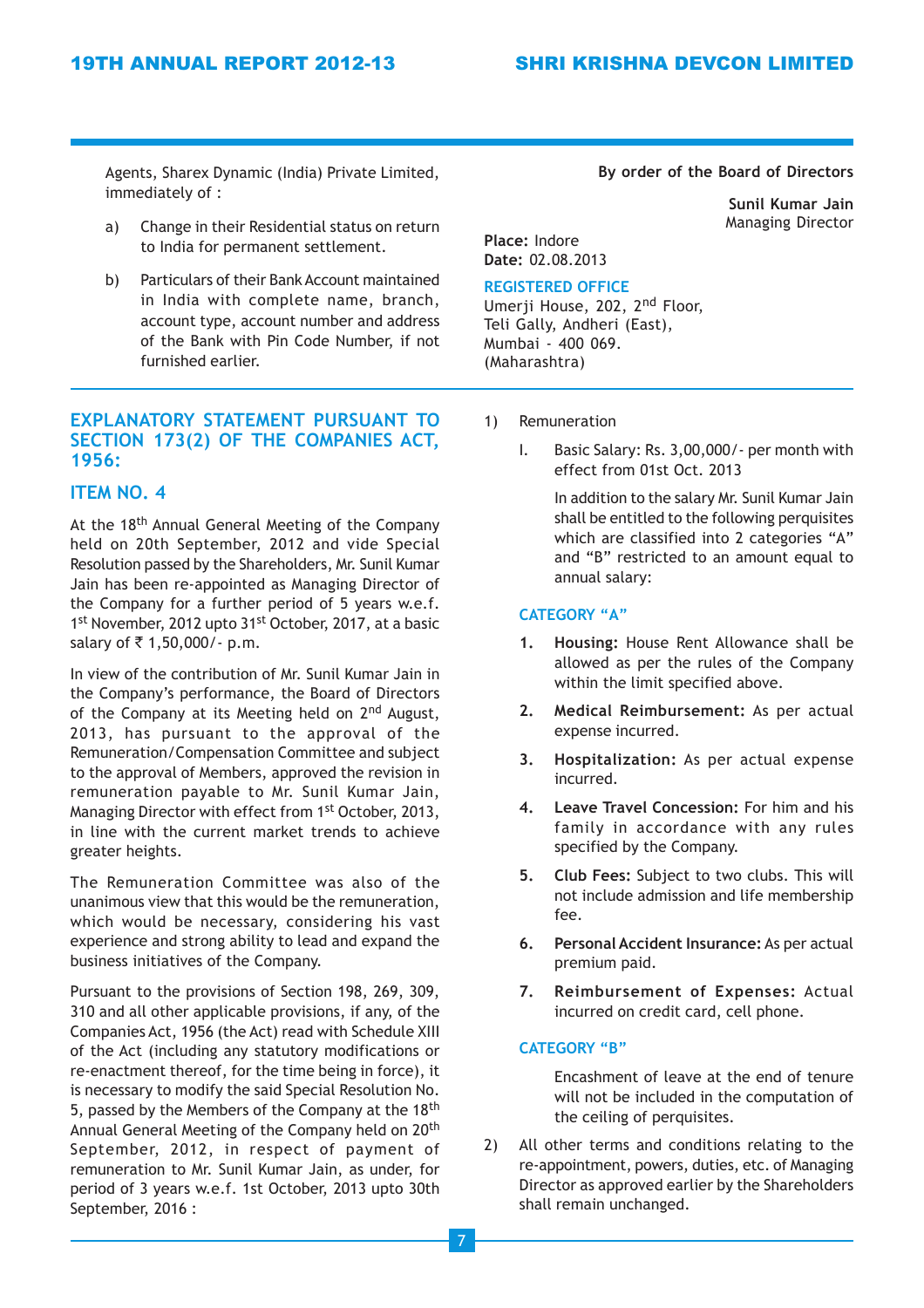3) A Statement as per requirement of Schedule XIII is given to the Shareholders containing following information of the Company and Mr. Sunil Kumar Jain:

#### **I. GENERAL INFORMATION**

- **(1) Nature of industry**
	- Shri Krishna Devcon Limited ('the Company or "SKDL") is a real estate developer engaged in the business of real estate development i.e. development of townships, housing projects, commercial premises and other related activities.
- **(2) Date or expected date of commencement of commercial production** Company is an existing company and it was incorporated on 24th November, 1993.
- **(3) In case of new Companies, expected date of commencement of activities as per project approved by Financial Institutions appearing in the prospectus**

Not applicable

**(4) Financial performance based on given indicators - as per audited financial results for the year ended 31st March, 2013**

| <b>Particulars</b>       | (₹)         |
|--------------------------|-------------|
| <b>Total Revenue</b>     | 274,452,217 |
| Net profit<br>before tax | 26,699,650  |
| Net profit<br>after tax  | 16,248,972  |

**(5) Export performance and net foreign exchange earnings**

Nil

**(6) Foreign investments or collaborators, if any**

The Company did not have any foreign investments or collaborations.

#### **II. INFORMATION ABOUT THE APPOINTEE**

**(1) Background details**

Name : Mr. Sunil Kumar Jain Designation : Managing Director Age : 44 Years

Mr. Sunil Kumar Jain is a graduate. He is responsible for the overall administration

of the Company, subject to the superintendence and guidance from the Board. Mr. Sunil Kumar Jain is a key promoter of the Company and under his dynamic leadership, initiatives and directions, the Company has benefited in its overall operations. He is the key factor behind the overall growth and success of the Company. His devotion, vision and experience are essential for the continuing growth of the Company.

**(2) Past remuneration during the financial year ended 31st March, 2013**

> The managerial remuneration paid to Mr. Sunil Kumar Jain, Managing Director of the Company during the financial year ended on 31st March, 2013, are as under:

> **Name of Director Amount (**` **in lacs)**

Mr. Sunil Kumar Jain (Basic Salary) 18.00

#### **(3) Recognition or Awards**

The information is already covered in the section "Background details".

#### **(4) Job Profile and his suitability**

Mr. Sunil Kumar Jain is the Managing Director of the Company since 2007. He is responsible for the operations and the affairs of the Company. Taking into consideration his vision and expertise in relevant fields, the Managing Director is best suited for the responsibilities currently assigned to him by the Board of Directors.

#### **(5) Remuneration proposed**

It is proposed to modify the terms of remuneration to be paid for period of 3 years w.e.f. 1<sup>st</sup> October, 2013 upto 30<sup>th</sup> September, 2016 to Mr. Sunil Kumar Jain.

Basic Salary of Rs. 3,00,000 per month and other perquisites and allowances as fully set out in Item No.4 of the Notice.

(**6) Comparative remuneration profile with respect to industry, size of the Company, profile of the position and person (in case of expatriates the relevant details would be with respect to the country of his origin)**

> Taking into consideration the size of the Company, the profile of Mr. Sunil Kumar Jain, the responsibilities shouldered by him and the industry benchmarks, the remuneration proposed to be paid is commensurate with the remuneration packages paid to similar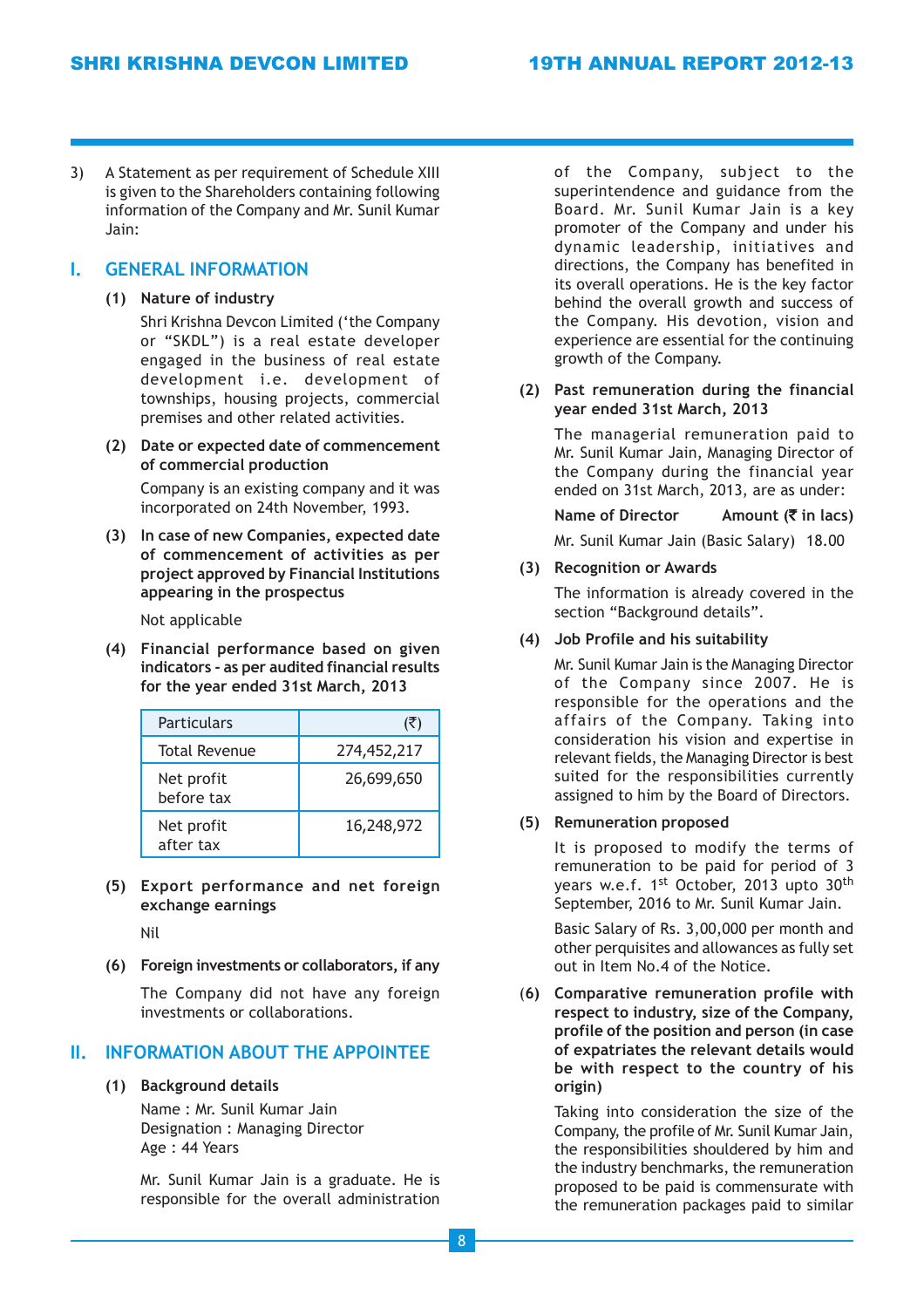senior level counterpart(s) in other companies.

**(7) Pecuniary relationship(s) directly or indirectly with the Company, or relationship with the managerial personnel, if any**

Apart from Mr. Sunil Kumar Jain is a Managing Director of the Company and receiving managerial remuneration, he holds 1,920,600 Equity Shares of  $\bar{z}$  10/- each of the Company in his individual capacity.

Mr. Sunil Kumar Jain is a brother of Mr. Mukesh Kumar Jain and Mr. Naveen Kumar Jain, Non-Executive Directors of the Company.

### **III. OTHER INFORMATION**

- **(1) Reasons of loss or inadequate profits** The Company is continuously earning profits in its operations. However, looking to the global meltdown and lull in the real estate business, there is likely to be impact on the operations of the Company bringing down margins to some extent in future till the economy recovers. As such, out of abundant precautions, the remuneration to the Managing Director is sought to be fixed under Schedule XIII to the Companies Act, 1956.
- **(2) Steps taken or proposed to be taken for improvement**

The Company has already taken appropriate steps to streamline its businesses in order to attain more profitability. The Company is taking positive view of this recession as an opportunity to reinforce its fundamentals such as training of its human resources, renegotiations of old and new land deals, etc. so that the company can achieve the scale of economy and maintain higher margin of profit.

**(3) Expected increase in productivity and profits in measurable terms**

> In the competitive environment, it is difficult to estimate revenues / profits in measurable terms. However, the management has framed strategies and developed execution plans to improve the overall bottom-line and profitability.

Curtailing costs and other operational expenses, maximizing use of existing facilities, expansion of client base, etc. will continue to receive aggressive attention and the management is confident of increase in revenues and profits during the coming years.

#### **IV. DISCLOSURES**

(1) The details of managerial remuneration paid to Mr. Sunil Kumar Jain, Managing Director of the Company during the financial year ended on 31st March, 2013, are as under:

> **Name of Director Amount (**` **in lacs)** Mr. Sunil Kumar Jain (Basic Salary) 18.00

- (2) Apart from remuneration payable to Mr. Sunil Kumar Jain, Managing Directors of the company, the Company does not pay any remuneration including bonus, stock options, pension, etc. to the other directors of the Company.
- (3) The Company has already executed Agreement with Mr. Sunil Kumar Jain for the period of five years w.e.f. 1st November, 2012 for his re-appointment and the draft Supplemental Agreement to be entered into between the Company and Mr. Sunil Kumar Jain for payment of remuneration for the period of 3 years from 1st October, 2013 upto 30<sup>th</sup> September 2016 has been placed before the members for their approval.
- (4) The Company has not issued any stock options to any Directors of the Company.

The Board therefore recommends the Special Resolution for approval of the Members of the Company for modification in the terms of remuneration to be paid to Mr. Sunil Kumar Jain as a Managing Director of the Company, for the period of 3 years w.e.f. 1st October, 2013 to 30th September, 2016.

Mr. Sunil Kumar Jain is interested in the resolution. Mr. Mukesh Kumar Jain and Mr. Naveen Kumar Jain , Directors of the Company, being related to Mr. Sunil Kumar Jain may be deemed to be concerned or interested in the resolution.

Save and except the above, none of the other Directors of the Company is, in any way, concerned or interested in the resolution.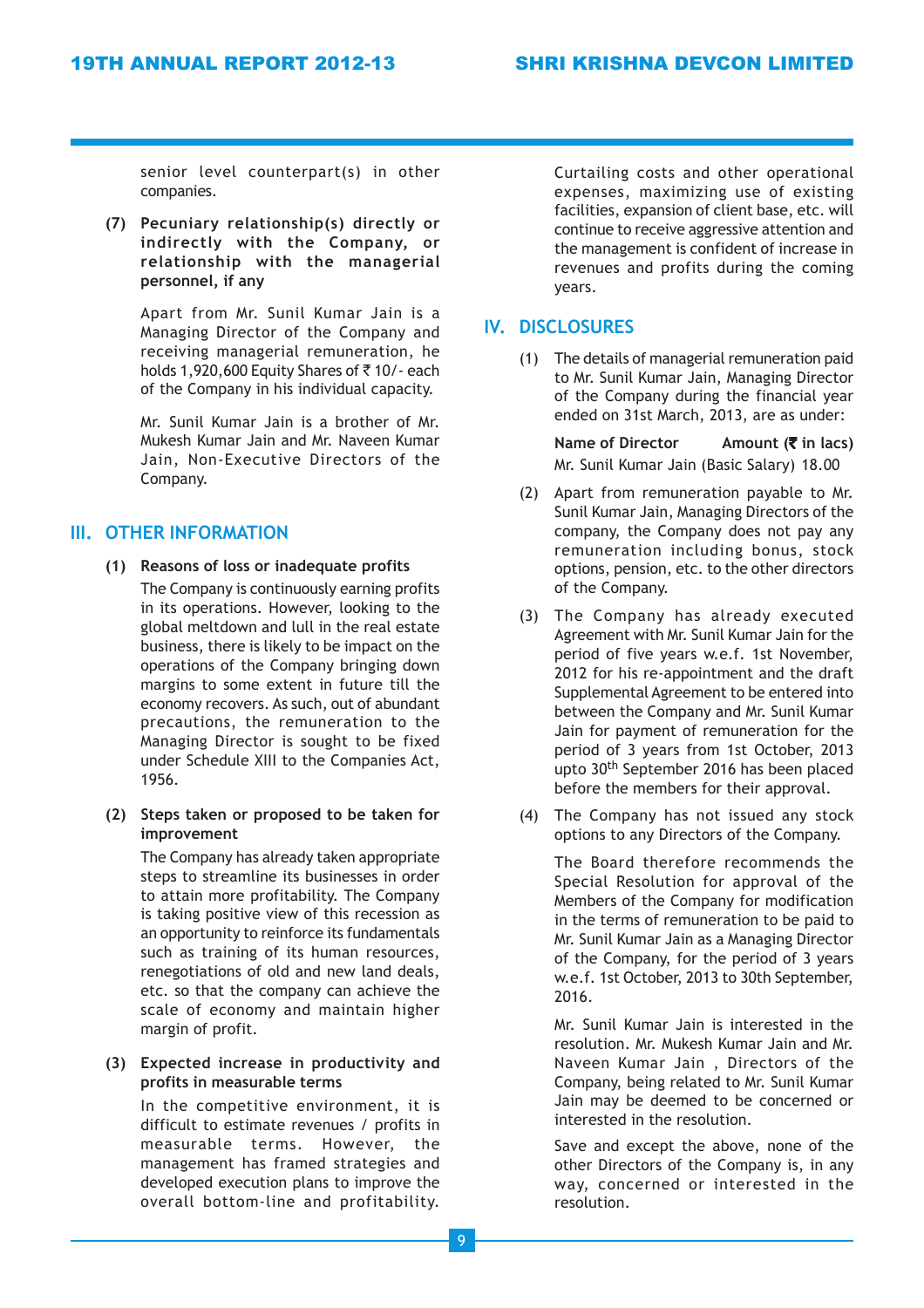#### **INFORMATION PURSUANT TO CLAUSE 49 OF THE LISTING AGREEMENT**

Brief details in respect of the Director seeking re – appointment at the Annual General Meeting:

| <b>Names of Director</b>            | Mr. Purshottam Das Bairagi |
|-------------------------------------|----------------------------|
| Date of Birth                       | 03.01.1933                 |
| <b>Date of Appointment</b>          | 01.09.2007                 |
| <b>Educational Qualifications</b>   | B.A., LLB.                 |
| <b>Category of Director</b>         | Non-Executive Independent  |
| <b>Expertise in functional area</b> | Legal                      |
| <b>Other Directorship</b>           | Nil                        |
| <b>Other Committee Membership</b>   | Nil                        |
| No. of Shares held                  | Nil                        |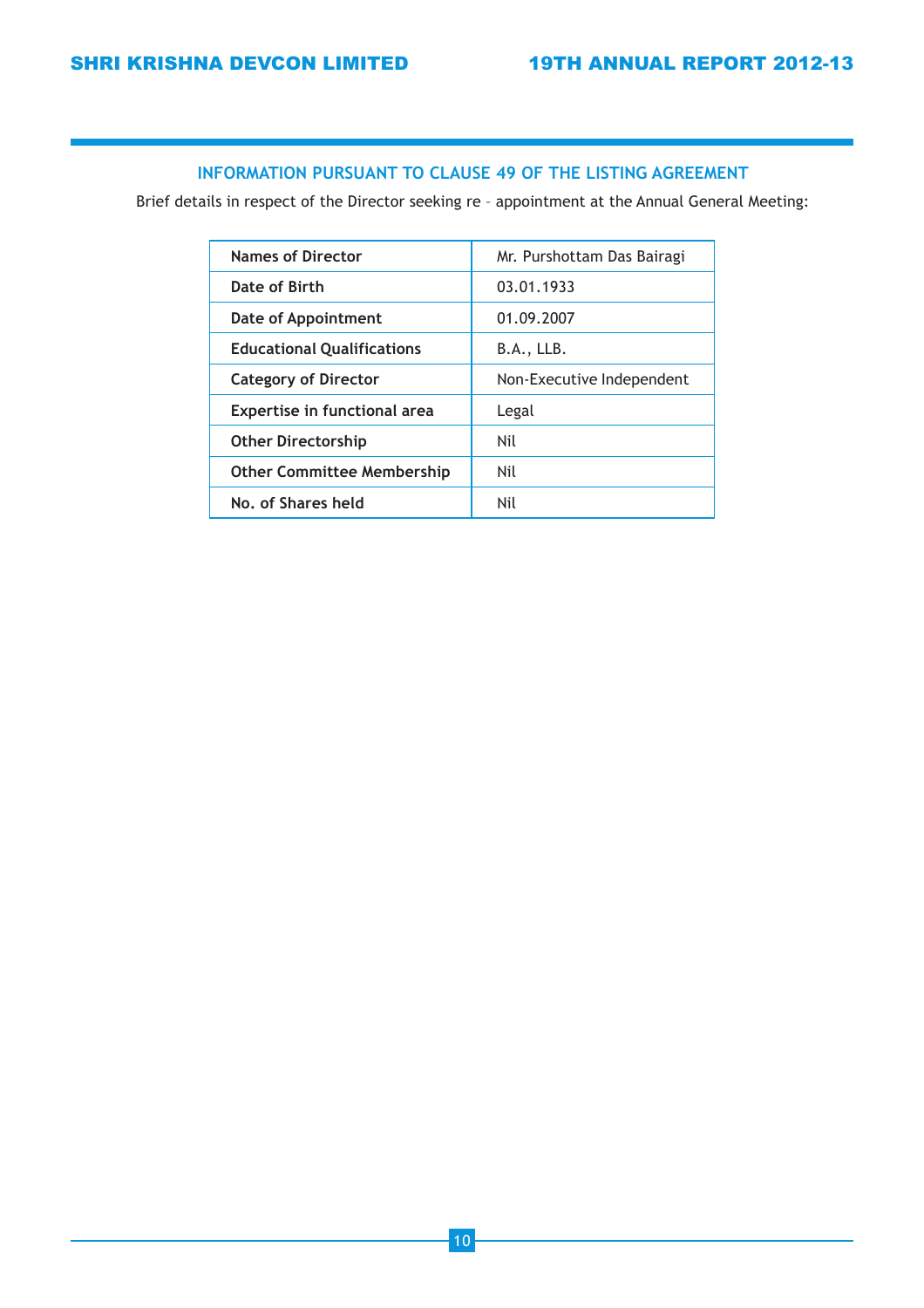## Directors' Report

#### Dear Shareholders,

Your Directors have pleasure in presenting the Nineteenth Annual Report along with the Audited Accounts and Financial Statements for the year ended 31st March 2013.

### **Financial Results**

The summarized financial results of the company for the year ended 31st March 2013 are as follows:

| <b>Particulars</b>                          | For the<br>Year ended<br>31.03.2013 | For the<br>Year ended<br>31.03.2012 |
|---------------------------------------------|-------------------------------------|-------------------------------------|
| <b>Total Revenue</b>                        | 2,744.52                            | 1,109.75                            |
| <b>Total Expenses</b>                       | 2,421.02                            | 978.97                              |
| Profit before<br>exceptional items<br>& tax | 323.50                              | 130.78                              |
| <b>Exceptional items</b>                    | 56.50                               |                                     |
| Profit before tax                           | 266.99                              | 130.78                              |
| Profit after tax                            | 162.49                              | 94.59                               |

#### **Operational Performance**

During the year under review, the Company recorded total revenue of  $\bar{\tau}$  274,452,217 as compared to  $\bar{\tau}$  110,974,954 recorded during the previous year. The Company recorded a net profit of  $\bar{\tau}$  16,248,972 as compared to net profit of  $\bar{\tau}$  9,458,959 during the previous year. The Basic Earnings per Share for the vear ended 31.03.2013 is ₹ 0.58 as against ₹ 0.48 for the corresponding previous year ended 31.03.2012.

#### **Dividend**

To strengthen the net worth of the company and to ensure sustainable growth in assets and revenue, it is important for your Company to conserve the financial resources and evaluate various opportunities in the different business verticals in which your Company operates. Your Company currently has various projects under accomplishment and continues to explore newer opportunities. In order to fund these projects in its development, expansion and implementation stages, conservation of funds is of vital importance. Therefore, your Directors have not recommended any dividend for the financial year 2012-2013.

#### **Segment Performance**

At present Company is engaged in the business of real estate development and there is no separate reportable segment.

#### **Listing**

As on date all the 2,80,00,000 Equity Shares of the company are listed on the Bombay Stock Exchange Limited (BSE). The Listing fees have been paid to the Bombay Stock Exchange Limited (BSE) for the year 2013-14.

#### **Depository**

 $($ ₹ In Lacs)

Equity shares of the company are traded in D'mate form as well as in physical form. For dematerialization of shares, the Company has connectivity with the National Securities Depository Ltd. (NSDL) and Central Depository Services (India) Ltd. (CDSL).

### **Fixed Deposits**

Your company has not accepted any deposits from public during the year under review and as such, no amount of principle or interest was outstanding as on the balance sheet date.

### **Management Discussion and Analysis**

Management Discussion and Analysis Report for the year under review, as stipulated under Clause-49 of the Listing Agreement with the stock exchange, is presented in a separate section forming part of this annual report.

## **Report on Corporate Governance**

The company has put in place the compliances pertaining to Corporate Governance. A report on Corporate Governance as stipulated under Clause-49 of the Listing Agreement with the stock exchange form part of the Annual Report.

Your Company has complied with the requirements of the Listing Agreement and necessary disclosures have been made in this regard in the Corporate Governance Report.

Certificate from the Auditors of the Company, M/s. Khandelwal & Khandelwal Associates confirming compliance of conditions of Corporate Governance as stipulated under the aforesaid Clause 49, is annexed to this Report.

## **Cash Flow Statement**

In conformity with the provisions of Clause 32 of the Listing Agreement with the Stock Exchanges, the cash flow statement for the year ended 31st March, 2013 is annexed hereto.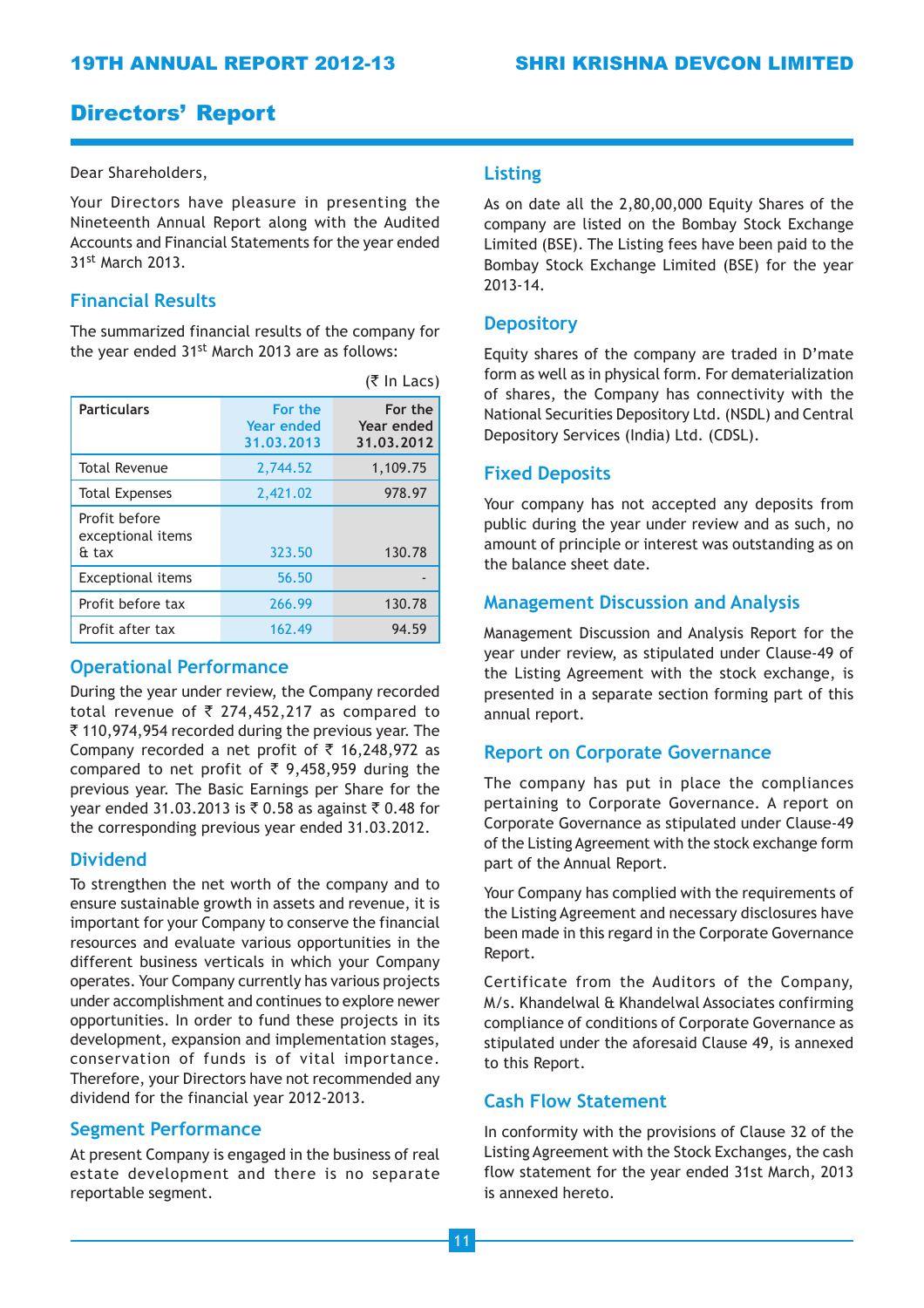#### **Directors**

In accordance with Articles of Association of the Company and in view of the provisions of Section 256 of the Companies Act, 1956, Mr. Purshottam Das Bairagi, retires by rotation and being eligible, offers himself for re-appointment at the ensuing Annual General Meeting. Necessary resolution relating to Director who is seeking re-appointment is included in the Notice of Annual General Meeting. The Board of Directors recommends the re-appointment of Mr. Purshottam Das Bairagi.

In compliance with Clause 49 IV (G) of the Listing Agreement, brief resume, expertise and other details of Director proposed to be re-appointed are attached along with the Notice to the ensuing Annual General Meeting.

#### **Auditors**

The retiring Auditors, M/s. Khandelwal & Khandelwal Associates, Chartered Accountants, Statutory Auditor of the Company, will retire at the ensuing Annual General Meeting and being eligible, offer themselves for re-appointment and your Directors recommend their re-appointment.

The Company has received letter from them to the effect that their re-appointment, if made would be within the prescribed limits under Section 224 (1B) of the Companies Act, 1956 and that they are not disqualified for such reappointment within the meaning of Section 226 of the said Act.

#### **Auditor's Report**

Observations made in the Auditor's Report are selfexplanatory and therefore do not call for further comments under Section 217(3) of the Companies Act, 1956.

## **Cost Compliance Certification**

In order to comply with the notifications and circulars issued by Ministry of Corporate Affairs (MCA), your Company has appointed M/s Rajendra Singh Bhati & Co. in whole-time practice for the purpose of issuance of the Cost Records Compliance Certificate to the Company for the year 2012 -13.

## **Directors' Responsibility Statement**

The Board of Directors of your company state:

i. That in the preparation of the annual accounts, the applicable accounting standards had been followed along with the proper explanation relating to material departures, if any.

- ii. That the directors had selected such accounting policies and applied them consistently and made judgments and estimates that are reasonable and prudent so as to give a true and fair view of the state of affairs of the Company at the end of the financial year and of the profit/loss of the Company for that period;
- iii. That the directors had taken proper and sufficient care for the maintenance of adequate accounting records in accordance with the provisions of the Companies Act, 1956 safeguarding the assets of the company and for preventing and detecting fraud and other irregularities;
- iv. That the directors had prepared the annual accounts on going concern basis.

### **Particulars of Employees**

There is no employee whose particulars are required to be given under Section 217 (2A) of the Companies Act, 1956, read with the Companies (Particulars of Employees) Rules, 1975.

#### **Conservation of Energy, Technology Absorption and Foreign Exchange Earning and Outgo**

As the Company is not a manufacturing company, the Board of Directors has nothing to report pursuant to Section 217(1)(e) of the Companies Act, 1956 read with the Companies (Disclosure of Particulars in the Report of Board of Directors) Rules, 1988.

During the year under review, the company did not have earning and outgo of any foreign currency.

#### **Acknowledgement**

The Directors wish to place on record their sincere appreciation and acknowledge with gratitude the support and co-operation extended by the Bankers, Shareholders, customers, suppliers, contractors and other associates for their continued support to the Company. The Directors also place on record their sincere appreciation to the employees at all levels for their continuing support and efforts in ensuring the heights of success. We look forward to their continued support in the future.

For and on Behalf of the Board of Directors

Managing Director Director

**Sunil Kumar Jain Mukesh Kumar Jain**

Place : Indore Date : 02.08.2013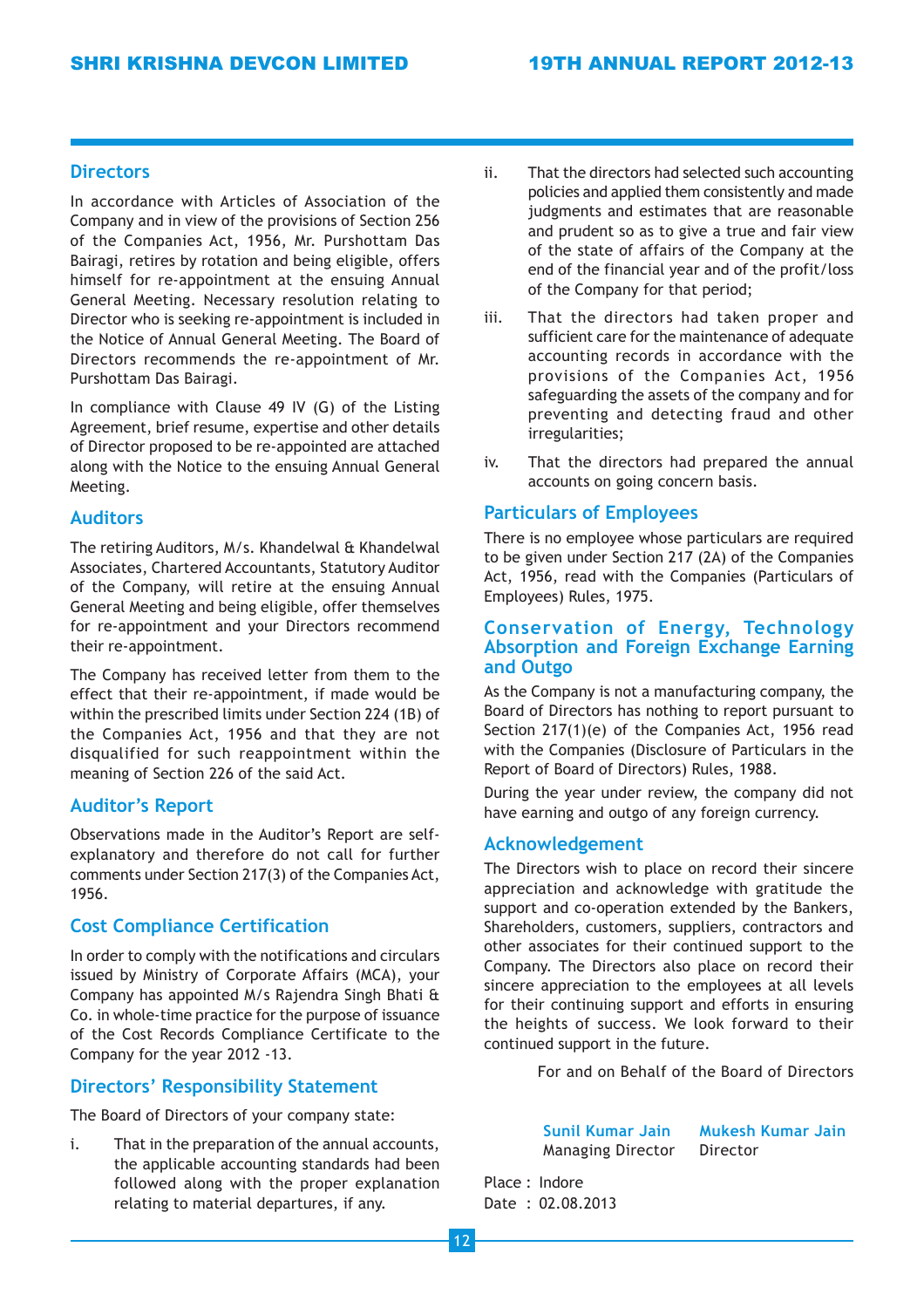#### 19TH ANNUAL REPORT 2012-13 SHRI KRISHNA DEVCON LIMITED

## Management Discussion & Analysis

Management Discussion and Analysis is an explanation, through the eyes of management, of how an entity has performed in the past, its financial condition, and its future prospects. We have pleasure in submitting hereunder the Management Discussion & Analysis Report on business of the Company. We have attempted to include discussions on the matters to the extent relevant.

## **ECONOMY SCENARIO**

FY2013 was a challenging year for the economies across the world. The Indian economy had its own sets of challenges during the year. At present, the economic space is constrained because of a high fiscal deficit; reliance on foreign inflows to finance the current account deficit; lower savings and lower investment; a tight monetary policy to control inflation; and strong external headwinds. This led to a slowdown in the overall growth of the economy. In the year 2013, the Central Statistical Organisation (CSO) has estimated growth at 5 percent while the Reserve Bank of India (RBI) has estimated growth at 5.5 percent.

Real Estate sector is not only the biggest contributor to Gross Domestic Product (GDP) of the country but is also one of the largest sectors in terms of Foreign Direct Investment (FDI) inflows in the country. The two main reasons responsible for boom in the real estate industry in India include liberalization of Government policies, which has decreased the need for permissions and licenses before taking up mega construction projects and the expanding industrial sector. Urbanization and increasing household income are some of the major factors that influence demand for residential /commercial property which results in India's economic growth.

However, India is expected to gain back its growth momentum in the medium term owing to higher savings and easing inflationary pressures which would lead to capital formation and fresh investments.

#### **INDUSTRY STRUCTURE AND DEVELOPMENT**

The Indian economy has witnessed robust growth in the last few years and is expected to be one of the fastest growing economies in the coming years. Infrastructure and real estate form the backbone of the country's progress and are critical drivers of its economic development. The Real Estate Industry is perhaps one that impacts the lives of people aspiring to live the life they have cherished in their own dream house. This industry not only shaped the life and lifestyle of people, but also opened the doors to wealth and prosperity for countries people.

With such importance, it is no surprise that real estate industry grosses one of the largest share of spends for a person. It is probably the most expensive thing a person ever buys. So, for an industry of this stature, it is the second largest employer after agriculture. This sector has been contributing about 5-6% to India's GDP. Not only does it generate a high level of direct employment, but it also stimulates the demand in over 250 ancillary industries such as cement, steel, paint, brick, building materials, consumer durables and so on.

Demand for residential/commercial property is being driven by India's economic growth. One of the core sub-sectors of residential, commercial, retail and housing, the first category offers maximum promise, while the balance three sectors are also growing well and have a bright future. Residential segments are nowadays hero of the moment due to continuous demand.

## **FINANCIAL PERFORMANCE OVERVIEW**

While the overall micro and macro economic factors were not in the best of health last year, your company's Board worked with the confident belief that the above generalizations may not necessarily apply to your Company, who ahead with its strong planning, execution and delivery. This confidence and intelligent working style reflects well in the results as well.

During the year, the turnover has increased from ₹ 1,109.75 Lacs to  $\bar{z}$  2,744.52 Lacs. The Basic Earnings per Share for the year ended 31.03.2013 is  $\bar{\tau}$  0.58 as against  $\bar{\tau}$  0.48 for the corresponding previous year ended 31.03.2012.

|                       |                                     | $(5 \text{ ln}$ Lacs)               |
|-----------------------|-------------------------------------|-------------------------------------|
| <b>Particulars</b>    | For the<br>Year ended<br>31.03.2013 | For the<br>Year ended<br>31.03.2012 |
| <b>Total Revenue</b>  | 2,744.52                            | 1,109.75                            |
| <b>Total Expenses</b> | 2,421.02                            | 978.97                              |
| Profit before tax     | 266.99                              | 130.78                              |
| Profit after tax      | 162.49                              | 94.59                               |

## **OPERATIONAL OVERVIEW**

During the year, Company made tremendous progress across its various projects, making the widespread developments amply visible. This further enhanced the industry stature of your Company and induced higher levels of confidence amongst investors, consumers, vendors and all other stakeholders.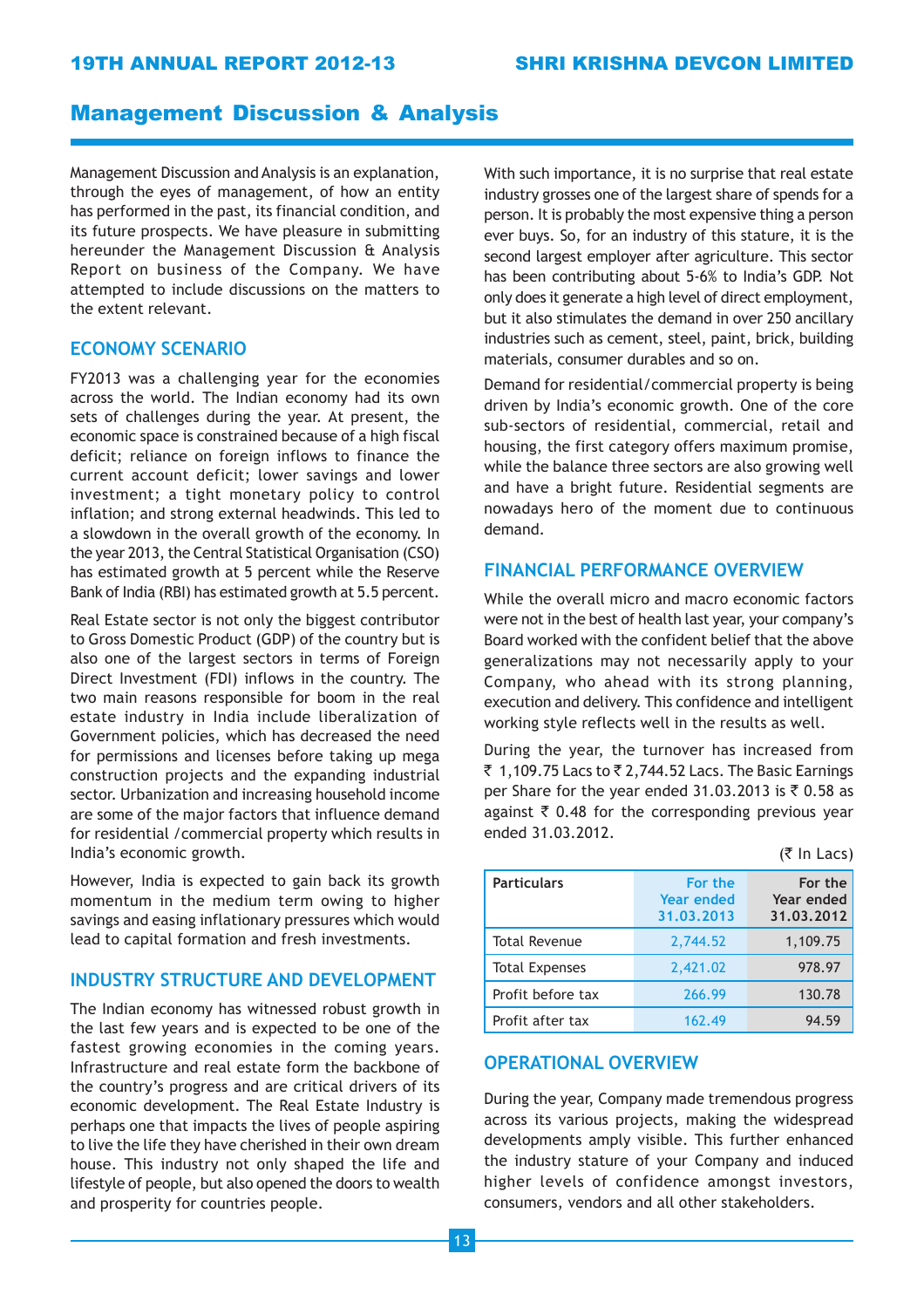Shri Krishna Devcon Ltd. is a real estate developer. Company develops integrated townships, housing projects and commercial projects. The Company's operations span all aspects of real estate development from the identification and acquisition of land to the planning, execution and marketing of its projects. The Company is developing projects mainly in Indore (Madhya Pradesh) and Mumbai (Maharashtra).

The year gone by was quite eventful for us in terms of business operations and the Company made significant progress in its development activities. During the year, the Company has successfully completed the following residential projects namely;

- 1. Shrikrishna Eco-Town situated at Limbodi Village, Khandwa Road, Indore (M.P.),
- 2. Shrikrishna Mahaveer Kripa situated at Near Ramchandra Nagar, Aerodrome Road, Indore (M.P.),
- 3. Shrikrishna Avenue (Phase II) situated at Limbodi Village, Khandwa Road, Indore (M.P.), and
- 4. Shrikrishna Solitaire Park situated at Scheme No. 71, Phooti Kothi Square, Indore (M.P.)

Key Projects which are in the stage of progress:

| Name of<br>Project                  | Project<br><b>Type</b> | Location                                           |
|-------------------------------------|------------------------|----------------------------------------------------|
| Shrikrishna<br>Enclave              | Colony                 | Sanwer Road,<br>Distt Indore (M.P.)                |
| Shrikrishna<br>Corridor             | Colony                 | Village Limbodagari,<br>Indore (M.P.)              |
| Shrikrishna<br>Avenue<br>(PhaseIII) | Colony                 | Limbodi Village,<br>Khandwa Road,<br>Indore (M.P.) |
| Shrikrishna<br>Park                 | Colony                 | S.K. Park, Bheslay,<br>Pithampur (M.P.)            |

The Company is also under the planning stage of few new projects at Indore (M.P.) and Mumbai (Mah.) and soon the necessary work action will take place.

## **OPPORTUNITIES & STRENGTHS**

Real Estate plays an important role in the economy. The real estate sector witnessed significant growth over the last 10-15 years. The increased business and consequent employment opportunities led to heavy migration to metros which in turn increased the demand for all real estate segments. Real Estate is the second largest employer in the economy. It comprises of four sub-sectors – housing, retail, hospitality, and commercial. While housing contributes to five-six percent of the country's GDP, the remaining three sub-sectors are also growing at a rapid pace, meeting the increase in infrastructural needs. There are various opportunities available in the Infrastructure sectors such as:

- High Domestic Demand for housing.
- Increase in Income levels of the public.
- Strong economic growth and promising future.
- Availability of both technically skilled and unskilled labor
- Diversified product mix ranging across residential, commercial and retail and strategically located projects.
- Assured quality and attention to detail.

The foundation of our business, developed by being honest in all our dealings and actions. With clarity of vision and focus on meeting commitments, the Company developed a reputation for timely delivery of quality projects. This is made possible by the factors which mainly include:

• **Teamwork**

To maximize efforts, satisfaction and results by having everybody working together toward a common goal.

• **Trust**

The customers trust for timely delivery of affordable properties just as they were promised at the time of sale.

• **Adaptability**

To withstand the competitive and cyclical nature of our industry by being dynamic, flexible, innovative and operationally excellent.

The factors includes other than above are the locations of the project of Company situated in Indore (Madhya Pradesh) and Mumbai (Maharashtra), dependable set of consultants and agencies, professional team and so on.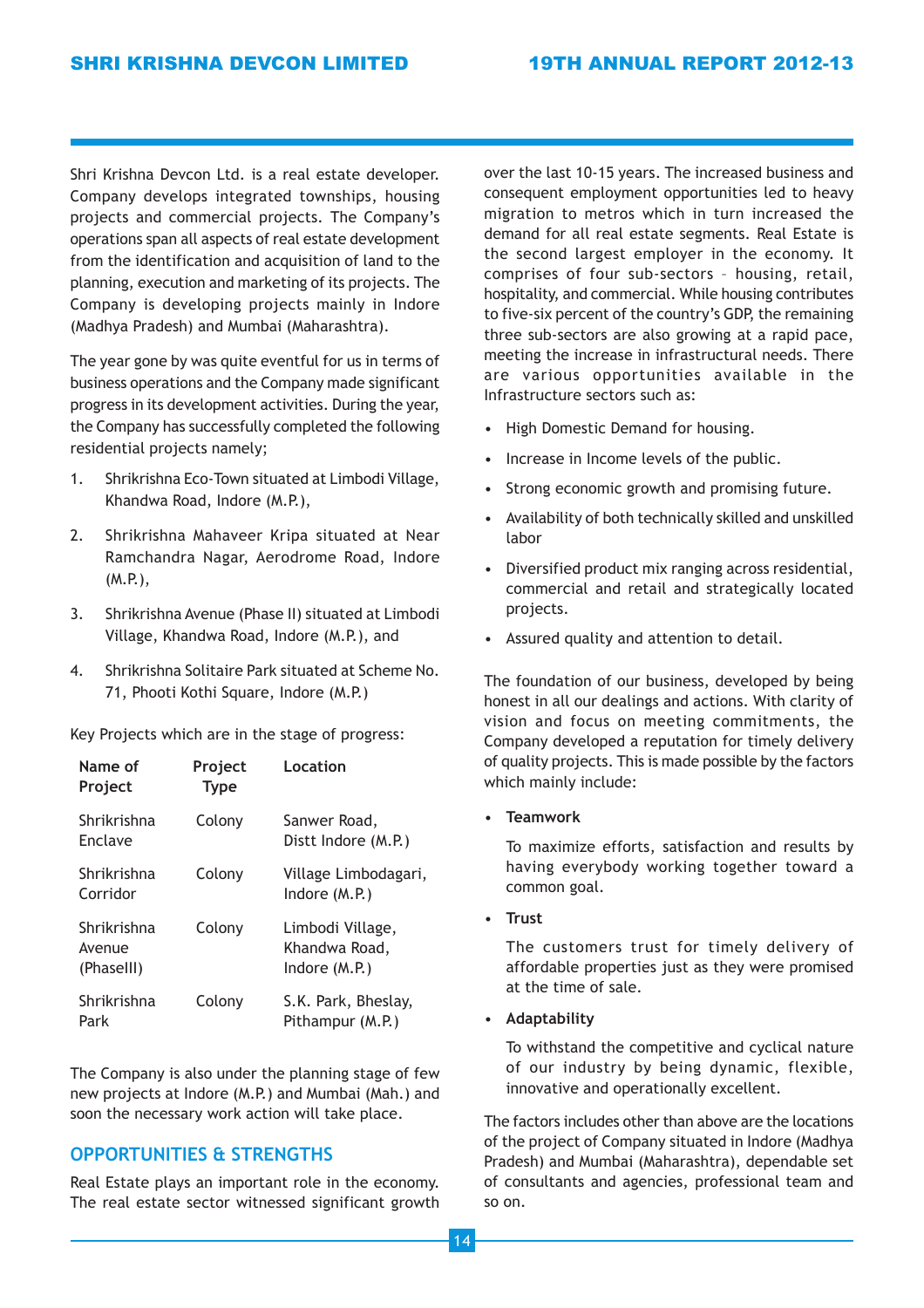#### **THREATS, RISKS AND CONCERNS**

In our view, the Indian economy in general and the real estate sector in particular, are well set to thrive over the ensuing decades. Real Estate projects involve agreements that are long-term in nature. All long term projects have inherent risks associated with them and involve variables that may not necessarily be within our control. Accordingly, we are exposed to a variety of implementation and other risks, including inflation, interest rates movements, liquidity, commodity and oil prices, governance, construction delays, material shortages, unanticipated cost increases, demandsupply imbalances, government policies and global economic environment which are beyond the control of an individual Company, will dampen the performance of the real estate sector.

Following are the risks faced by the real estate sector:

• Liquidity Risk

The time required for liquidity of real estate property can vary depending on the quality and location of the property.

• Regulatory Risks

The rules, regulations and legalities, demonstration of frequent changes make real estate sector a cumbersome option in India.

• Transparency Risks

Being a market with less than 100% transparency, a strong professional valuation and regulatory institutions are needed.

• Macroeconomics Risks

Interest rates, inflation and exchange rate risks are amongst the important macroeconomic indicators.

As a part of the overall risk management strategy, the Company consistently insures its assets and generally follows a conservative financial profile by following prudent business practices.

#### **SEGMENT WISE PERFORMANCE**

At present Company is engaged in the business of real estate development and there is no separate reportable segment.

#### **FUTURE OUTLOOK**

The real estate sector is being recognized as an infrastructure service that is driving the economic growth engine of the country. In fact, Foreign Direct Investment (FDI) in the sector expected to increase to US \$25 billion in the next 10 years, from present US \$ 4 billion.

The country's urban population will soar to 590 million by 2030, from 340 million in 2008. India's cities could generate 70 percent of the net new jobs by 2030, produce more than 70 percent of the country's Gross Domestic Product (GDP), and simulate a near four fold increase in per capita income. The growth in opportunities will increase employment leading to a rise in disposable incomes and consumption expenditure. Increase in consumption will further drive the growth of the manufacturing, retail, residential and commercial sectors.

The Indian households are relatively deleveraged having household saving rates of 21-24%. Nowadays, more credit is available to Indian households through availability of easy loans and this has increased the purchasing power of consumers. The ability to afford housing is important to the aspirations of the rapidly increasing middle and upper middle segment of the urban population, which is desirous of a higher standard of living. Residential units are one of the most favored investment options of the Indian household and as incomes rise, many households will invest in second homes as investment vehicles.

Residential demand is the main stay of the Indian Real Estate sector. The major demand drivers for the residential market include increasing disposable income levels, increase in the number of nuclear families/households, tax savings on home mortgage products as well as real estate being considered a "necessary" investment. Demand for houses increased considerably whilst supply of houses could not keep pace with demand thereby leading to a steep rise in residential capital values especially in urban areas.

The commercial office space in India has evolved significantly in the past 10 years due to change in business environment. The growth of commercial real estate has been driven largely by service sectors, especially IT-ITeS. However with the emergence of IT-ITeS, which had huge office space requirement, commercial development started moving towards city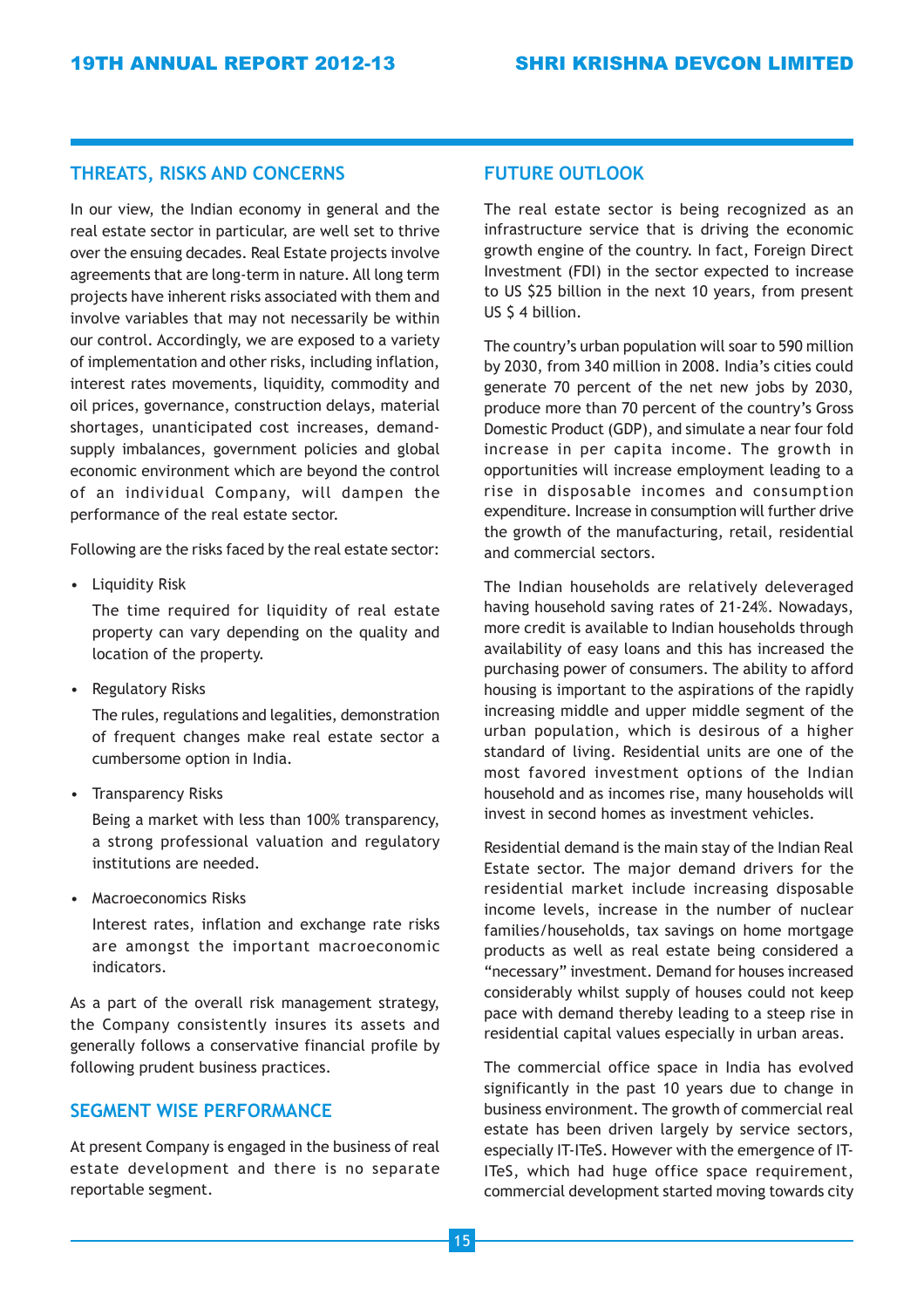suburbs. It resulted in multifold development of city outskirts and suburbs in Indore (M.P.) and Mumbai etc.

Your Company's recent policies of creating affordable housing have been very successful. The Company is developing residential as well as commercial projects mainly in Indore (Madhya Pradesh) and Mumbai (Maharashtra).

### **INTERNAL CONTROL SYSTEMS AND THEIR ADEQUACY**

Your Company lays great importance on internal control systems across the organization. The Company has adequate system of internal control which helps the management to review the effectiveness of financial and operating control as well as to ensure that all the assets are safeguarded and more productive.

We have a qualified and independent Audit Committee which comprises of our Board of Directors. The Audit Committee reviews the adequacy and efficiency of internal controls and recommends any improvements or corrections. These internal controls ensure efficiency in operations, compliance with internal policies of the Company, applicable laws and regulations, protection of resources and the accurate reporting of financial transactions.

#### **HUMAN RESOURCE DEVELOPMENT**

Our vision drives our ambitions and our people define our business excellence. Your Company firmly believes that motivated employees are the key for a competitive advantage. It believes that people's contribution is the main engine for growth. They include encouraging participative management style, improvement of job skills of the employees, inculcating the spirit of innovativeness so as to improve their growth and quality of their work, empowering and motivating them and thereby raising their productivity by delegating authorities and responsibilities, establishing system of evaluation of employees, their performance, need for training and consequent rewards by way of increased salaries and perquisites, and their advancement through promotion.

The Company is in real estate sector and for the development of projects we are in, we engage the services of consultants, contractors and subcontractors who work on our projects, employ a significant labour force which includes skilled, unskilled and semi-skilled workers. In addition to our employees, the Company engages third party consultant engineers, architects, interior designers and landscape designers.

#### **CAUTIONARY STATEMENT**

Certain statements contained in this Management's Discussion and Analysis ("MD&A") constitutes "forward-looking statements". These include statements about Management's expectations, beliefs, intentions or strategies for the future, which are indicated by words such as "anticipate, intend, believe, estimate, forecast and expect" and similar words. All forward-looking statements reflect Management's current views with respect to future events, and are subject to numerous risks, uncertainties and assumptions that have been made. Actual results could differ materially from those expressed or implied, depending upon global and Indian demand-supply conditions, changes in Government regulations, tax regimes and economic developments within India and overseas.

For and on Behalf of the Board of Directors

Managing Director Director

**Sunil Kumar Jain Mukesh Kumar Jain**

Place : Indore Date : 02.08.2013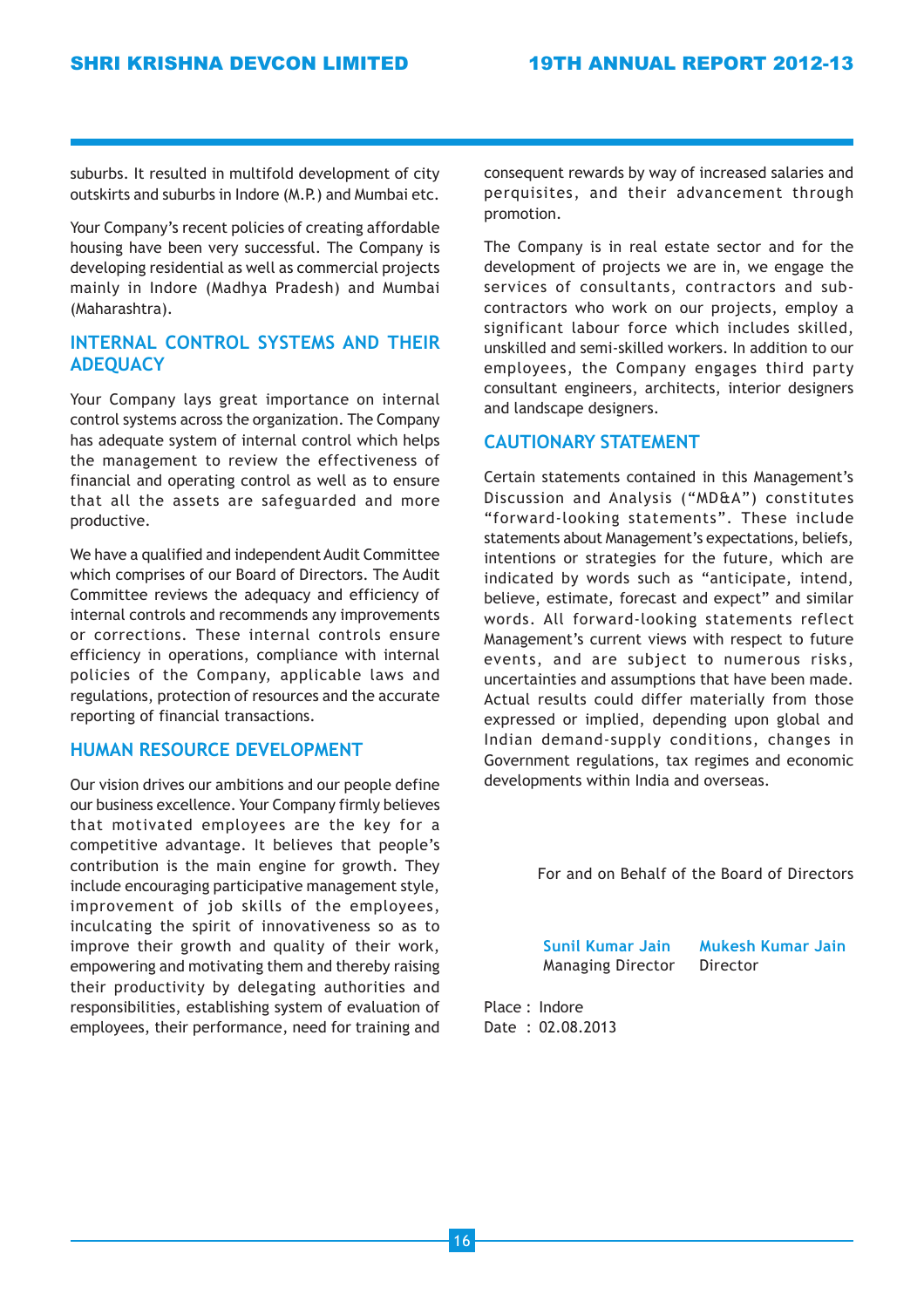#### 19TH ANNUAL REPORT 2012-13 SHRI KRISHNA DEVCON LIMITED

Report on Corporate Governance (Pursuant to Clause 49 of the Listing Agreement)

Corporate Governance essentially is a set of standards, which aims to improve the Company's efficiency, effectiveness and social responsibility. The concept emphasizes on transparency, accountability, independence and integrity of the management, with focus on public interest in particular. It further inspires and strengthens investors' confidence by ongoing commitment to overall growth of the Company.

The Company's Corporate Governance philosophy encompasses not only regulatory and legal requirements, such as the terms of listing agreement with stock exchanges, but also several voluntary practices at a superior level of business ethics, effective supervision and enhancement of shareholders' value.

The Company believes that timely disclosures, transparent accounting policies and a strong and independent Board go a long way in protecting shareholders trust while maximizing long-term corporate value.

Our philosophy on Corporate Governance begins with our Board of Directors.

- Half of the Board of Directors comprises of Independent Directors.
- A Non- Executive Director chairs the Audit Committee.
- The Board has established terms of reference for its operation and the operation of Audit Committee in line with clause 49 of the listing agreement and section 292A of the Companies Act, 1956.

**In compliance with the disclosure requirements of Clause 49 of the Listing Agreement, the details are set out as under:**

#### **1. BOARD OF DIRECTORS**

#### **A. Composition**

The Company's policy is to have an appropriate mix of executive, non-executive

and independent directors to maintain the independence of the Board, and to separate the Board functions of governance and management.

As on 31<sup>st</sup> March 2013, the Board of Directors of the Company consists of six directors, three of whom are non-executive independent directors thus making the 50% of the Board members as independent.

The Company has one Executive Director in the Board as Managing Director and two other non-executive directors who are not independent. According to clause 49, if the Chairman is executive, at least 50% of the Board should consist of non-executive, independent directors. This provision is adequately met at Shri Krishna Devcon Limited. There are three non-executive directors and all of them are independent as defined by Clause 49 which ensures a good blend of executive and independent directors and achieves the desired level of independence of the Board.

#### **B. Meetings and Attendance**

During the financial year 2012-13, the Board of Directors met Four (4) times on the following dates: May 30, 2012, August 14, 2012, November 10, 2012 and February 13, 2013. The last Annual General Meeting of the Company was held on 20th September 2012.

The gap between any two meetings never exceeded four months as stipulated in the revised clause 49.

The details of the Board of Directors, their designation, category, other directorship and committee membership, their attendance at the board meetings/last annual general meeting, are given below: (as per separate Chart)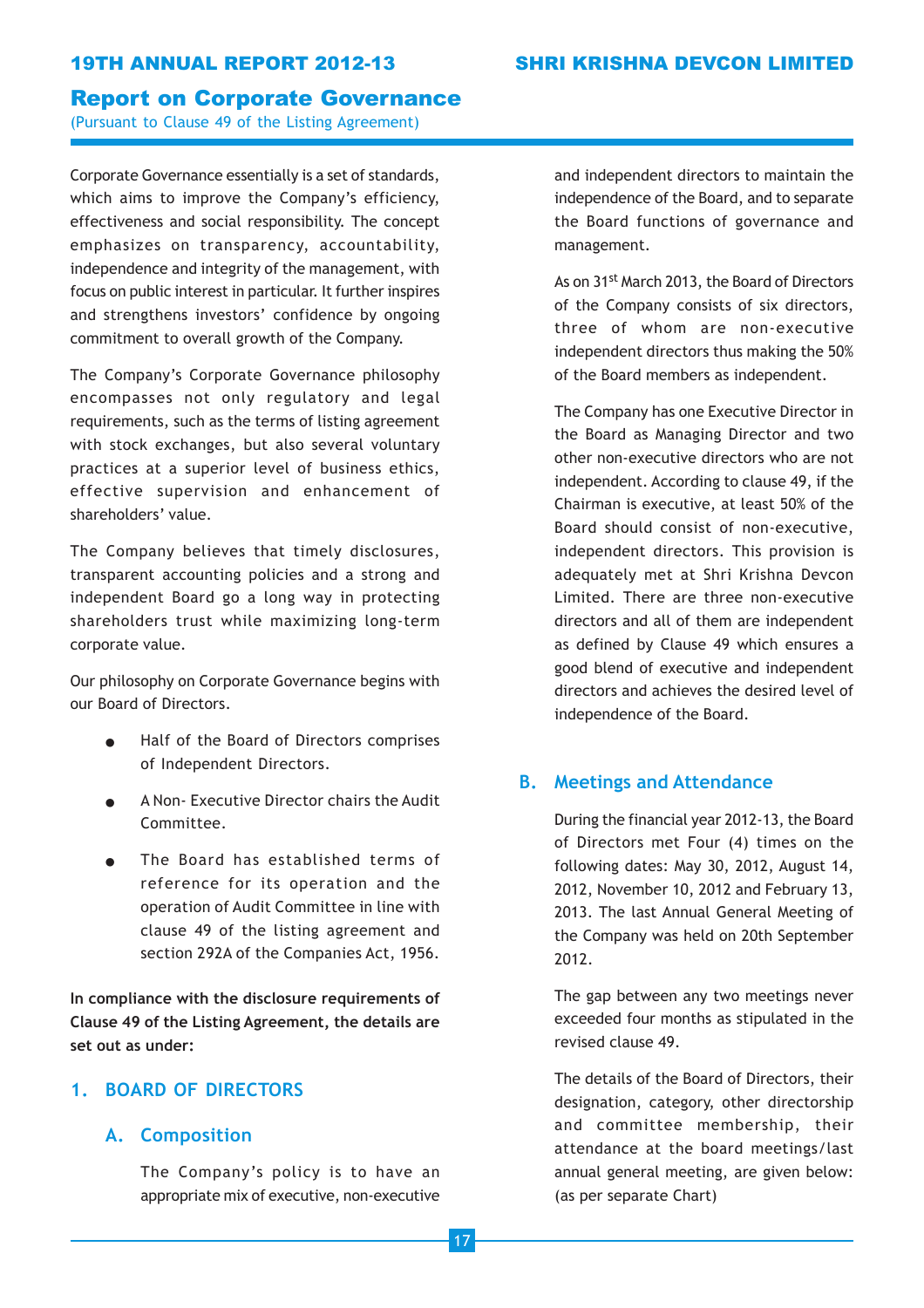| Name of<br>the Director       |                      | <b>Category of</b>             | No. of<br><b>Shares</b>   | <b>Directorship</b><br>in other |     | <b>Committees of</b><br>other companies |                     | Attendance at the<br><b>Board Meeting</b> | <b>Attendancel</b>             |                |                                       |
|-------------------------------|----------------------|--------------------------------|---------------------------|---------------------------------|-----|-----------------------------------------|---------------------|-------------------------------------------|--------------------------------|----------------|---------------------------------------|
|                               | <b>Designation</b>   | <b>Directorship</b>            | held in<br><b>Company</b> |                                 |     |                                         | companies<br>(Nos.) |                                           | <b>Member Chairman Meeting</b> | No. of<br>held | No. of<br><b>Meeting</b><br> attended |
| Mr. Sunil Kumar<br>Jain       | Managing<br>Director | Executive                      | 1,920,600                 | 1                               | Nil | Nil                                     | 4                   | 4                                         | Yes                            |                |                                       |
| Mr. Mukesh Kumar<br>Jain      | <b>Director</b>      | Non-Executive                  | 1,920,600                 | 1                               | Nil | Nil                                     | 4                   | 4                                         | Yes                            |                |                                       |
| Mr. Naveen Kumar<br>Jain      | Director             | Non-Executive                  | 1,920,600                 | Nil                             | Nil | Nil                                     | 4                   | 4                                         | Yes                            |                |                                       |
| Mr. Purshottam Das<br>Bairagi | Director             | Non-Executive /<br>Independent | Nil                       | Nil                             | Nil | Nil                                     | 4                   | 4                                         | Yes                            |                |                                       |
| Mr. Dinesh Joshi              | Director             | Non-Executive /<br>Independent | Nil                       | Nil                             | Nil | Nil                                     | 4                   | 3                                         | No                             |                |                                       |
| Mr. Ashok Kumar<br>Sethi      | Director             | Non-Executive /<br>Independent | Nil                       | Nil                             | Nil | Nil                                     | 4                   | 3                                         | <b>No</b>                      |                |                                       |

#### **Notes:**

- 1. The Directorships held by Directors, do not include directorship in Shri Krishna Devcon Limited. Also excludes directorships in Indian Private Limited Companies, Foreign Companies, Section 25 Companies and alternate directorships.
- 2. For the purpose of considering the limit of the Committee Membership and Chairmanship of a Director, the Audit Committee and the Shareholders' Grievances Committee of public listed committees alone has been considered. As per disclosure(s) received from the Directors, the Director does not hold membership in more than 10 Committees and Chairmanship in more than 5 Committees.
- 3. All the Independent Directors of the Company furnish a declaration at the time of their appointment as also annually that they qualify the tests of independence as laid down under Clause 49. All such declarations are placed before the Board for information.
- 4. No Director is related to any other Director on the Board, except Mr. Sunil Kumar Jain, Mr. Mukesh Kumar Jain and Mr. Naveen Kumar Jain, who are brothers.
- 5. Compliance reports of laws applicable to the Company are periodically placed before the Board of Directors of the Company. There has been no instance of non-compliance.

#### **6. Code of Conduct**

All the Directors and Senior Management personnel have affirmed compliance with the Code of Conduct as approved and adopted by the Board of Directors. The said Code is posted on the website of the Company. A declaration to this effect signed by the CEO of the Company is given in the Annual Report.

## **2. COMMITTEES OF THE BOARD**

## **A. Standing Committees**

Details of the Standing Committees of the Board and other related information are provided hereunder:

#### **(i) Audit Committee**

#### **Objectives:**

The primary objective of the Audit Committee is to monitor and effectively supervise the Company's financial reporting process with a view to provide accurate, timely and proper disclosures and the integrity and quality of the financial reporting.

#### **Composition:**

The Board has constituted Audit Committee, comprising two Independent Non-Executive Directors, namely Mr. Purshottam Das Bairagi, Chairman, Mr. Dinesh Joshi and one Promoter Director Mr. Mukesh Kumar Jain. All the members of the Audit Committee possess financial/ accounting expertise. The composition of the Audit Committee meets the requirements of Section 292A of the Companies Act, 1956 and Clause 49 of Listing Agreement.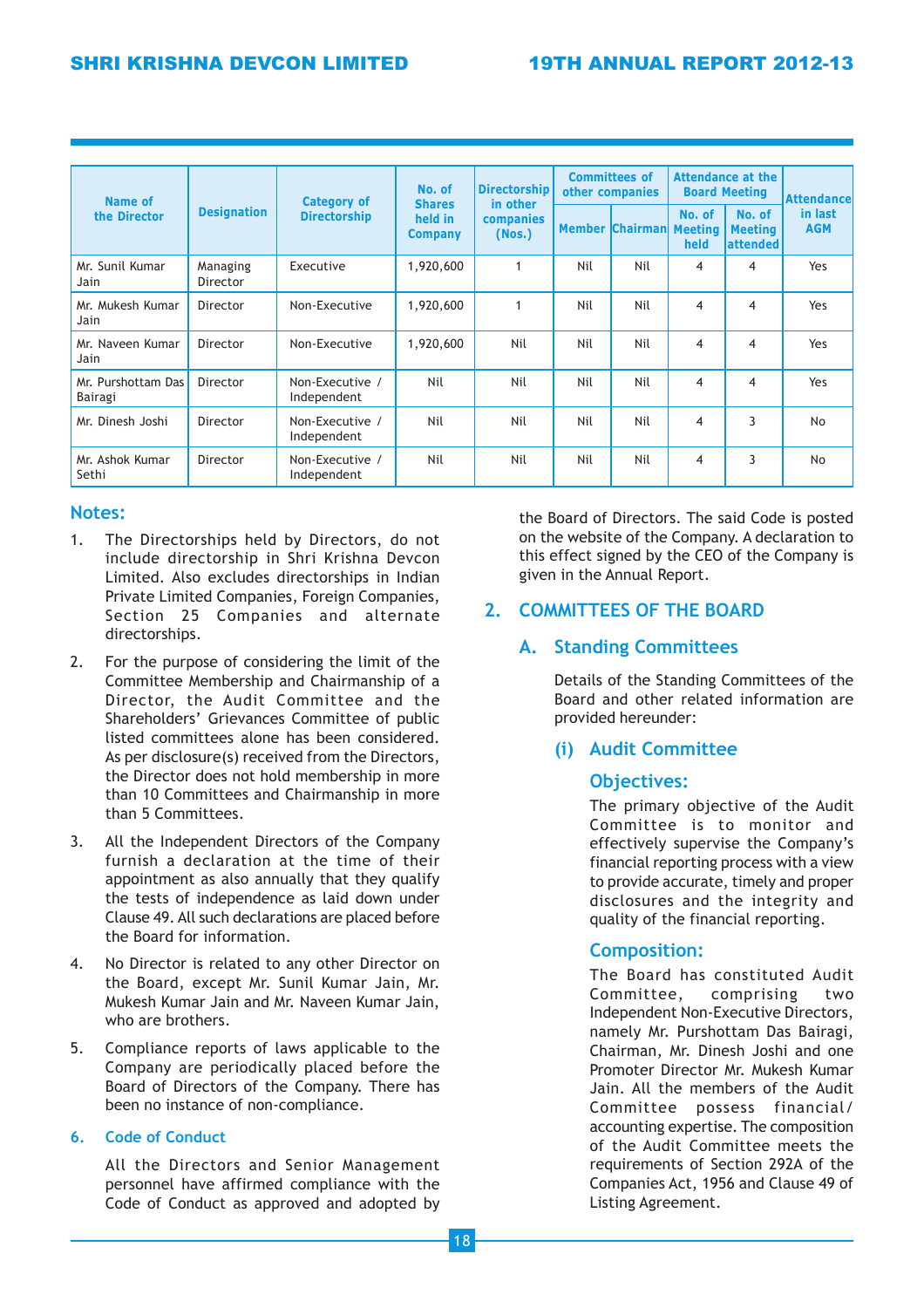| SI.<br>No.    | Name of<br><b>Director</b>    | <b>Designation</b> | <b>Category</b><br>of Director            |
|---------------|-------------------------------|--------------------|-------------------------------------------|
| 1             | Mr. Purshottam<br>Das Bairagi | Chairman           | Non-Executive/<br>Independent<br>Director |
| $\mathcal{P}$ | Mr. Dinesh<br>Joshi           | Member             | Non-Executive/<br>Independent<br>Director |
| 3             | Mr. Mukesh<br>Kumar Jain      | Member             | Non-Executive<br>Director                 |

#### The composition of the Audit Committee is as follows:

The Managing Director/Chief Executive Officer and Statutory Auditor are invitees to the relevant meetings of the Audit Committee in respect of businesses related to them. The Company Secretary acts as Secretary to the Audit Committee.

## **Terms of Reference:**

The terms of reference and power of the Audit Committee is as mentioned in Clause 49 of the Listing Agreement entered with the Stock Exchanges and Section 292A of the Companies Act, 1956 which briefly, inter-alia, the following:

- Recommending to the Board, the appointment, reappointment and, if required, the replacement or removal of the statutory auditor and the fixation of audit fees.
- Disclosure of any related party transactions.
- Qualifications in the draft audit report.
- Reviewing, with the management, the quarterly financial statements before submission to the board for approval.
- Reviewing, with the management, performance of statutory and internal auditors, and adequacy of the internal control systems.
- Discussion with internal auditors any significant findings and follow up there on.
- To review the Company's financial and risk management policies.
- Any other terms of reference as may be included from time to time.

#### **Meetings:**

Four Committee meetings were held during the year, as against the minimum requirement of four meetings. The details of the meetings are as under:

| SI.<br>No. | <b>Date</b>                      | <b>Committee</b><br><b>Strength</b> | No. of<br><b>Members</b><br><b>Present</b> |
|------------|----------------------------------|-------------------------------------|--------------------------------------------|
|            | 30th May,<br>2012                |                                     |                                            |
| 2          | 14 <sup>th</sup> August,<br>2012 | 3                                   | 3                                          |
| 3          | 10th Nov.,<br>2012               |                                     |                                            |
| 4          | $13th$ Feb.,<br>2013             |                                     |                                            |

**Attendance** of each Member at the Audit Committee Meetings held during the Year.

| SI.<br>No.    | Name of<br><b>Director</b>           | No. of<br><b>Meeting</b><br>held | No. of<br><b>Meeting</b><br>attended |
|---------------|--------------------------------------|----------------------------------|--------------------------------------|
|               | Mr. Purshottam Das<br><b>Bairagi</b> |                                  |                                      |
| $\mathcal{P}$ | Mr. Dinesh Joshi                     |                                  |                                      |
|               | Mr. Mukesh Kumar Jain                |                                  |                                      |

## **(ii) Remuneration Committee Composition:**

The Board has constituted Remuneration Committee comprising Mr. Purshottam Das Bairagi as a Chairman and Mr. Ashok Kumar Sethi and Mr. Dinesh Joshi as members.

| SI.<br>No.    | Name of<br><b>Director</b>    | <b>Designation</b> | <b>Category</b><br>of Director            |
|---------------|-------------------------------|--------------------|-------------------------------------------|
| 1             | Mr. Purshottam<br>Das Bairagi | Chairman           | Non-Executive/<br>Independent<br>Director |
| $\mathcal{P}$ | Mr. Ashok<br>Kumar Sethi      | Member             | Non-Executive/<br>Independent<br>Director |
| 3             | Mr. Dinesh<br>Joshi           | Member             | Non-Executive/<br>Independent<br>Director |

#### **Terms of Reference:**

The remuneration Committee has been constituted on 28th October, 2009 to recommend / review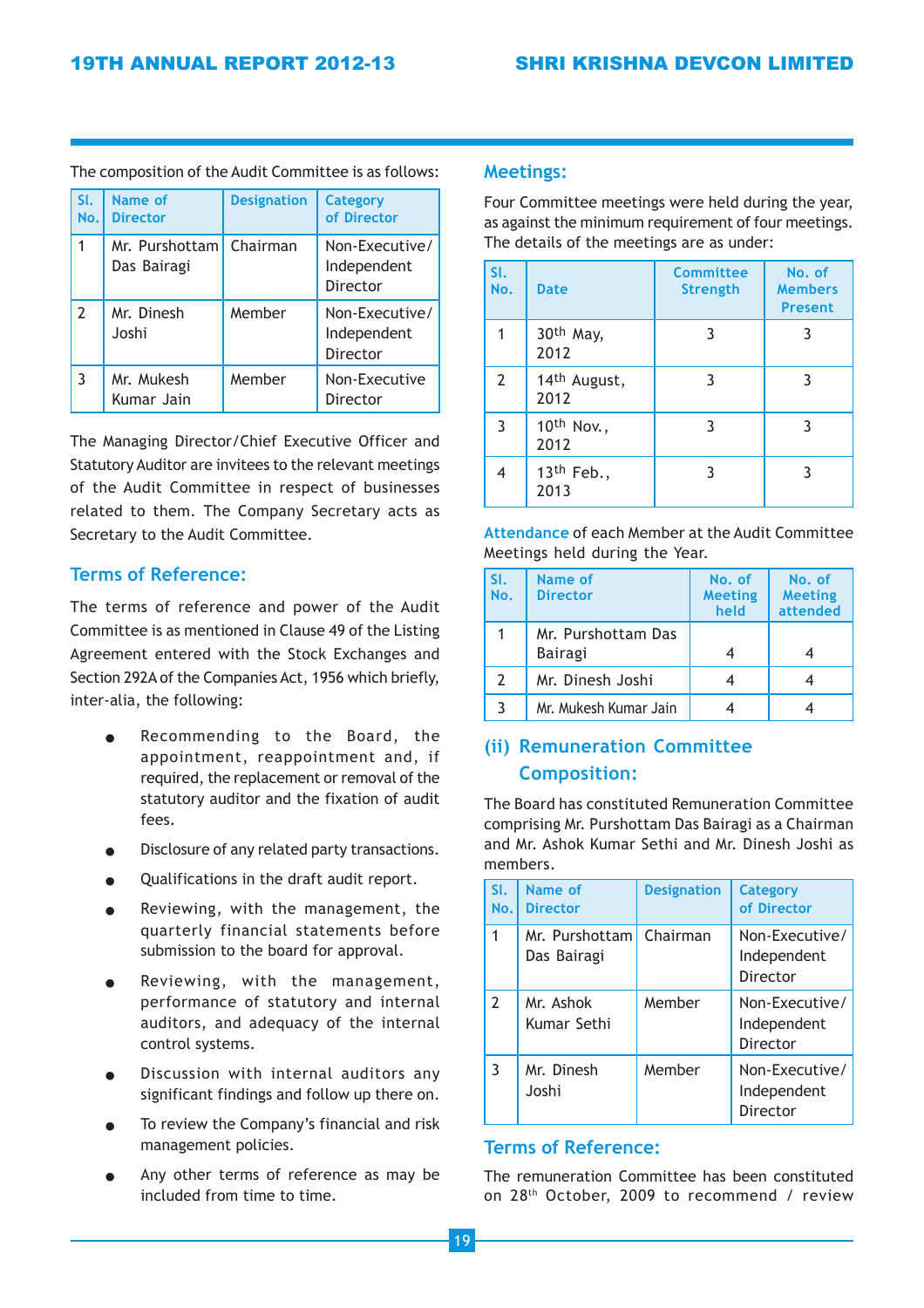remuneration of the Managing Director and Wholetime Directors, based, inter-alia, on following aspects:

- Employment scenario.
- Remuneration package of the industry.
- Responsibility on individual personnel.
- Performance of the Company and individual performance.

#### **Meetings:**

The remuneration committee has held one meeting on 14th August 2012 during the financial year ended March 31, 2013.

The function of the Remuneration Committee includes recommendation of appointment of Managing Director /Whole-time Director(s), evaluation of the performance of the Whole-time Directors(s)/Managing Director and recommendation to the Board of the remuneration to the Whole-time Directors(s) / Managing Director and such other function as delegated by the Board from time to time. The Remuneration Committee is also authorized to recommend commission to be paid to the Director(s) of the Company who is/are not in the whole time employment of the Company in accordance with and up to the limits laid down under the Companies Act, 1956.

### **Details of Remuneration to Directors for 2012-13**

**Remuneration of Non-Executive Directors:** Non-Executive Directors were not paid any remuneration by way of commission, sitting fees or otherwise. Independent Non-Executive Directors does not have any material pecuniary relationship or transaction with the Company.

**Remuneration of Executive Directors:** Payment of remuneration to the Managing Director of the Company is governed by the agreement between him and the Company and is approved by the Board and the shareholders in terms of Schedule XIII to the Companies Act, 1956. The agreement with Managing Director is for a period of Five years and renewed thereafter, on mutually accepted terms and conditions.

The details of remuneration paid to the Directors during the year under review from 01.04.2012 to 31.03.2013 are given as follows:

| SI.<br>No.l    | Name of<br><b>Director</b>    | <b>Designation</b>   | <b>Gross</b><br>Remuneration (र) |
|----------------|-------------------------------|----------------------|----------------------------------|
| 1              | Mr. Sunil<br>Kumar Jain       | Managing<br>Director | 1,800,000                        |
| $\overline{2}$ | Mr. Mukesh<br>Kumar Jain      | Director             | <b>NIL</b>                       |
| 3              | Mr. Naveen<br>Kumar Jain      | Director             | <b>NIL</b>                       |
| 4              | Mr. Purshottam<br>Das Bairagi | Director             | <b>NIL</b>                       |
| 5              | Mr. Dinesh<br>Joshi           | Director             | <b>NIL</b>                       |
| 6              | Mr. Ashok<br>Kumar Sethi      | Director             | <b>NIL</b>                       |

## **(iii) Shareholders/Investor Grievances Committee**

#### **Composition:**

The Board has constituted Shareholders' / Investors' Grievance Committee (the Committee), comprising Mr. Purshottam Das Bairagi, as a Chairman and Mr. Dinesh Joshi and Mr. Sunil Kumar Jain as members.

The composition of the Committee is as follows:

| SI.           | Name of<br>No.   Director              | <b>Designation   Category</b> | of Director                                      |
|---------------|----------------------------------------|-------------------------------|--------------------------------------------------|
|               | Mr. Purshottam Chairman<br>Das Bairagi |                               | Non-Executive/<br>Independent<br>Director        |
| $\mathcal{P}$ | Mr. Dinesh<br>Joshi                    | Member                        | Non-Executive/<br>Independent<br>Director        |
| ς             | Mr. Sunil<br>Kumar Jain                | Member                        | <b>Executive Director</b><br>(Managing Director) |

#### **Terms of reference:**

The Committee normally meets as and when required. The Committee, *inter alia,* approves issue of duplicate certificate and oversees and reviews all matters connected with transfer of securities of the Company. The Committee also looks into redressal of shareholder's / investors' complaints related to transfer of shares, non-receipt of Balance Sheet, nonreceipt of declared dividends, etc. The Committee oversees performance of the Registrar and Transfer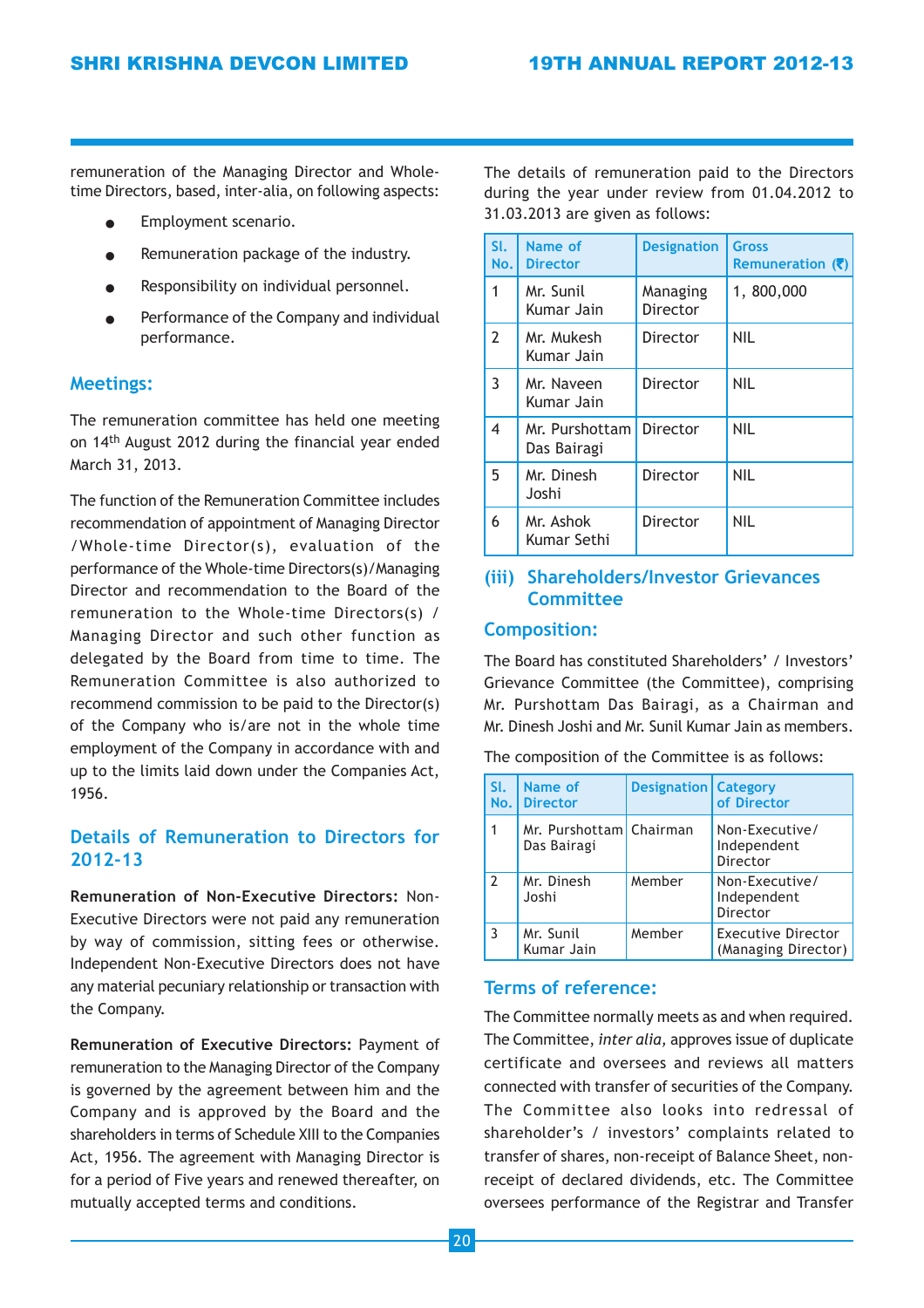Agents of the Company and monitors implementation and compliance of the Company's Code of Conduct for Prohibition of Insider Trading Regulation, 1992. The Board has delegated the power of approving transfer of securities to the Managing Director.

#### **Meetings:**

Four Committee meetings were held during the year, the details of the meetings are as under:

| SI.<br>No. | <b>Date</b>                      | <b>Committee</b><br><b>Strength</b> | No. of<br><b>Members</b><br><b>Present</b> |
|------------|----------------------------------|-------------------------------------|--------------------------------------------|
|            | 05th May,<br>2012                |                                     | 3                                          |
| 2          | 02 <sup>nd</sup> August,<br>2012 |                                     |                                            |
| 3          | 27th Oct.,<br>2012               | ٦                                   | 3                                          |
|            | $28th$ Jan.,<br>2013             |                                     |                                            |

**Attendance** of each Member at the Shareholders/ Investor Grievance Committee Meetings held during the year.

| SI.<br>No.     | Name of<br><b>Director</b>    | No. of<br><b>Meeting</b><br>held | No. of<br><b>Meeting</b><br>attended |
|----------------|-------------------------------|----------------------------------|--------------------------------------|
|                | Mr. Purshottam<br>Das Bairagi |                                  |                                      |
| $\overline{2}$ | Mr. Dinesh Joshi              |                                  |                                      |
|                | Mr. Sunil Kumar Jain          |                                  |                                      |

#### **Investor Grievance Redressal:**

The total number of complaints received and resolved to the satisfaction of investors during the year under review as follows:

| No. of complaints pending<br>as on 1st April 2012 | <b>NIL</b> |
|---------------------------------------------------|------------|
|                                                   |            |
| No. of complaints received &                      |            |
| resolved during 01.04.2012 to<br>31.03.2013       | NIL        |
|                                                   |            |
| No. of complaints pending                         |            |
| as on 31.03.2013                                  | NII        |

## **(iv) Finance Committee**

#### **Composition:**

The Finance Committee of the Board comprises Mr. Sunil Kumar Jain, Mr. Mukesh Kumar Jain and Mr. Naveen Kumar Jain.

### **Terms of Reference:**

The Committee was formed for approving and availing working capital facilities, loan facilities, etc. and any other specific matter delegated by the Board from time to time.

#### **B. FUNCTIONAL COMMITTEES**

The Board may, from time to time, constitute one or more Functional Committees delegating thereto powers and duties with respect to specific purposes. Meetings of such Committees are held as and when the need arises. Time schedule for holding the meetings of such functional committees are finalized in consultation with the Committee Members.

### **3. BOARD PROCEDURE**

The Board and its Committees meet at regular intervals for discussion on agenda items, detailed notes along with relevant documents which are generally circulated in advance to the directors for deliberations at each meeting of the Board/Committee thereof. The senior management of the company is invited to attend the Board meeting, make presentations and provide clarifications as and when necessary. They have complete and unfettered access to any information required. The information as required under Annexure 1 of Clause 49 is made available to the Board such as strategy and business plans, annual operation plans and capital expenditure, investments and exposure limits, any updates, quarterly results, minutes of various committees such as audit committee, shareholders' / investors' grievance committee etc., updation and review of major legal issues. HR related issues & industrial relations, compliance with statutory/regulatory compliances etc.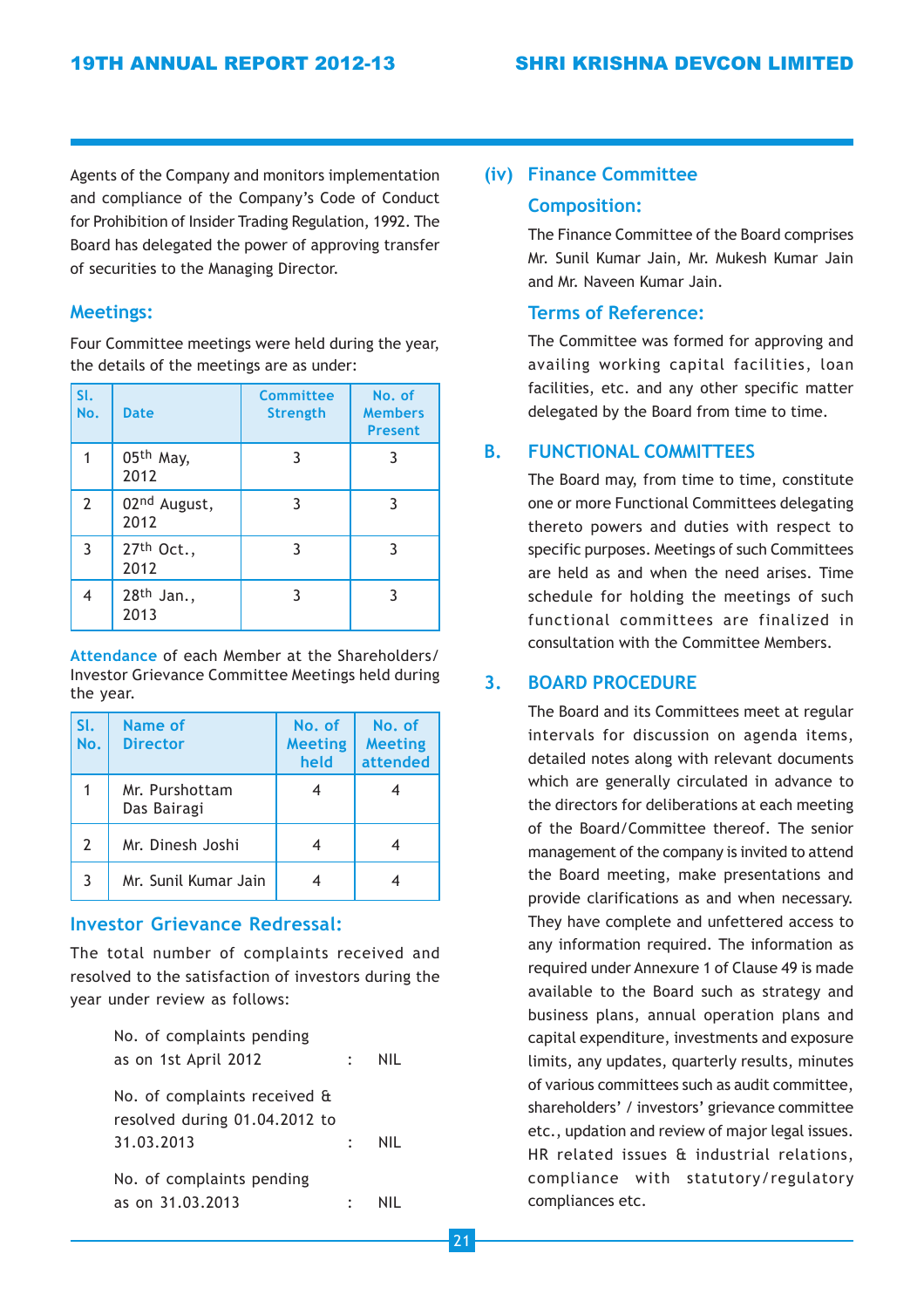#### **4. GENERAL BODY MEETINGS**

Location, date and time of the Annual General Meetings held during the preceding 3 years and the Special Resolutions passed are as follows:

| Year        | Location                                                                                                             | <b>Date and Time</b>             | <b>No. of Special</b><br><b>Resolutions set</b><br>out at the AGMs |
|-------------|----------------------------------------------------------------------------------------------------------------------|----------------------------------|--------------------------------------------------------------------|
| $2011 - 12$ | Hotel The Mirador, New Link Road,<br>Chakala, Andheri (E),<br>Mumbai - 400 099.                                      | September 20, 2012<br>11.30 A.M. | <b>One</b>                                                         |
| 2010-11     | 414, 4th Floor, Crystal Paradise The Mall,<br>Off Veera Desai Road, New Link Road,<br>Andheri (W), Mumbai - 400 053. | September 21, 2011<br>11.30 A.M. | <b>One</b>                                                         |
| 2009-10     | 414, 4th Floor, Crystal Paradise The Mall,<br>Off Veera Desai Road, New Link Road,<br>Andheri (W), Mumbai - 400 053. | September 20, 2010<br>1.00 P.M.  | Nil                                                                |

### **5. DISCLOSURES**

**a. Disclosure on materially significant related party transactions that may have potential conflict with the interests of the company at large:**

> The transaction with related parties has been disclosed in the note no. 31 of the notes forming part of the financial statement.

**b. Details of non-compliance by the Company, penalties, and strictures imposed on the Company by stock exchange or SEBI or any statutory authority on any matter related to capital markets during the last three years:**

> The Company has complied with all requirements of Listing Agreement with the Stock Exchange & SEBI Regulations and Guidelines. Further, no penalty was imposed by SEBI, Stock Exchange or any Statutory Authority on any matter related to capital markets during the last three years.

#### **c. Whistle Blower Policy :**

The Company has not yet formulated Whistle Blower Policy, the same being a non – mandatory requirement.

**d. Details of compliance with mandatory requirements and adoption of non mandatory requirements:**

> The Company has complied with all the mandatory requirement of Listing Agreement. The Company has also adopted the non mandatory requirement of

Remuneration Committee and has not adopted other non mandatory requirements. Adoptions of other non mandatory requirements of Clause 49 of the Listing agreement are being reviewed by the Board.

#### **e. Disclosure of accounting treatment:**

In the preparation of financial statements the Company has followed the Accounting Standards issued by the Institute of Chartered Accountants of India. The significant accounting policies which are consistently applied are set out in the Annexure to Notes to accounts forming part of this Annual report.

#### **f. Disclosure for Risk Management:**

The Company has laid down procedures to inform the Board members about the risk assessment and minimization procedures. These procedures are periodically reviewed to ensure that the executive management controls risk through means of properly defined framework.

#### **6. MEANS OF COMMUNICATION**

The Board of Directors of the Company approves and takes on record quarterly, half yearly and yearly financial results in the proforma prescribed by Clause 41 of the Listing Agreement with in prescribed period from the end of the respective period. And the approved financial results are forthwith sent to the stock exchange and are published in the English Newspapers namely, Free Press Journal. In addition, the same are published in local language (Marathi)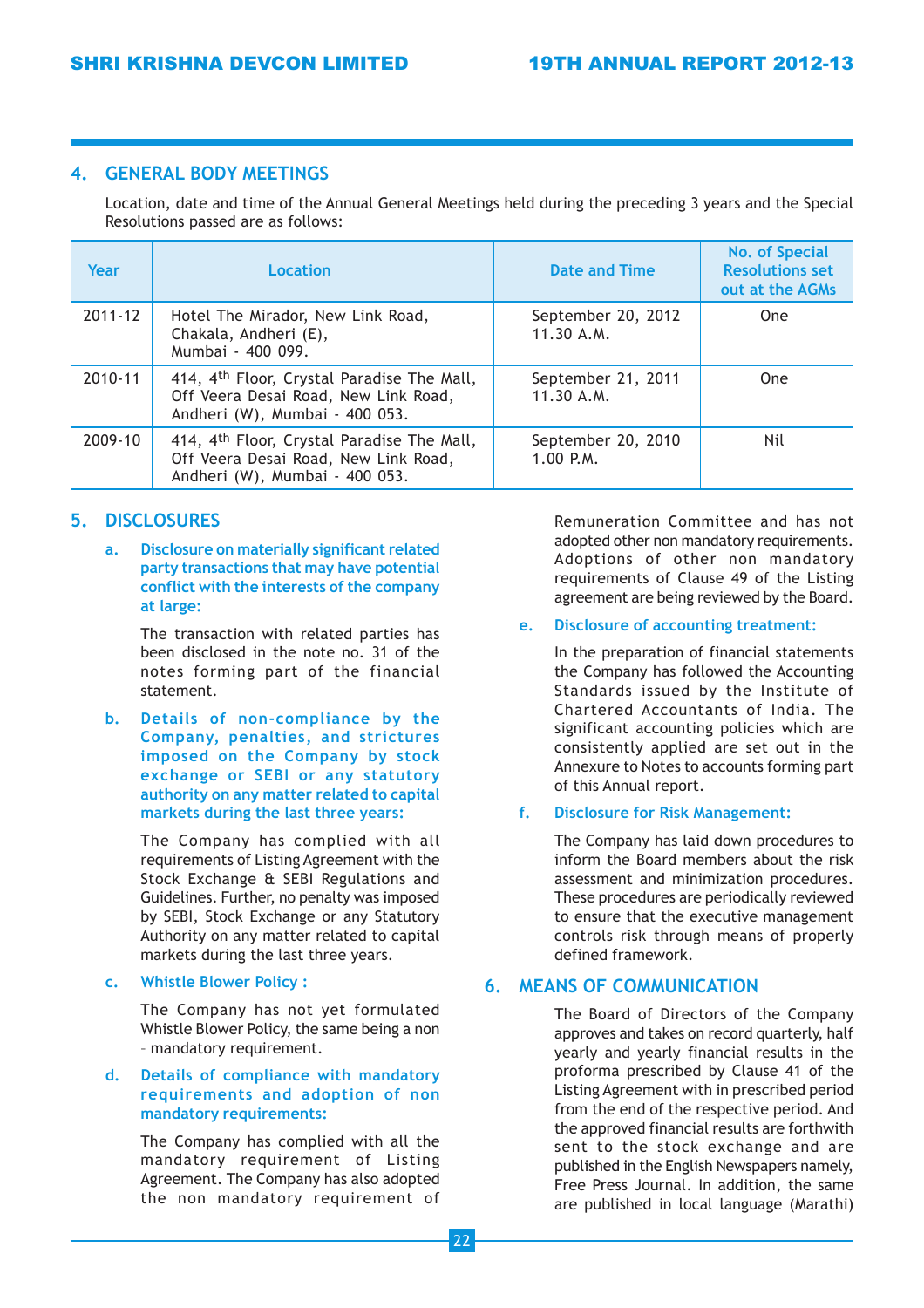newspapers namely Navshakti. All important information pertaining to the company is also mentioned in the Annual Report of the Company containing *inter-alia* Audited Accounts, Directors' Report, Auditors' Report, Management Discussion and Analysis (MDA) and Corporate Governance Section which is circulated to the members and others entitled thereto for each financial year.

In accordance with Clause 54 of the Listing Agreement, the Company has maintained functional website www.shrikrishnadevconlimited.com containing basic information regarding Company viz. details of financial information, shareholding pattern, contact information of the designated official of the Company who are responsible for assisting and handling investor grievances etc. The contents are updated from time to time. The financial results of the Company and other relevant information have been made available on Company's website.

#### **7. CEO/CFO CERTIFICATION**

A certificate in accordance with the requirements of Clause 49(V) of the Listing Agreement, duly signed by the Chairman & Managing Director (CEO)/ (CFO) in respect of the year under review was placed before the Board and taken on record by it. The CEO/CFO Certification is annexed to this report.

### **8. GENERAL SHAREHOLDER INFORMATION**

#### **a. Company Registration Details:**

The Company is registered in the State of Maharashtra, India. The Corporate Identity Number (CIN) allotted to the Company by the Ministry of Corporate Affairs (MCA) is L67190MH1993PLC075295.

#### **b. Annual General Meeting:**

#### **Day, Date & Time:**

Friday, 13th September, 2013 at 11.30 A.M.

#### **Venue:**

The Mirador, 131 B New Link Road, Opp. Solitaire Corporate Park, Chakala, Andheri (E), Mumbai – 400 099.

**c. Financial Year:** April 01, to March 31.

#### **d. Financial Calendar 2013-14 (Tentative):**

| <b>Financial Reporting</b> | Second         |
|----------------------------|----------------|
| for the quarter            | Week of        |
| ending June 30, 2013       | August, 2013   |
| <b>Financial Reporting</b> | Second         |
| for the quarter ending     | Week of        |
| September 30, 2013         | November, 2013 |
| <b>Financial Reporting</b> | Second         |
| for the quarter ending     | Week of        |
| December 31, 2013          | February, 2014 |
| <b>Financial Reporting</b> | Last           |
| for the quarter ending     | Week of        |
| March 31, 2014             | May, 2014      |

**e. Dates of Book Closure:**

Friday, 6th September, 2013 to Friday, 13th September, 2013 (both days inclusive).

#### **f. Dividend Payment Date :**

No Dividend is recommended by the Board on equity shares of the Company.

#### **g. Listing on Stock Exchange:**

The equity shares of the Company are listed on:

**Name of the Stock Exchange Stock Code** The Bombay Stock 531080 Exchange Limited (BSE)

The Company has paid annual Listing fees for the year 2013-14 to BSE.

#### **Market Price Data:**

|                   | <b>Bombay Stock Exchange (BSE)</b><br>(In ₹ Per share) |                             |  |
|-------------------|--------------------------------------------------------|-----------------------------|--|
| <b>Period</b>     | Month's<br><b>High Price</b>                           | Month's<br><b>Low Price</b> |  |
| April, 2012       | 17.00                                                  | 14.20                       |  |
| May, 2012         | 16.40                                                  | 14.85                       |  |
| June, 2012        | 20.25                                                  | 15.25                       |  |
| <b>July, 2012</b> | 21.00                                                  | 14.00                       |  |
| August, 2012      | 16.70                                                  | 13.00                       |  |
| September, 2012   | 14.05                                                  | 11.41                       |  |
| October, 2012     | 17.60                                                  | 10.86                       |  |
| November, 2012    | 21.70                                                  | 18.00                       |  |
| December, 2012    | 20.65                                                  | 12.60                       |  |
| January, 2013     | 13.20                                                  | 8.60                        |  |
| February, 2013    | 8.61                                                   | 7.81                        |  |
| March, 2013       | 8.82                                                   | 7.76                        |  |

**Source:** BSE website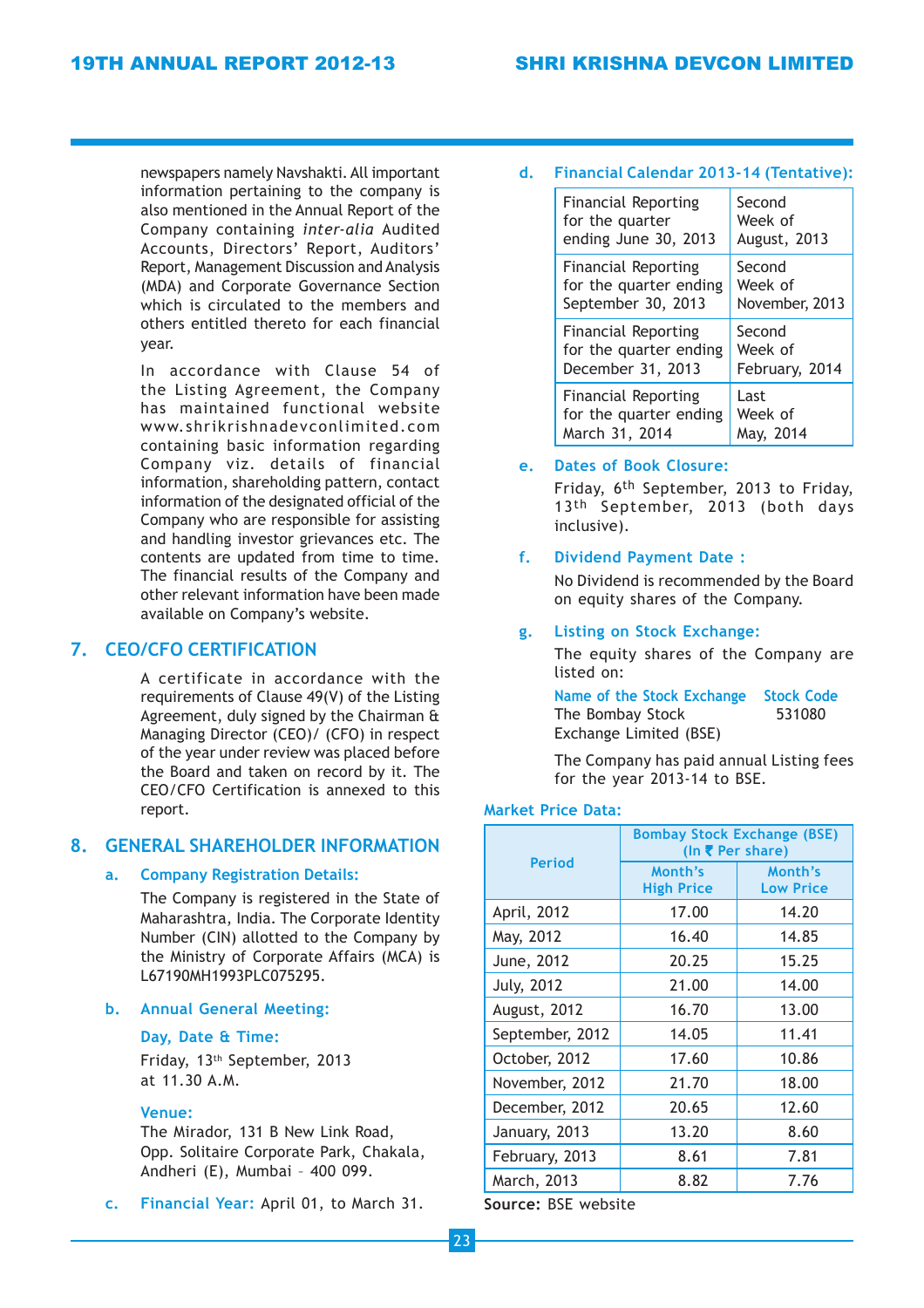#### **h. Registrar and Transfer Agents & Share Transfer System:**

Sharex Dynamic (India) Private Limited is your Company's Registrars and Transfer Agents. Share transfers in physical form and other communication regarding shares, dividend, change of address, etc. may be addressed to:

Sharex Dynamic (India) Private Limited Unit No. 1, Luthra Ind. Premises, M. Vasanji Marg, Andheri Kurla Road, Safed Pool, Andheri (E), Mumbai–400 072 Tel.: 022-2851 5606 / 2851 5644 E-mail: sharexindia@vsnl.com

Transfer of shares in physical form is processed and completed by Sharex Dynamic (India) Private Limited within the stipulated time period, subject to the documents being valid and complete in all respects. The Board has delegated the authority for approving transfer, transmission etc. of the Company's securities to the officers of the Company. A summary of transfer / transmission of securities of the Company so approved by officers are placed at every Shareholders/Investor Grievance Committee meeting. In case of Shares in Demat Form, the transfers are processed by NSDL or CDSL through respective Depositories Participants. The Company obtains, from a Company Secretary in practice, half – yearly certificate of compliance with the share transfer formalities as required under Clause 47 (c) of the Listing Agreement with Stock Exchanges and files a copy of the certificate with the Bombay Stock Exchange Limited.

**i. Outstanding GDRs / ADRs / Warrants or any Convertible Instruments, conversion date and likely impact on equity:**

NIL

**j. Dematerialization of Shares and Liquidity:**

Details of Dematerialised shares are as follows:

| <b>Date</b> | No. of<br><b>Shares</b><br>held in<br>Demate-<br>rialised<br>form | <b>Total</b><br>Paid up<br><b>Capital</b> | % of<br>Paid up<br>capital in<br><b>Demate-</b><br>rialised<br>form |
|-------------|-------------------------------------------------------------------|-------------------------------------------|---------------------------------------------------------------------|
| 31.03.13    | 27,385,150                                                        | 28,000,000                                | 97.80 %                                                             |

Shareholders, who still continue to hold shares in physical form, are requested to dematerialize their shares at the earliest and avail of the various benefits of dealing in securities in electronic/dematerialized form. For any clarification, assistance or information, please contact Sharex Dynamic (India) Private Limited, the Registrar and Transfer Agents of the Company. The shareholders have the option to hold Company's shares in demat form through the NSDL and CDSL.

- **k.** The Company has not issued any ADRs/ GDRs/Warrants or any convertible instruments during the financial year 2012-13.
- **l.** Since the Company is engaged in Real Estate sector, there are no plants or manufacturing units.

| <b>Share of Nominal Value</b><br>(₹) | No. of<br><b>Shareholders</b> | $%$ ) of<br><b>Shareholders</b> | <b>Total</b><br>Amount $(\bar{\bar{\zeta}})$ | $%$ ) of<br><b>Amount</b> |
|--------------------------------------|-------------------------------|---------------------------------|----------------------------------------------|---------------------------|
| Upto - 5000                          | 1714                          | 81.89                           | 2,884,620.00                                 | 1.03                      |
| $5001 - 10000$                       | 182                           | 8.70                            | 1,547,120.00                                 | 0.55                      |
| 10001 - 20000                        | 83                            | 3.96                            | 1,211,460.00                                 | 0.43                      |
| 20001 - 30000                        | 26                            | 1.24                            | 661,230.00                                   | 0.25                      |
| 30001 - 40000                        | 10                            | 0.48                            | 349,350.00                                   | 0.12                      |
| 40001 - 50000                        | 14                            | 0.67                            | 642,960.00                                   | 0.23                      |
| 50001 - 100000                       | 23                            | 1.10                            | 1,707,610.00                                 | 0.61                      |
| 100001 & Above                       | 41                            | 1.96                            | 270,995,650.00                               | 96.78                     |
| <b>Total</b>                         | 2093                          | 100%                            | 280,000,000.00                               | 100%                      |

#### **m. Distribution of shareholding as on March 31, 2013:**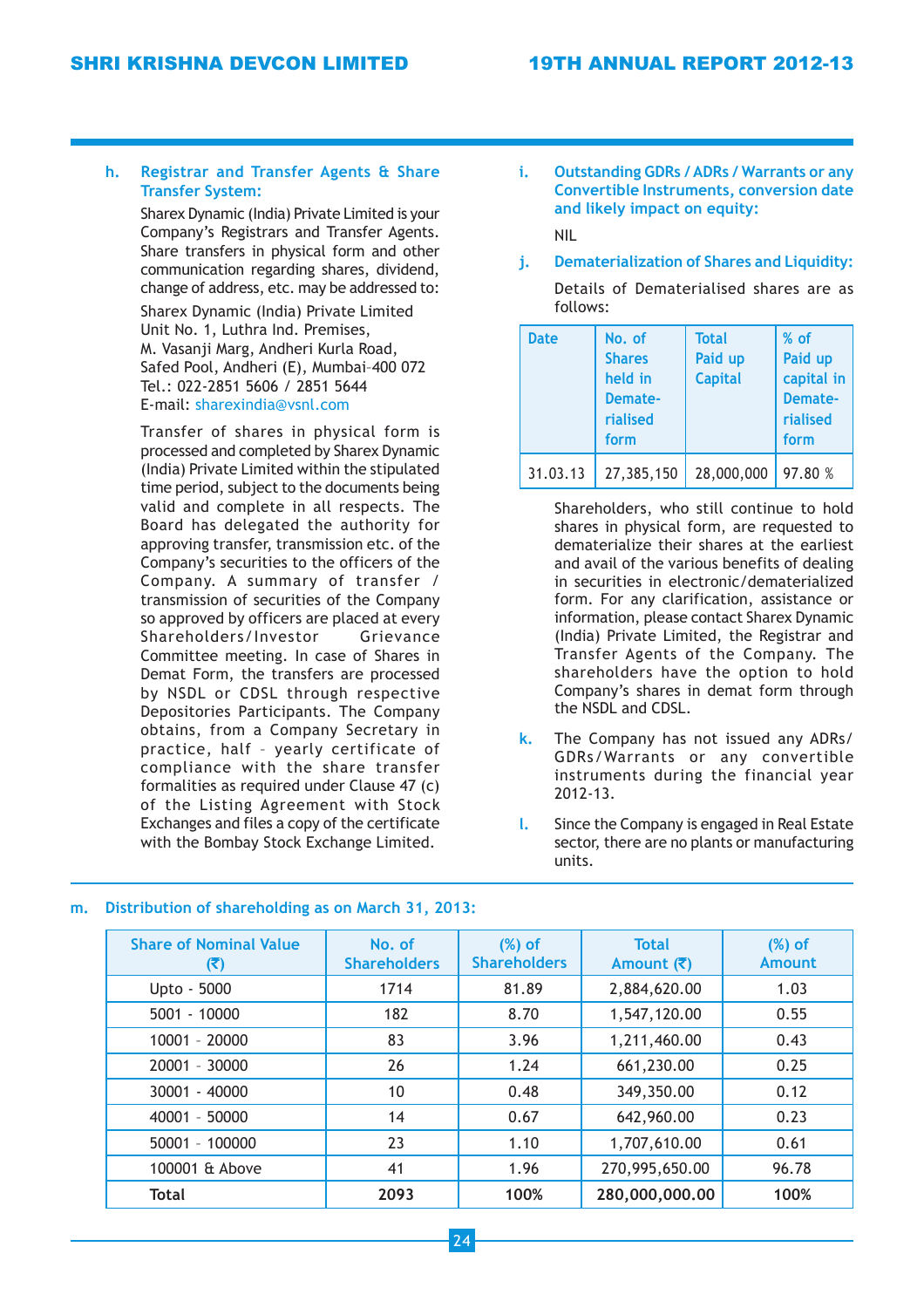| <b>Categories</b>               | <b>No. of Shares</b> | Amount in $\bar{\tau}$ | % to Total |
|---------------------------------|----------------------|------------------------|------------|
| Promoters                       | 15,365,070           | 153,650,700.00         | 54.875     |
| Financial Institutions, Banks   | <b>Nil</b>           | <b>Nil</b>             | <b>Nil</b> |
| Mutual Funds, UTI               | <b>Nil</b>           | <b>Nil</b>             | <b>Nil</b> |
| Foreign Institutional Investors | <b>Nil</b>           | <b>Nil</b>             | <b>Nil</b> |
| NRIS/OCBS                       | 500                  | 5,000.00               | 00.002     |
| <b>Other Bodies Corporate</b>   | 11,477,922           | 114,779,220.00         | 40.993     |
| <b>Public</b>                   | 1,156,508            | 11,565,080.00          | 04.130     |
| <b>Total</b>                    | 28,000,000           | 280,000,000.00         | 100%       |

**n. Distribution of Shareholding according to the categories of shareholders as on March 31,2013:**

#### **o. Nomination:**

Individual shareholders holding shares singly or jointly in physical form can nominate a person in whose name the shares shall be transferable in case of death of the registered shareholder(s). Nomination facility in respect of shares held in electronic form is also available with the Depository Participants as per bye laws and business rules applicable to NSDL and CDSL.

#### **p. Secretarial Audit:**

As stipulated by SEBI, a qualified Practicing Company Secretary carries out Secretarial Audit to reconcile the total admitted capital with National Securities Depository Limited (NSDL) and Central Depository Services (India) Ltd. (CDSL) and total issued and listed capital. This audit is carried out every quarter and the report thereon is submitted to the listed Stock Exchange. The audit confirm that the total listed and paid up capital is in agreement with the aggregate of the total number of shares in dematerialized form (held with NSDL and CDSL) and total number of shares in physical form.

#### **q. Address for Correspondence:**

The Investors can personally contact or send their correspondence either to Registrar and Transfer Agents or at the Company's Investor Service Centre, at the following address:

#### **Sharex Dynamic (India) Private Limited Registrar and Transfer Agents**

Unit No. 1, Luthra Ind. Premises, M. Vasanii Marg, Andheri Kurla Road, Safed Pool, Andheri (East), Mumbai – 400 072 Tel. : 022-2851 5606 / 2851 5644 E-mail : sharexindia@vsnl.com

#### **Shri Krishna Devcon Limited**

Investor Service Centre Umerji House, 202, 2nd Floor, Teli Gally, Andheri (East) Mumbai (Mah) – 400 069 Tel. : 022- 26822999 Email : shrikrishnaelectra@hotmail.com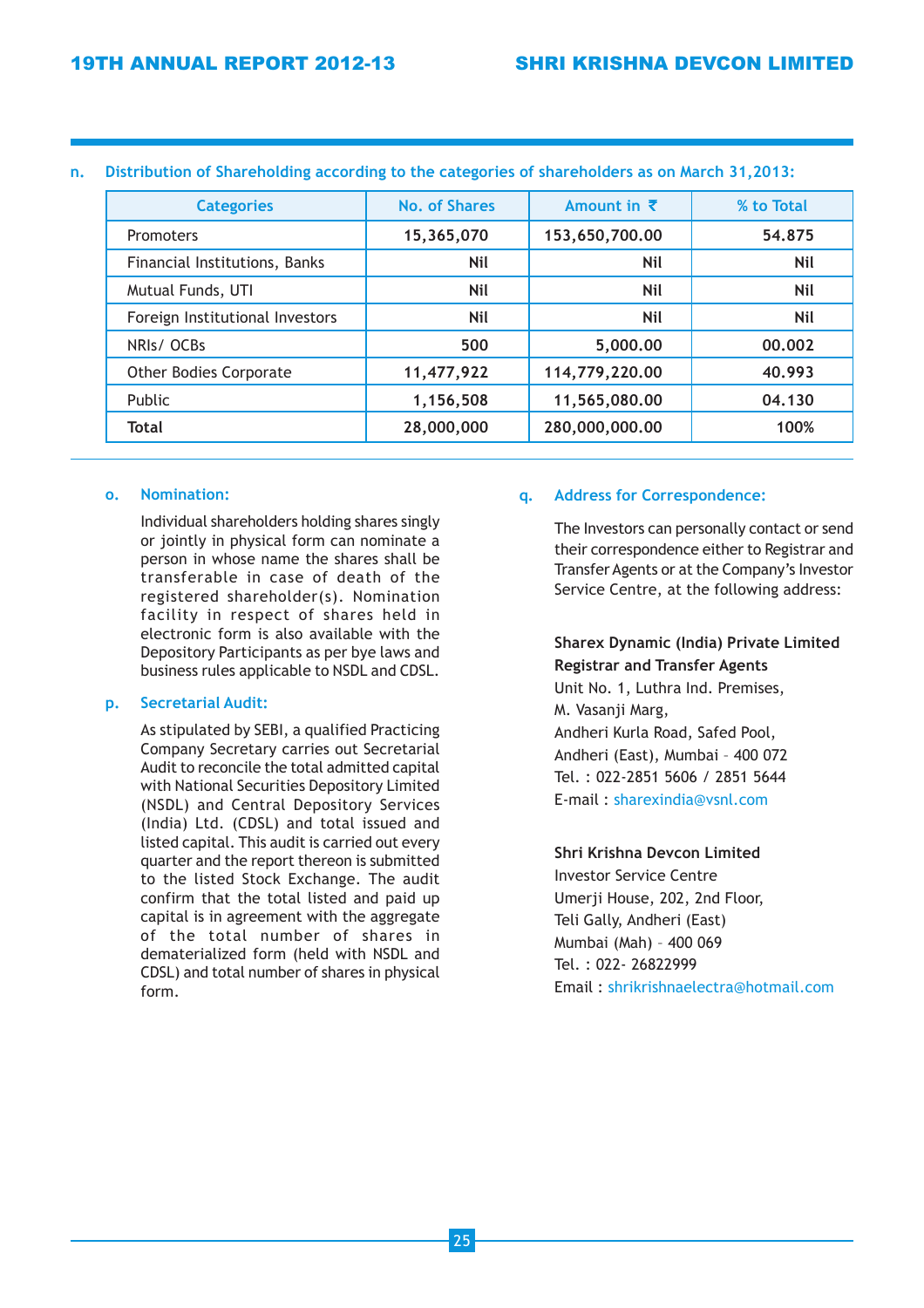## CEO / CFO Certification

To

The Board of Directors **Shri Krishna Devcon Limited** Mumbai

I, Sunil Kumar Jain, Managing Director of Shri Krishna Devcon Limited to the best of my knowledge and belief, certify that:

- 1. I have reviewed financial statements and the cash flow statement of the company for the year ended March 31, 2013 and that to the best of my knowledge and belief:
	- i. these statements do not contain any materially untrue statement or omit any material fact or contain statements that might be misleading;
	- ii. these statements together present a true and fair view of the company's affairs and are in compliance with existing accounting standards, applicable laws and regulations.
- 2. There are, to the best of my knowledge and belief, no transactions entered into by the Company during the year which are fraudulent, illegal or violative of the Company's Code of Conduct.
- 3. I accept responsibility for establishing and maintaining internal controls for financial reporting and that I have evaluated the effectiveness of internal control systems of the company pertaining to financial reporting and I have disclosed to the auditors and the Audit Committee, deficiencies in the design or operation of such internal controls, if any, of which I am aware and the steps I have taken or propose to take to rectify these deficiencies.
- 4. I have indicated to the auditors and the Audit Committee
	- i. the significant changes in internal control over financial reporting during the year, if any;
	- ii. significant changes in accounting policies during the year, if any, have been disclosed in the notes to the financial statements; and
	- iii. that there were no instances of significant fraud of which I have become aware and the involvement therein, if any, of the management or an employee having a significant role in the Company's internal control system over financial reporting.

**Place:** Indore Sunil Kumar Jain Sunil Kumar Jain Sunil Kumar Jain Sunil Kumar Jain **Date:** 02.08.2013 **Managing Director**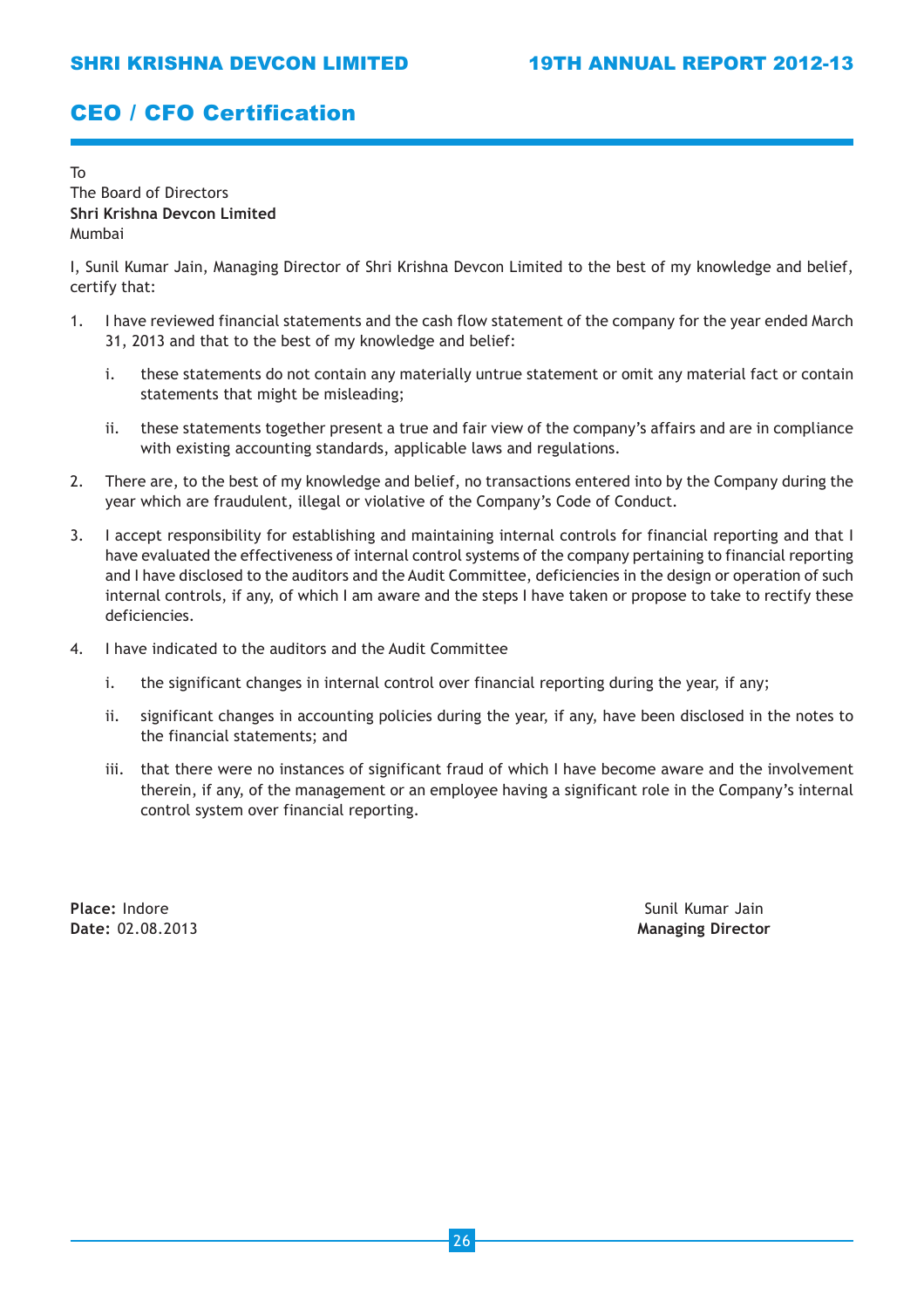## Declaration – Code of Conduct

This is to confirm that the Board has laid down a Code of Conduct for all Board Members and the Senior Management of the Company. The Code of Conduct has also been posted on the website of the Company.

It is further confirmed that all Directors and Senior Management of the Company have affirmed compliance with the Code of Conduct of the Company for the financial year ended March 31, 2013.

**Sunil Kumar Jain** Managing Director

**Place:** Indore

**Date:** 02.08.2013

## Auditors' Certificate on Corporate Governance

To The Members of **SHRI KRISHNA DEVCON LIMITED** Mumbai

We have examined the compliance of conditions of Corporate Governance by **SHRI KRISHNA DEVCON LIMITED** (the Company) for the year ended on March 31, 2013 as stipulated in Clause 49 of the Listing Agreement of the said Company with the Stock Exchange.

The Compliance of conditions of Corporate Governance is the responsibility of the Management. Our examination has been limited to a review of procedures and implementation thereof, adopted by the Company for ensuring the compliance with the conditions of Corporate Governance as stipulated in the said clause. It is neither an audit nor an expression of opinion on the financial statements of the Company.

In our opinion and to the best of our information and according to the explanations given to us and the representations made by the Directors and the Management, we certify that the Company has complied in all material respects with the conditions of Corporate Governance as stipulated in Clause 49 of the Listing Agreement.

We further state that such Compliance is neither an assurance as to the future viability of the Company nor of the efficiency or effectiveness with the Management has conducted the affairs of the Company.

For **Khandelwal & Khandelwal Associates** Chartered Accountants Firm Registration No. 008389C

**CA Durgesh Khandelwal** Partner Membership No. 077390

**Place:** Indore **Date:** 02.08.2013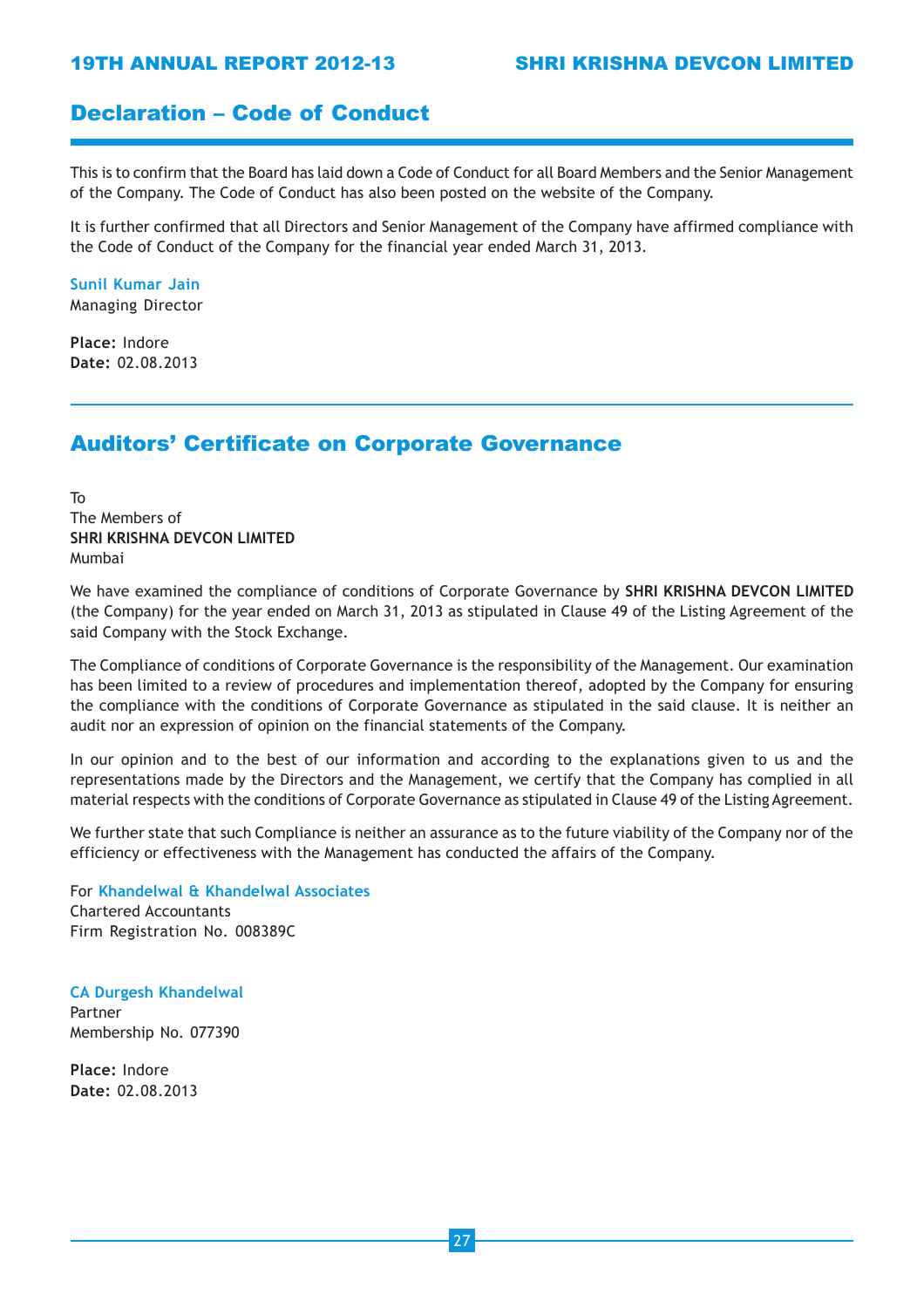## Auditors' Report

#### To,

The Members, **Shri Krishna Devcon Limited,** Mumbai

#### **Report on the Financial Statements**

We have audited the accompanying financial statements of **Shri Krishna Devcon Limited** ("the Company'') which comprise the Balance Sheet as at 31 March, 2013, the Statement of Profit and Loss and Cash flow statement for the year then ended and a summary of significant accounting policies and other explanatory information.

#### **Management's Responsibility for the Financial Statements**

Management is responsible for the preparation of these financial statements that give a true and fair view of the financial position, financial performance of the Company in accordance with the Accounting Standards referred to in sub-section (3C) of Section 211 of the Companies Act, 1956 (''the Act''). This responsibility includes the design, implementation and maintenance of internal control relevant to the preparation and presentation of the financial statements that give a true and fair view and are free from material misstatement, whether due to fraud or error.

#### **Auditor's Responsibility**

Our responsibility is to express an opinion on these financial statements based on our audit. We conducted our audit in accordance with the Standards on Auditing issued by the Institute of Chartered Accountants of India. Those Standards require that we comply with ethical requirements and plan and perform the audit to obtain reasonable assurance about whether the financial statements are free from material misstatement.

An audit involves performing procedures to obtain audit evidence about the amounts and disclosures in the financial statements. The procedures selected depend on the auditor's judgment, including the assessment of the risks of material misstatement of the financial statements, whether due to fraud or error. In making those risk assessments, the auditor considers internal control relevant to the Company's preparation and fair presentation of the financial statements in order to design audit procedures that are appropriate in the circumstances. An audit also includes evaluating the appropriateness of accounting policies used and the reasonableness of the accounting estimates made by Management, as well as evaluating the overall presentation of the financial statements.

We believe that the audit evidence we have obtained is sufficient and appropriate to provide a basis for our audit opinion.

#### **Opinion**

In our opinion and to the best of our information and according to the explanations given to us, the financial statements give the information required by the Act in the manner so required and give a true and fair view in

conformity with the accounting principles generally accepted in India:

- (i) in the case of the Balance Sheet, of the state of affairs of the Company as at 31 March, 2013;
- (ii) in the case of the Statement of Profit and Loss, of the profit for the year ended on that date; and
- (iii) in the case of the Cash Flow Statement, of the cash flow for the year ended on that date.

#### **Report on Other Legal and Regulatory Requirements**

- 1. As required by the Companies (Auditor's Report), Order 2003 ("the order") issued by the Central Government of India in terms of Section 227(4A) of the Companies Act, 1956, we give in the *annexure* a statement on the matters specified in paragraphs 4 and 5 of the order.
- 2. As required by section 227(3) of the Act, we report that:
	- a) we have obtained all the information and explanations which to the best of our knowledge and belief were necessary for the purpose of our audit;
	- b) in our opinion proper books of account as required by law have been kept by the Company so far as appears from our examination of those books;
	- c) the Balance Sheet, Statement of Profit and Loss and Cash Flow Statement dealt with by this Report are in agreement with the books of account;
	- d) in our opinion, the Balance Sheet, Statement of Profit and Loss and Cash Flow Statement comply with the Accounting Standards referred to in sub-section (3C) of Section 211 of the Companies Act, 1956; and
	- e) on the basis of written representations received from the directors as on 31 March, 2013, and taken on record by the Board of Directors, none of the Directors are disqualified as on 31 March 2013, from being appointed as a Director in terms of clause (g) of sub-section (1) of Section 274 of the Companies Act, 1956.

For **Khandelwal & Khandelwal Associates** Chartered Accountants Firm Registration No. 008389C

> **(CA Durgesh Khandelwal)** Partner M.No. 077390

Place : Indore Date : 30.05.2013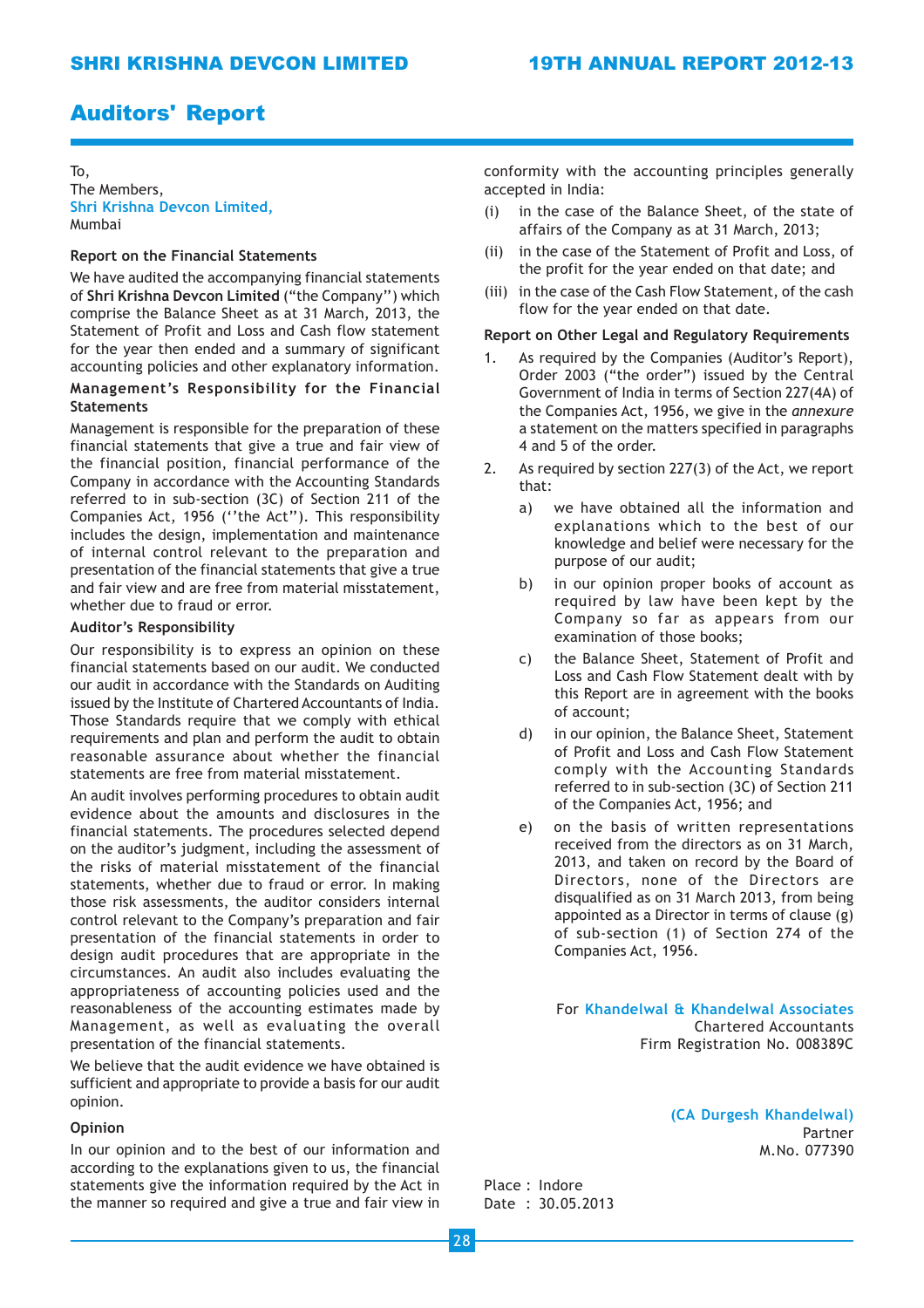Annexure Referred to in Paragraph 1 under the heading "Report on other Legal and Regulatory Requirements of our report of even date to the members of Shri Krishna Devcon Limited

### **1. Fixed Assets**

- a) The Company has maintained proper records showing full particulars including quantitative details and situation of fixed assets on the basis of available information.
- b) The Major portions of fixed assets have been physically verified by the management on a sample basis during the year and in our opinion the frequency of verification is reasonable. No material discrepancies were noticed on such verification.
- c) There was no substantial disposal of fixed assets during the year.

## **2. Inventories**

- a) The inventory includes land, plot of land, completed buildings, land under development, building under development etc. The management has conducted physical verification of inventory at reasonable intervals during the year.
- b) The procedures of physical verification of inventory followed by the management are reasonable and adequate in relation to the size of the company and the nature of its business.
- c) The Company is maintaining proper records of inventory and no material discrepancies were noticed on physical verification.

### **3. Loans and advances either granted or taken**

a) The Company has not granted any loans during the year to the parties covered in the register maintained under section 301 of the Companies Act, 1956.

> In view of clause 4 (iii) (a) of the companies (Auditor's Report) Order, 2003, clause 4 (iii)  $(b, c \& d)$  are not applicable to the company.

b) The Company had taken loan from eight parties covered in the register maintained under section 301 of the Companies Act, 1956. The maximum amount involved during

the year was  $\bar{\tau}$  136,078,922/- and the year end balance of loans taken from such parties was ₹ 136,078,922/-.

- c) In our opinion and according to information and explanation given to us, the rate of interest and other terms and conditions for such loans are not prima facie prejudicial to the interest of the company.
- d) The loans taken are repayable on demand and there is no repayment schedule. Therefore, the question of repayment being regular does not arise and there is no overdue amount of such loans.

## **4. Internal Controls**

In our opinion and according to the information and explanations given to us, there is an adequate internal control system commensurate with the size of the company and the nature of its business for the purchase of inventory and fixed assets and for the sale of goods and provisions of services. During the course of our audit, no major weakness has been noticed in the internal control system in respect of these areas.

## **5. Transactions with parties under section 301 of the Companies Act 1956**

- a) Based upon the audit procedures applied by us and according to the information and explanations given to us, we are of the opinion that the particulars of contracts or arrangements referred to in section 301 of the Companies Act, 1956, have been entered in the register maintained under that section.
- b) In our opinion and according to the information and explanation given to us, the transactions made in pursuance of contracts or arrangements entered in the register maintained under section 301 of the Companies Act, 1956 and exceeding the value of rupees five lakhs in respect of any party during the period have been made at prices which are reasonable having regard to the prevailing market prices at the relevant time.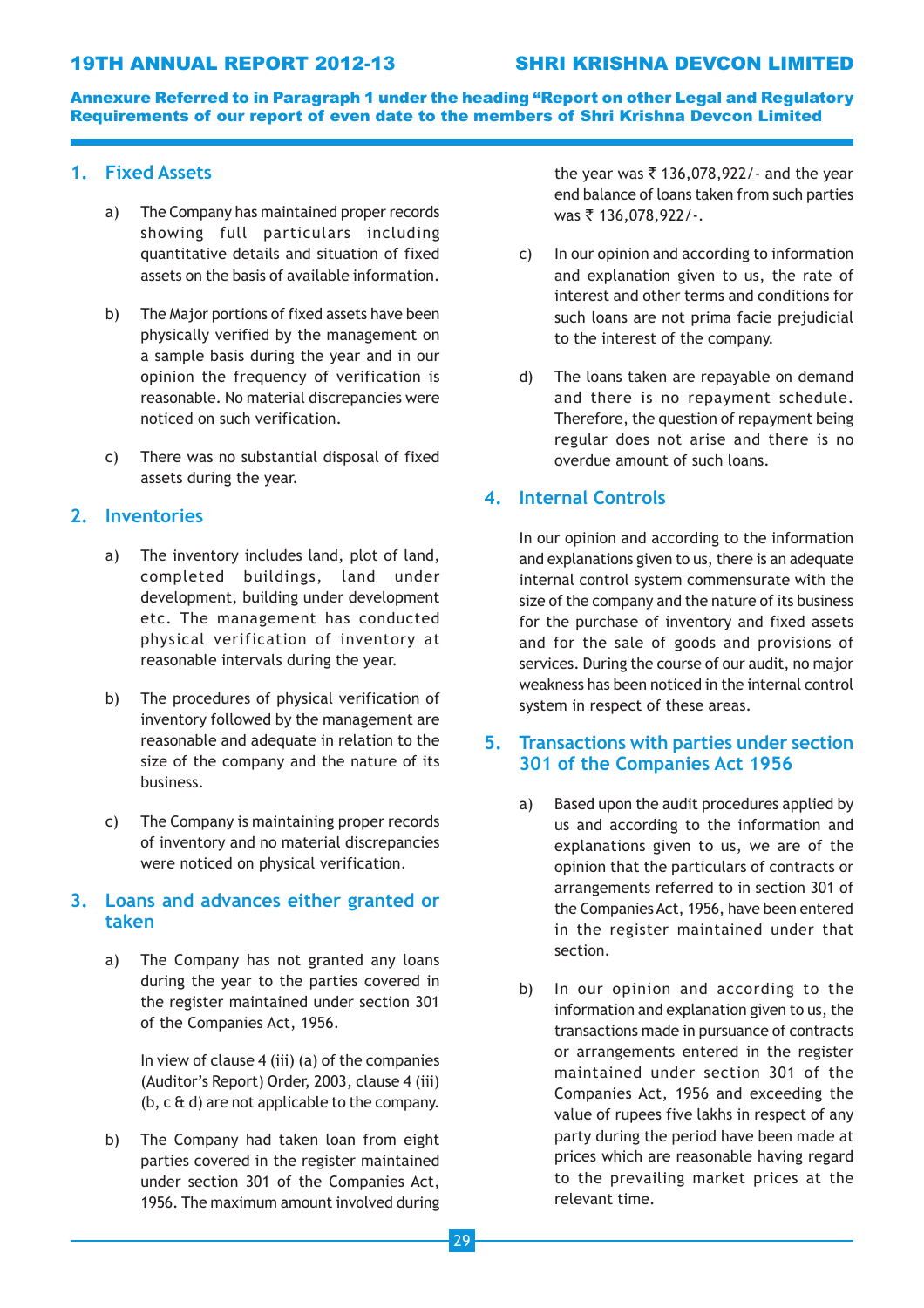#### **6. Public Deposits**

In our opinion and according to the information and explanations given to us, the company has not accepted any deposits from the public within the meaning of section 58A, 58AA, or any other relevant provisions of the Companies Act, 1956 and the rules framed there under.

### **7. Internal Audit System**

In our opinion, and according to information and explanation given to us, the company has an Internal Audit system commensurate with its size and the nature of its business.

## **8. Cost Records**

We have broadly reviewed the cost records maintained by the company pursuant to Companies (Cost Accounting Records) Rules, 2011 prescribed by the Central Government under section 209 (1) (d) of the Companies Act, 1956 and are of the opinion that prima-facie, the prescribed records have been maintained.

#### **9. Statutory Dues**

- a) According to the information and explanations given to us, the Company is regular in depositing undisputed statutory dues, including dues pertaining to Income Tax, Cess and any other statutory dues with the appropriate authorities.
- b) According to the information and explanations given to us, no undisputed amount payable in respect of provident fund, income tax, wealth tax, cess and other undisputed statutory dues were outstanding at the end of the year for a period of more than six months from the date they become payable.
- c) According to the information and explanations given to us there are no dues of Income Tax, Sales Tax, Wealth Tax, Service Tax, Customs Duty, Excise Duty or Cess outstanding on account of any dispute.

#### **10. Accumulated Losses**

The Company has no accumulated losses at the end of the financial year and it has not incurred cash losses in the current and immediately preceding financial year.

#### **11. Dues to Financial Institutions/Banks**

The company has not defaulted in repayment of dues to any Financial Institution or Bank. The company has no debenture holders.

#### **12. Loans against pledge of securities**

According to the information and explanations given to us, and based on the documents and records produced to us, the company has not granted loans and advances on the basis of security by way pledge of shares, debentures and other securities.

### **13. Applicability of provisions of special statutes**

In our opinion and according to the information and explanations given to us, the nature of activities of the Company does not attract any special statute applicable to chit fund and nidhi / mutual benefit fund / Societies.

#### **14. Investments**

In our opinion, the company is not dealing or trading in shares, securities, debentures or other investments. Accordingly, provisions of clause 4(xiv) of the order are not applicable.

#### **15. Guarantees**

According to the information and explanations given to us, the Company has not given guarantee for loans taken by others from banks or financial institutions.

#### **16. Application of Funds raised from bank**

The Company has applied the term loans obtained during the period for the purpose for which the said term loans were obtained.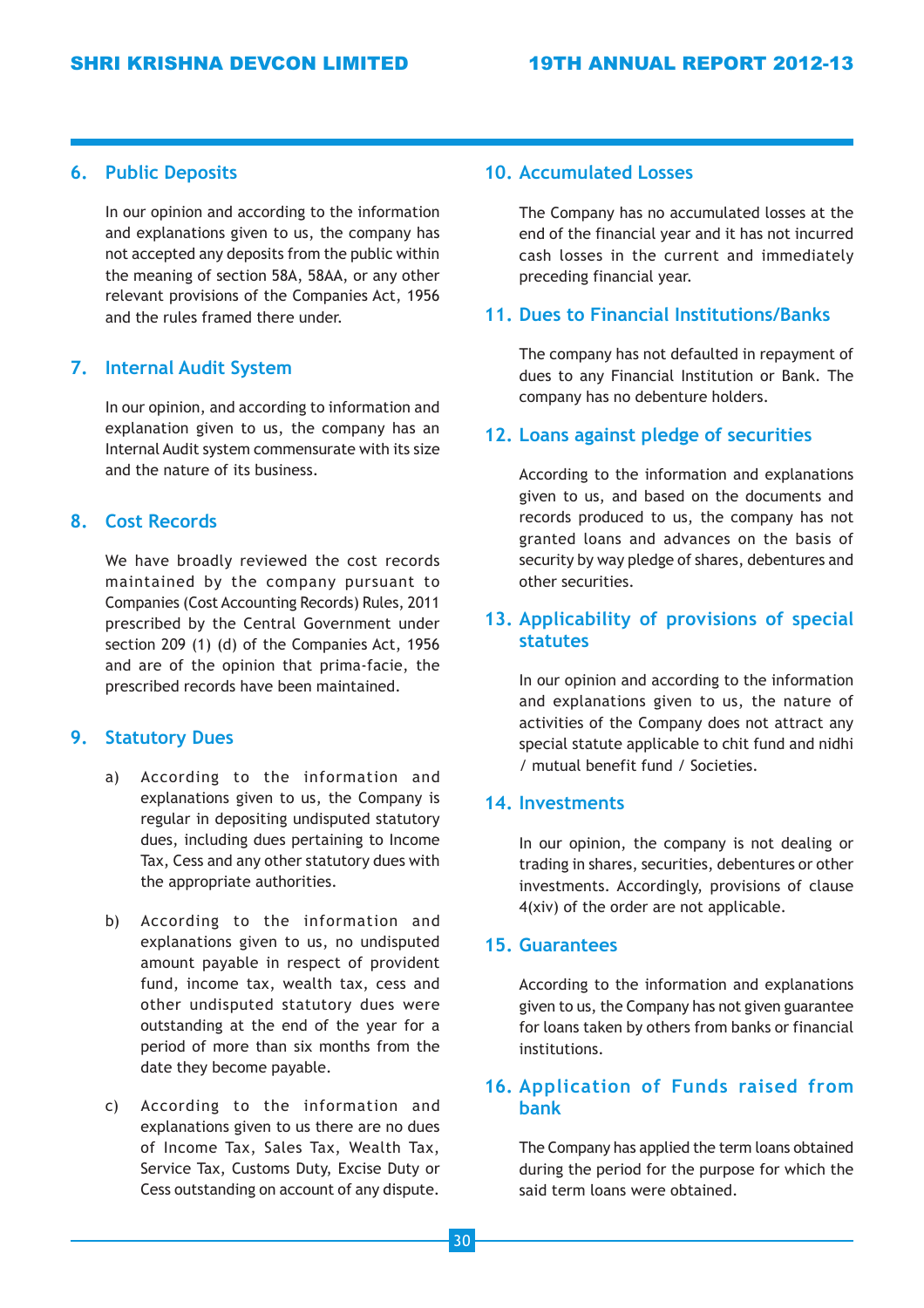#### **17. Utilisation of Funds**

According to the information and explanations given to us, and on an overall examination of Balance Sheet of the company, fund raised on short term basis have prima facie not been used for long term investment.

#### **18. Preferential Allotment of shares**

The Company has not made any preferential allotment of shares to parties or companies covered in the register maintained under Section 301 of the Companies Act, 1956.

#### **19. Securities created in respect of Debentures issued**

The company has not issued debentures during the year.

#### **20. End use of money in case of public issue**

The Company has not raised any money by public issue during the year.

#### **21. Frauds**

Based upon the audit procedures performed and the information and explanations given to us, no fraud on or by the Company has been noticed or reported during the year.

For **Khandelwal & Khandelwal Associates** Chartered Accountants Firm Registration No. 008389C

> **(CA Durgesh Khandelwal)** Partner M.No. 077390

Place : Indore Date : 30.05.2013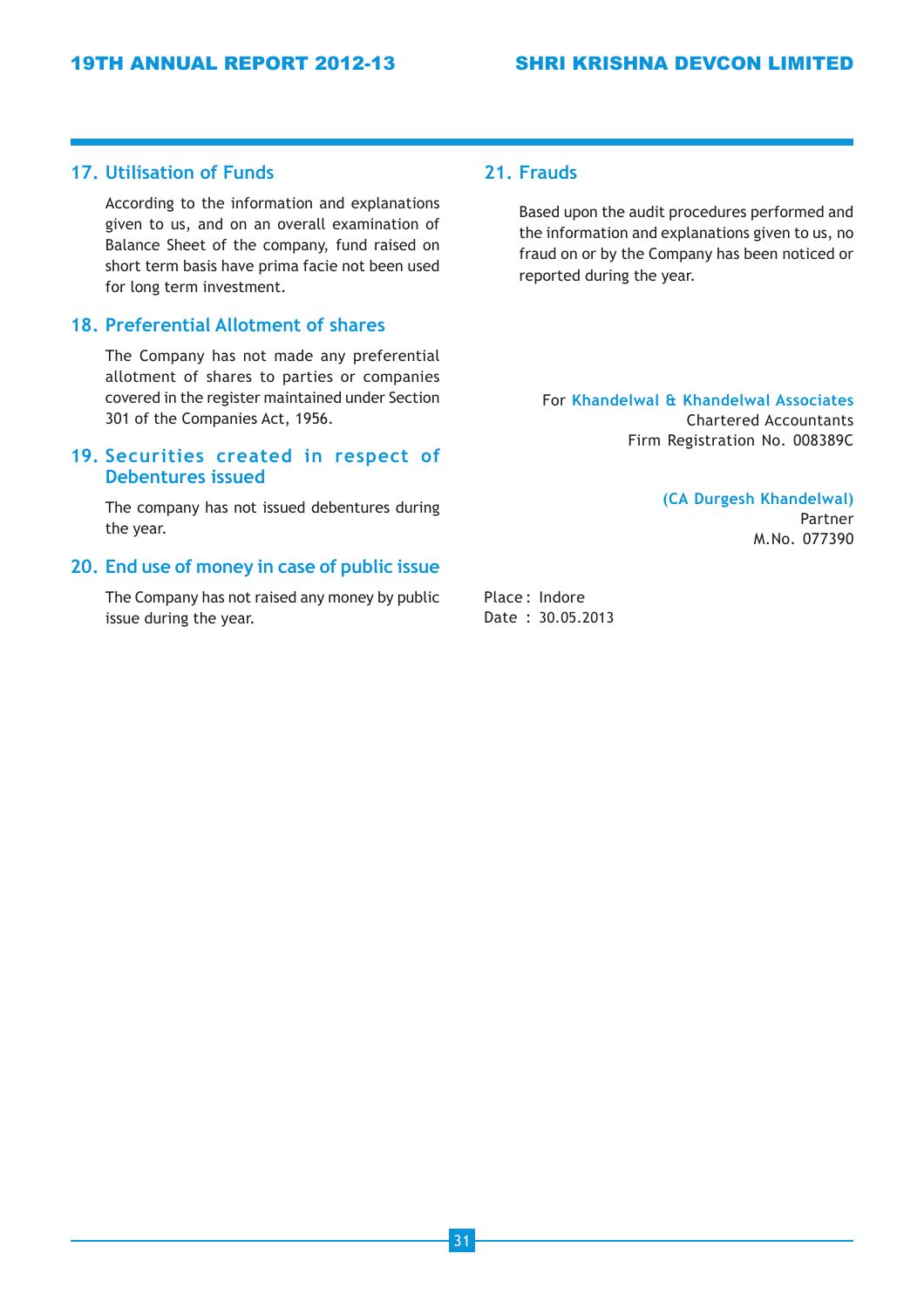## Balance Sheet as at March 31, 2013

|   | <b>PARTICULARS</b>                             | <b>NOTE</b><br>NO. | <b>AS AT</b><br>31 MARCH, 2013 | AS AT<br>31 MARCH, 2012 |
|---|------------------------------------------------|--------------------|--------------------------------|-------------------------|
|   | A EQUITY AND LIABILITIES                       |                    | ₹                              | ₹                       |
|   | <b>Shareholders' funds</b>                     |                    |                                |                         |
|   | (a) Share capital                              | 3                  | 280,000,000                    | 280,000,000             |
|   | (b) Reserves and surplus                       | 4                  | 265, 167, 116                  | 248, 918, 144           |
|   | <b>Total of Shareholders' funds</b>            |                    | 545, 167, 116                  | 528,918,144             |
|   | <b>Non-current liabilities</b><br>$\mathbf{2}$ |                    |                                |                         |
|   | (a) Long-term borrowings                       | 5                  | 1,797,435                      | 3,777,941               |
|   | (b) Deferred tax liabilities (net)             | 27                 | 545,393                        | 369,771                 |
|   | (c) Other long-term liabilities                | 6                  |                                | 4,014,808               |
|   | <b>Total of Non-current liabilities</b>        |                    | 2,342,828                      | 8,162,519               |
|   | <b>Current liabilities</b><br>3.               |                    |                                |                         |
|   | (a) Short-term borrowings                      | 7                  | 231,259,395                    | 143,782,562             |
|   | (b) Trade payables                             | 8                  | 47,749,888                     | 50,514,737              |
|   | (c) Other current liabilities                  | 9                  | 167,769,781                    | 149,877,904             |
|   | (d) Short-term provisions                      | 10                 | 8,958,809                      | 868,047                 |
|   | <b>Total of Current liabilities</b>            |                    | 455,737,872                    | 345,043,250             |
|   | <b>TOTAL OF EQUITY AND LIABILITIES</b>         |                    | 1,003,247,816                  | 882, 123, 913           |
|   | <b>B</b> ASSETS                                |                    |                                |                         |
| 1 | <b>Non-current assets</b>                      |                    |                                |                         |
|   | (a) Fixed assets                               |                    |                                |                         |
|   | Tangible assets                                | 11                 | 12,410,121                     | 11,276,697              |
|   | (b) Non-current investments                    | 12                 | 78,114,902                     | 67,955,823              |
|   | (c) Long-term loans and advances               | 13                 | 715,500                        | 715,500                 |
|   | (d) Other non-current assets                   | 14                 | 2,381,694                      | 2,085,514               |
|   | <b>Total of Non-current assets</b>             |                    | 93,622,217                     | 82,033,534              |
|   | <b>Current assets</b><br>$\mathbf{z}$          |                    |                                |                         |
|   | (a) Inventories                                | 15                 | 774,239,536                    | 730, 253, 428           |
|   | Trade receivables<br>(b)                       | 16                 | 14,872,265                     | 2,275,380               |
|   | Cash and cash equivalents<br>(C)               | 17                 | 101,863,347                    | 31,444,181              |
|   | (d) Short-term loans and advances              | 18                 | 18,650,451                     | 36, 117, 390            |
|   | <b>Total of Current assets</b>                 |                    | 909,625,599                    | 800,090,379             |
|   | <b>TOTAL OF ASSETS</b>                         |                    | 1,003,247,816                  | 882, 123, 913           |
|   |                                                |                    |                                |                         |

#### **The accompanying notes form an integral part of the financial statements**

As per our Report of even date attached For **Khandelwal & Khandelwal Associates** For and on behalf of the Board of Directors Chartered Accountants Firm Registration No. 008389C

#### (CA Durgesh Khandelwal) **Sunil Kumar Jain** Mukesh Kumar Jain Mukesh Kumar Jain

M.No. 077390 Place : Indore **Surbhi Goyal** 

Partner **Managing Director** Director **Director** Director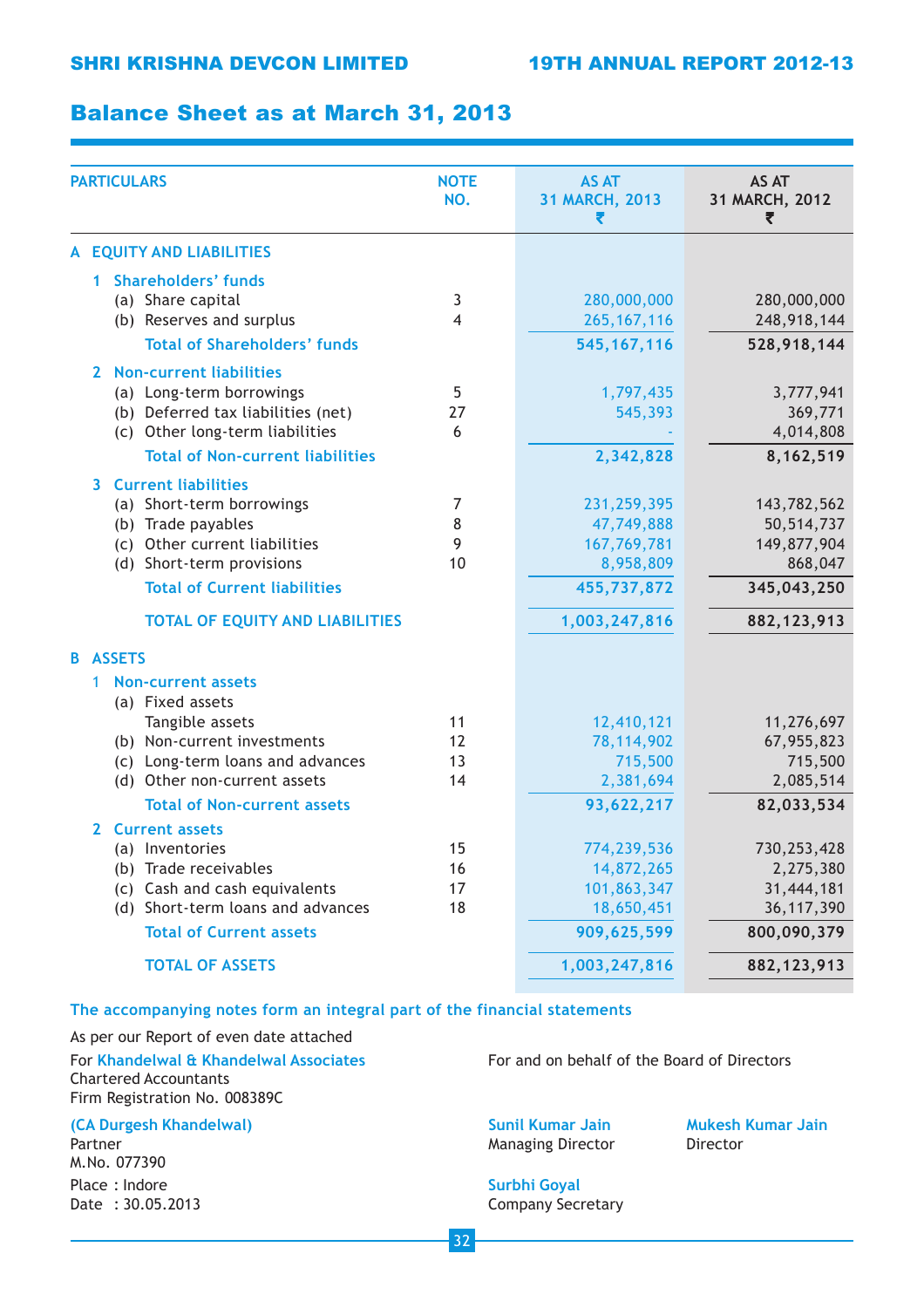## Statement of Profit and Loss for the year ended March 31, 2013

|              | <b>PARTICULARS</b>                                                | <b>NOTE</b><br>NO. | 31 MARCH, 2013<br>₹ | FOR THE YEAR ENDED FOR THE YEAR ENDED<br>31 MARCH, 2012<br>₹ |
|--------------|-------------------------------------------------------------------|--------------------|---------------------|--------------------------------------------------------------|
| 1            | Revenue from operations                                           | 19                 | 268,297,012         | 104,295,225                                                  |
| $\mathbf{2}$ | Other income                                                      | 20                 | 6,155,205           | 6,679,729                                                    |
| 3            | Total revenue (1+2)                                               |                    | 274,452,217         | 110,974,954                                                  |
| 4            | <b>Expenses</b>                                                   |                    |                     |                                                              |
|              | (a) Land, Materials & Services cost                               | 21.a               | 272,484,261         | 529,850,434                                                  |
|              | (b) Purchases of Trading Goods                                    | 21.b               |                     | 18,610,551                                                   |
|              | (c) Changes in inventories of<br>finished goods, work-in-progress |                    |                     |                                                              |
|              | and trading stock                                                 | 21.c               | (43,986,108)        | (461, 272, 222)                                              |
|              | (d) Employee benefits expenses                                    | 22                 | 3,062,500           | 2,459,444                                                    |
|              | (e) Finance costs                                                 | 23                 | 1,466,450           | 2,850,956                                                    |
|              | Depreciation<br>(f)                                               | 11                 | 1,394,662           | 787,514                                                      |
|              | (g) Other expenses                                                | 24                 | 7,681,001           | 4,610,375                                                    |
|              | <b>Total expenses</b>                                             |                    | 242, 102, 766       | 97,897,052                                                   |
| 5            | Profit before exceptional items<br>and tax $(3-4)$                |                    | 32, 349, 452        | 13,077,902                                                   |
| 6            | <b>Exceptional items</b>                                          | 25                 | 5,649,802           |                                                              |
| 7            | Profit before tax (5-6)                                           |                    | 26,699,650          | 13,077,902                                                   |
| 8            | <b>Tax expense:</b>                                               |                    |                     |                                                              |
|              | (a) Current tax                                                   |                    | 10,275,056          | 3,375,320                                                    |
|              | (b) Deferred tax                                                  |                    | 175,622             | 243,623                                                      |
|              | Net current tax expense                                           |                    | 10,450,678          | 3,618,943                                                    |
| 9            | Profit for the year (7-8)                                         |                    | 16,248,972          | 9,458,959                                                    |
|              | 10 Earnings per share (of ₹ 10/- each):                           |                    |                     |                                                              |
|              | (a) Basic                                                         | 26                 | 0.58                | 0.48                                                         |
|              | (b) Diluted                                                       | 26                 | 0.58                | 0.48                                                         |
|              |                                                                   |                    |                     |                                                              |

#### **The accompanying notes form an integral part of the financial statements**

As per our Report of even date attached For **Khandelwal & Khandelwal Associates** For and on behalf of the Board of Directors Chartered Accountants Firm Registration No. 008389C

#### **(CA Durgesh Khandelwal) Sunil Kumar Jain Mukesh Kumar Jain**

M.No. 077390 Place : Indore **Surbhi Goyal** 

Partner **Managing Director** Director **Director** Director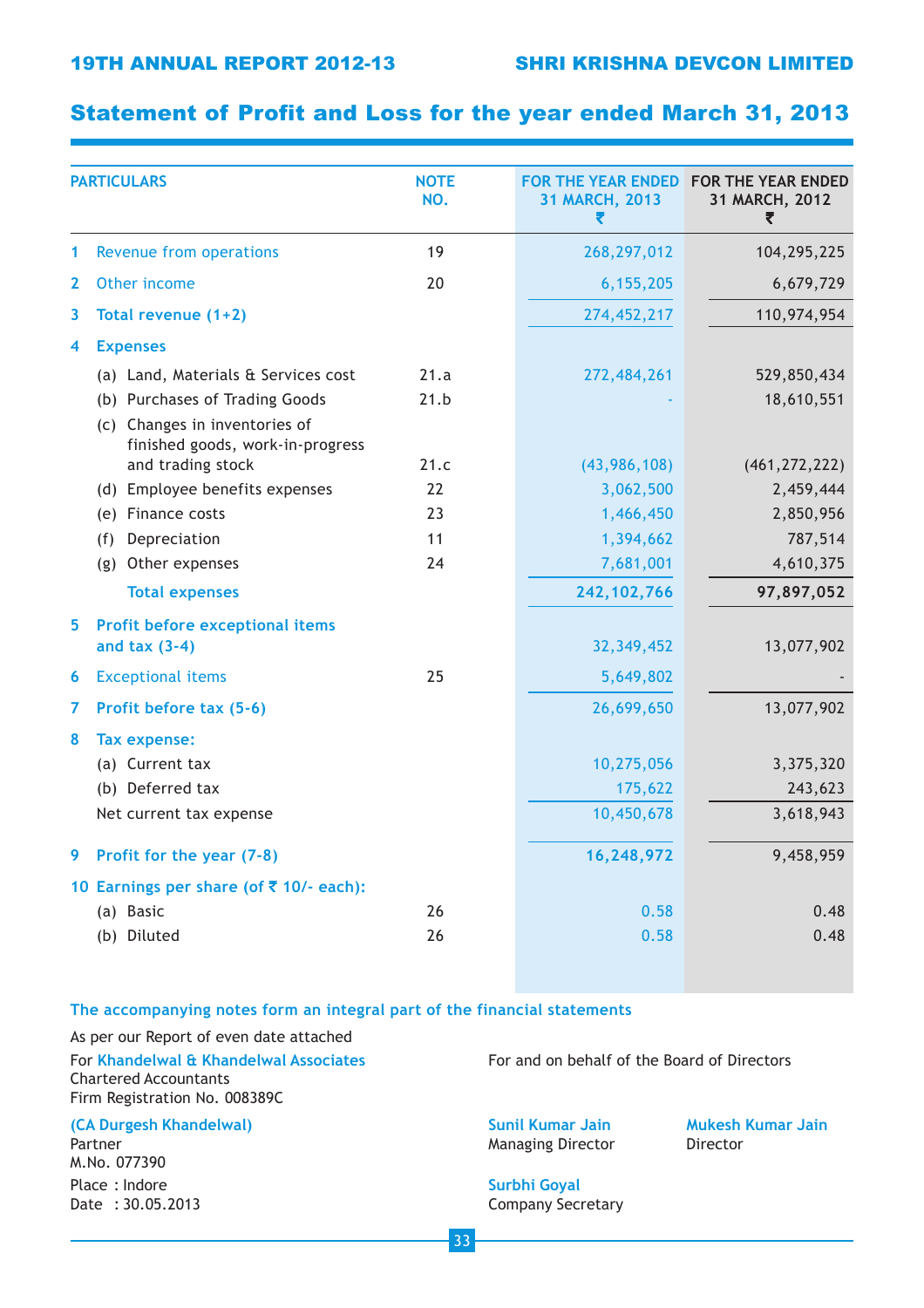## Cash Flow Statement for the year ended March 31, 2013

| <b>PARTICULARS</b>                                                                                                                                                                                                                                                                                                                                |                                                                                                       | FOR THE YEAR ENDED FOR THE YEAR ENDED                                             |
|---------------------------------------------------------------------------------------------------------------------------------------------------------------------------------------------------------------------------------------------------------------------------------------------------------------------------------------------------|-------------------------------------------------------------------------------------------------------|-----------------------------------------------------------------------------------|
|                                                                                                                                                                                                                                                                                                                                                   | 31 MARCH, 2013<br>₹                                                                                   | 31 MARCH, 2012<br>₹                                                               |
| A. Cash flow from operating activities<br>Net Profit before tax                                                                                                                                                                                                                                                                                   | 26,699,650                                                                                            | 13,077,902                                                                        |
| Adjustments for:<br>Depreciation<br>Loss on sale of fixed assets<br>Loss on sale of investments<br>Interest costs<br>Interest income                                                                                                                                                                                                              | 1,394,662<br>17,421<br>5,649,802<br>1,399,012<br>(4, 942, 875)                                        | 787,514<br>8,030<br>2,702,869<br>(4,368,974)                                      |
| Dividend income<br>Loss from partnership firms<br>Miscellaneous expenses<br>Profit from partnership firms                                                                                                                                                                                                                                         | (77, 100)<br>5,923<br>801,768<br>(1, 135, 230)                                                        | 210,371<br>(2,310,754)                                                            |
| Operating profit before working capital changes                                                                                                                                                                                                                                                                                                   | 29,813,032                                                                                            | 10,106,957                                                                        |
| Changes in working capital:<br>Adjustments for operating assets:<br>(Increase)/Decrease in inventories<br>(Increase)/Decrease in trade receivables<br>(Increase)/Decrease in short-term loans and advances<br>(increase)/Decrease in long-term loans and advances                                                                                 | (43, 986, 108)<br>(12, 596, 885)<br>17,466,939                                                        | (461, 272, 222)<br>(961, 527)<br>(1,059,717)<br>11,800,000                        |
| Adjustments for operating liabilities:<br>Increase/(Decrease) in trade payables<br>Increase/(Decrease) in other current liabilities<br>Increase/(Decrease) in other long-term liabilities<br>Increase/(Decrease) in short-term provisions                                                                                                         | (2,764,849)<br>17,098,550<br>(4,014,808)<br>(5, 565)                                                  | 39,069,266<br>117,387,162<br>224,646<br>5,565                                     |
| Cash generated from operations<br>Income tax                                                                                                                                                                                                                                                                                                      | 1,010,306<br>(2, 162, 482)                                                                            | (284, 699, 870)<br>(3,924,710)                                                    |
| Net cash flow from / (used in) operating activities (A)                                                                                                                                                                                                                                                                                           | (1, 152, 176)                                                                                         | (288, 624, 580)                                                                   |
| B. Cash flow from investing activities<br>Capital expenditure on fixed assets<br>Investments in partnership firms<br>Proceeds from sale of fixed assets<br>Proceeds from sale of investments<br>Bank deposits not considered as Cash and cash equivalents<br>Dividend Received<br>Interest received (net of TDS)<br>Profit from partnership firms | (2,993,682)<br>(18,065,678)<br>448,175<br>1,449,108<br>(296, 180)<br>77,100<br>4,926,628<br>1,135,230 | (9, 545, 680)<br>(8, 547, 910)<br>125,000<br>(365, 528)<br>4,368,974<br>2,310,754 |
| Net cash flow from / (used in) investing activities $(B)$                                                                                                                                                                                                                                                                                         | (13, 319, 299)                                                                                        | (11, 654, 390)                                                                    |
| C. Cash flow from financing activities<br>Proceeds from issue of equity shares<br>Proceeds/(repayment) of long-term borrowings<br>Proceeds from other short-term borrowings<br>Interest cost                                                                                                                                                      | (1, 187, 180)<br>87,476,833<br>(1, 399, 012)                                                          | 238,916,672<br>3,754,179<br>86,805,099<br>(2,702,869)                             |
| Net cash flow from / (used in) financing activities (C)                                                                                                                                                                                                                                                                                           | 84,890,641                                                                                            | 326,773,081                                                                       |
| Net increase / (decrease) in Cash and cash equivalents (A+B+C)                                                                                                                                                                                                                                                                                    | 70,419,166                                                                                            | 26,494,110                                                                        |
| Cash and cash equivalents at the beginning of the year                                                                                                                                                                                                                                                                                            | 31,444,181                                                                                            | 4,950,070                                                                         |
| Cash and cash equivalents at the end of the year                                                                                                                                                                                                                                                                                                  | 101,863,347                                                                                           | 31,444,181                                                                        |
| Cash and cash equivalents Comprises of:<br>(a) Cash on hand<br>(b) Balances with banks in current accounts                                                                                                                                                                                                                                        | 77,582,144<br>24, 281, 203                                                                            | 3,843,342<br>27,600,839                                                           |
| <b>Total</b>                                                                                                                                                                                                                                                                                                                                      | 101,863,347                                                                                           | 31,444,181                                                                        |
|                                                                                                                                                                                                                                                                                                                                                   |                                                                                                       |                                                                                   |

#### **The accompanying notes form an integral part of the financial statements**

#### As per our Report of even date attached

## For **Khandelwal & Khandelwal Associates** For and on behalf of the Board of Directors Chartered Accountants

Firm Registration No. 008389C

## (CA Durgesh Khandelwal) **Sunil Kumar Jain** Mukesh Kumar Jain Mukesh Kumar Jain

M.No. 077390 Place : Indore **Surbhi Goyal** 

Partner **Managing Director** Director **Director** Director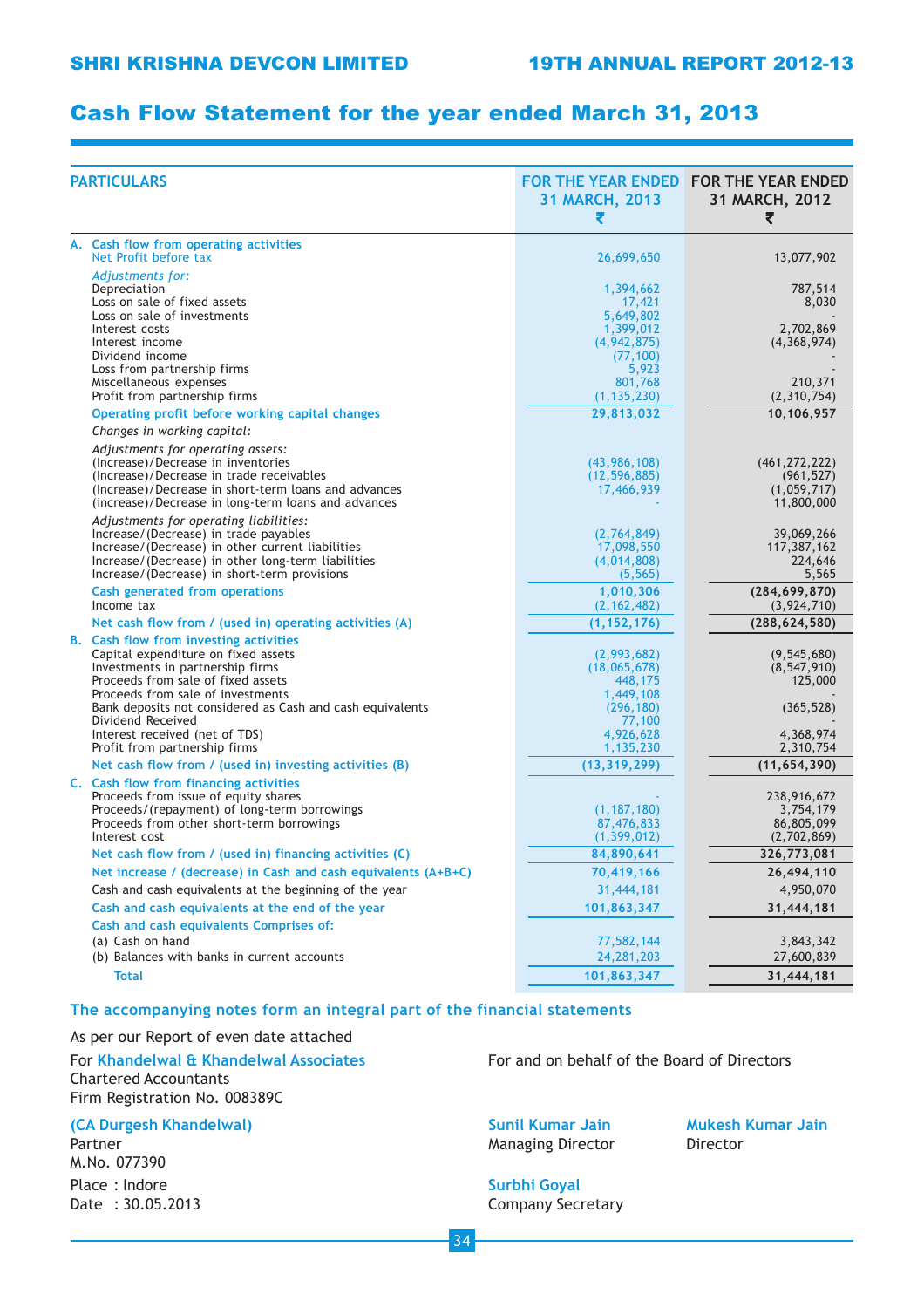**Note** Particulars

#### **1 Corporate information**

Shri Krishna Devcon Limited ('the Company or 'SKDL') is a real estate developer engaged in the business of construction, development of townships, housing projects, commercial premises and other related activities.

#### **2 Significant accounting policies**

#### **2.01 Basis of preparation of financial statements**

The financial statements of the Company have been prepared in accordance with the Generally Accepted Accounting Principles in India (Indian GAAP) to comply with the Accounting Standards notified under the Companies (Accounting Standards) Rules, 2006 (as amended) and the relevant provisions of the Companies Act, 1956. The financial statements have been prepared on accrual basis under the historical cost convention. The accounting policies has been consistently applied by the company.

#### **2.02 Use of estimates**

The preparation of the financial statements in conformity with Indian GAAP requires the management to make estimates and assumptions considered in the reported amounts of assets and liabilities (including contingent liabilities) and the reported income and expenses during the year. The management believes that the estimates used in preparation of the financial statements are prudent and reasonable. Future results could differ due to these estimates and the differences between the actual results and the estimates are recognised in the periods in which the results are known / materialise. Significant estimates used by the management in the preparation of these financial statements include computation of percentage completion for projects in progress, project cost, revenue and saleable area estimates, classification of assets and liabilities into current and non-current, estimates of the economic useful lives of fixed assets, provisions for bad and doubtful debts. Any revision to accounting estimates is recognised prospectively.

#### **2.03 Tangible fixed assets**

Tangible fixed assets are stated at cost, less accumulated depreciation and impairment losses, if any. Cost comprises the purchase price and any attributable cost of bringing the asset to its working condition for its intended use. Any trade discounts and rebates are deducted in arriving at the purchase price.Borrowing costs directly attributable to acquisition of fixed assets which take substantial period of time to get ready for its intended use are also included to the extent they relate to the period till such assets are ready to be put to use.

#### **2.04 Depreciation and amortisation**

Depreciation on fixed asset are provided for in accordance with schedule XIV of the Companies Act, 1956 on the straight line method. Depreciation on addition/deduction during the year has been provided on pro-rata basis.

#### **2.05 Impairment of tangible assets**

The carrying values of assets / cash generating units at each Balance Sheet date are reviewed for impairment. If any indication of impairment exists, the recoverable amount of such assets is estimated and impairment is recognised, if the carrying amount of these assets exceeds their recoverable amount. The recoverable amount is the greater of the net selling price and their value in use. Value in use is arrived at by discounting the future cash flows to their present value based on an appropriate discount factor. When there is indication that an impairment loss recognised for an asset in earlier accounting periods no longer exists or may have decreased, such reversal of impairment loss is recognised in the Statement of Profit and Loss, except in case of revalued assets.

#### **2.06 Investments**

Investments that are readily realisable and intended to be held for not more than a year are classified as current investments. All other investments are classified as long-term investments. On initial recognition, all investments are measured at cost. Current investments are carried at lower of cost and fair market value. Long-term investments are carried at cost. However, provision for diminution in value is made to recognise a decline other than temporary in the value of the investments.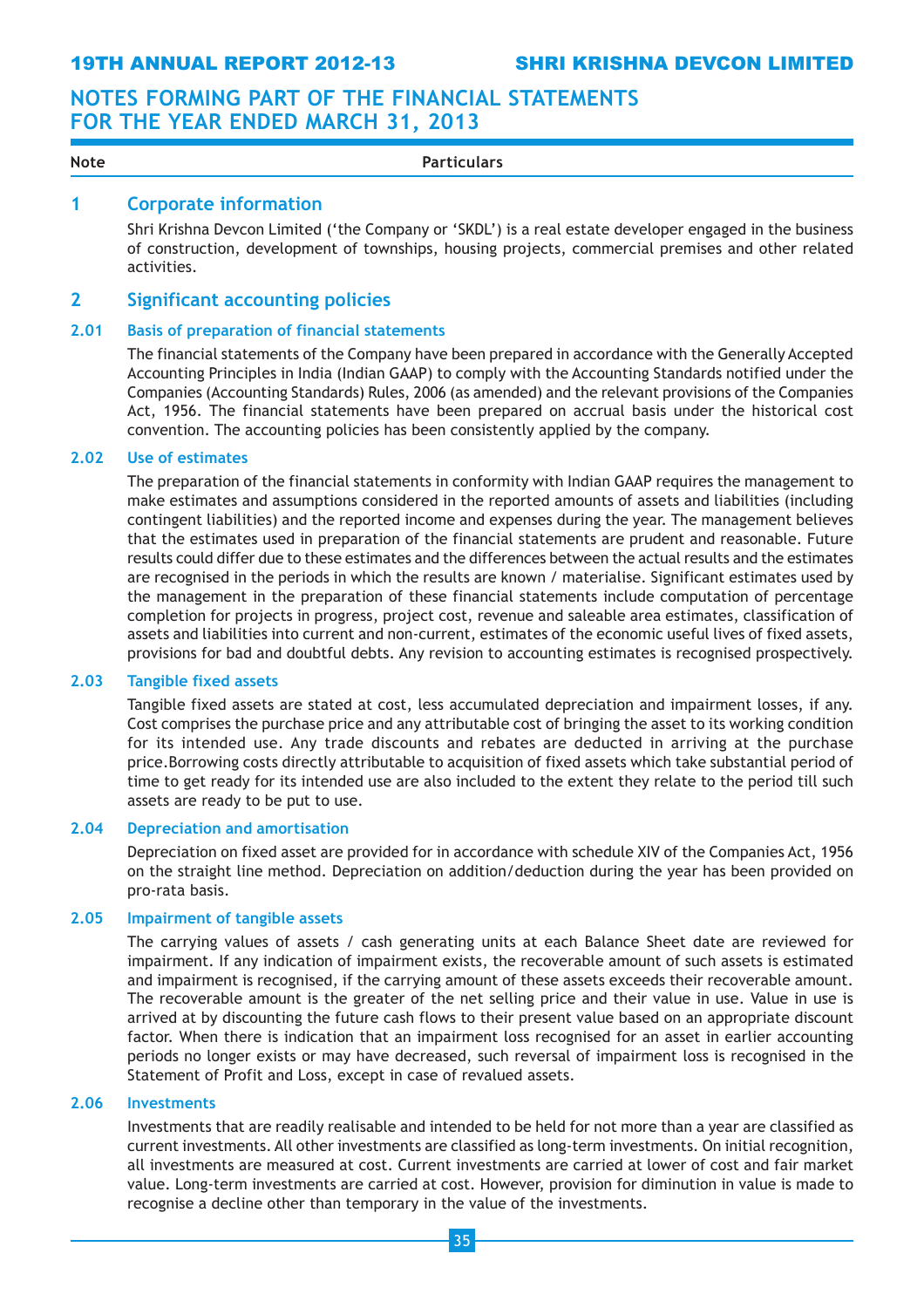**Note** Particulars

#### **Note 2 Significant accounting policies (contd.)**

#### **2.07 Inventories**

(i) Trading Stock

Trading Stock represents Plots of land and Flats for resale. Trading stock are valued at lower of cost and net realisable value. Cost includes cost of acquisition and and other related cost on acquisition.

(ii) Work in progress

Work in Progress represents cost incurred in respect of unsold area of the real estate development projects or cost incurred on projects where the revenue is yet to be recognised. Work in Progress are valued at lower of cost and net realisable value. Cost includes cost of land/development rights, materials, construction, services, borrowing costs and other overheads relating to projects.

(iii) Finished Goods

Finished Goods represents unsold units of completed projects. Finished Goods are valued at lower of cost and net realisable value. Cost is determined by including cost of land/development rights, materials, services and other related overheads.

#### **2.08 Revenue recognition**

i) Revenue from real estate projects

Revenue from real estate projects is recognised when it is reasonably certain that the ultimate collection will be made and no significant uncertainty exist regarding the amount of consideration. The Company follows the percentage of completion method for its projects. The revenue recognition policy is as under:

(a) Project for which revenue recognition has commenced prior to April 1, 2012

Revenue from these real estate projects is recognised on the 'percentage of completion' method of accounting. Revenue is recognised, in relation to sold areas only, when the stage of completion of each project reach a significant level which is estimated to be at least 30% of the total estimated construction cost of the project. Revenue is recognised in the proportion that the construction cost incurred for work performed upto the reporting date bears to the estimated total construction cost. Land costs are not included for the purpose of computing the percentage of completion.

(b) Project for which revenue is recognised for the first time on or after April 1, 2012

With effect from April 1, 2012 in accordance with the Revised Guidance Note issued by Institute of Chartered Accountants of India ("ICAI") on "Accounting for Real Estate Transactions (Revised 2012)", the Company revised its Accounting Policy of revenue recognition for all projects commencing on or after April 1, 2012 or project where the revenue is recognized for the first time on or after the above date. As per this Guidance Note, the revenue has been recognized on percentage of completion method provided that all of the following conditions are met at the reporting date.

- atleast 25% of estimated construction and development costs (excluding land cost) has been incurred;
- atleast 25% of the saleable project area is secured by contract or agreements with buyers; and
- atleast 10% of the total revenue as per agreement to sell are realized in respect of these agreements.

The estimates relating to percentage of completion, costs to completion, area available for sale etc. being of a technical nature are reviewed and revised periodically by the management and are considered as change in estimates and accordingly, the effect of such changes in estimates is recognised prospectively in the period in which such changes are determined.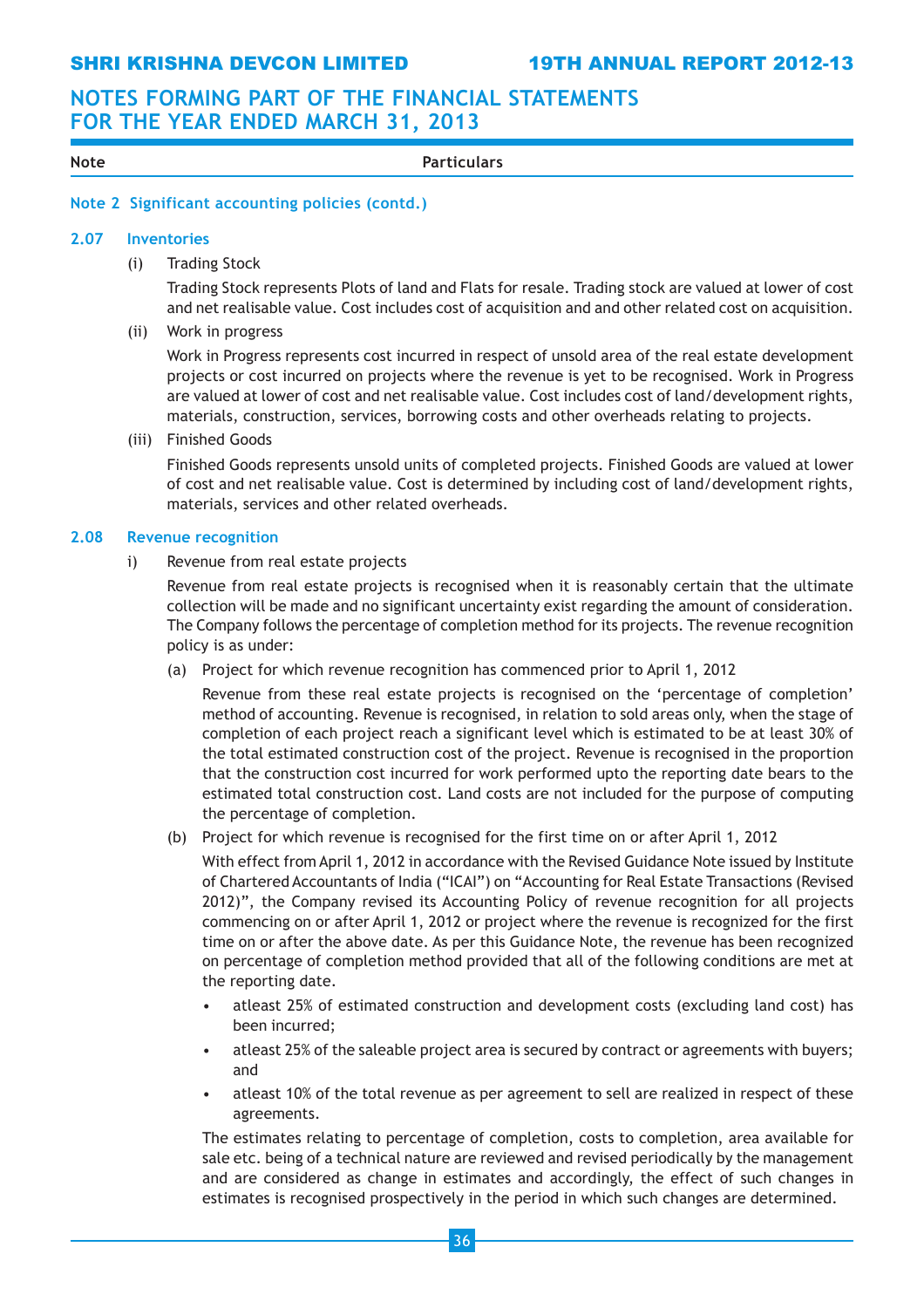19TH ANNUAL REPORT 2012-13 SHRI KRISHNA DEVCON LIMITED

## **NOTES FORMING PART OF THE FINANCIAL STATEMENTS FOR THE YEAR ENDED MARCH 31, 2013**

#### **Note** Particulars

#### **Note 2 Significant accounting policies (contd.)**

(ii) Share in profits of partnership firm investments

The Company's share in profits from a firm where the Company is a partner, is recognised on the basis of such firm's financial statements.

#### (iii) Dividend income

Dividend is recognised when the shareholders right to receive payment is established at the Balance sheet date.

#### (iv) Interest Income

Income is recognised on a time proportion basis taking into account the amount outstanding and the rate applicable.

(v) Other income

Other Income is accounted on accrual basis except where the receipt of income is uncertain.

#### **2.09 Employee benefits**

Employee benefits include short term benefits like salaries and wages which are recognized as an expense in the statement of Profit and Loss of the year in which the related service is rendered.

#### **2.10 Borrowing costs**

Borrowing cost relating to the acquisition/construction of a qualifying asset (including real estate projects) are considered as part of the cost of the asset/project. All other borrowing costs are treated as period cost and charged to the statement of profit and loss in the year in which it is incurred.

#### **2.11 Segment reporting**

The Company has only one reportable segment i.e. Real Estate Development Business on the basis of nature of risks and returns and the internal organisation and management structure of the Company.

#### **2.12 Earnings per share**

Basic earnings per share is computed by dividing the profit / (loss) after tax by the weighted average number of equity shares outstanding during the year.For the purpose of calculating diluted earnings per share, the net profit or loss for the year attributable to equity shareholders and the weighted average number of shares outstanding during the year are adjusted for the effects of all dilutive potential equity shares.

#### **2.13 Taxes on income**

Current tax is the amount of tax payable on the taxable income for the year as determined in accordance with the provisions of the Income Tax Act, 1961.Deferred tax is recognised on timing differences, being the differences between the taxable income and the accounting income that originate in one period and are capable of reversal in one or more subsequent periods. Deferred tax is measured using the tax rates and the tax laws enacted or substantially enacted as at the reporting date. Deferred tax liabilities are recognised for all timing differences. Deferred tax assets are recognised for timing differences of items only to the extent that reasonable certainty exists that sufficient future taxable income will be available against which these can be realised.

#### **2.14 Provisions and contingencies**

A provision is recognised when the Company has a present obligation as a result of past events and it is probable that an outflow of resources will be required to settle the obligation in respect of which a reliable estimate can be made. Provisions are not discounted to their present value and are determined based on the best estimate required to settle the obligation at the Balance Sheet date. These are reviewed at each Balance Sheet date and adjusted to reflect the current best estimates. Contingent liabilities are disclosed in respect of possible obligations that arise from past events but their existence is confirmed by the occurrence or non-occurrence of one or more uncertain future events not fully within the control of the company.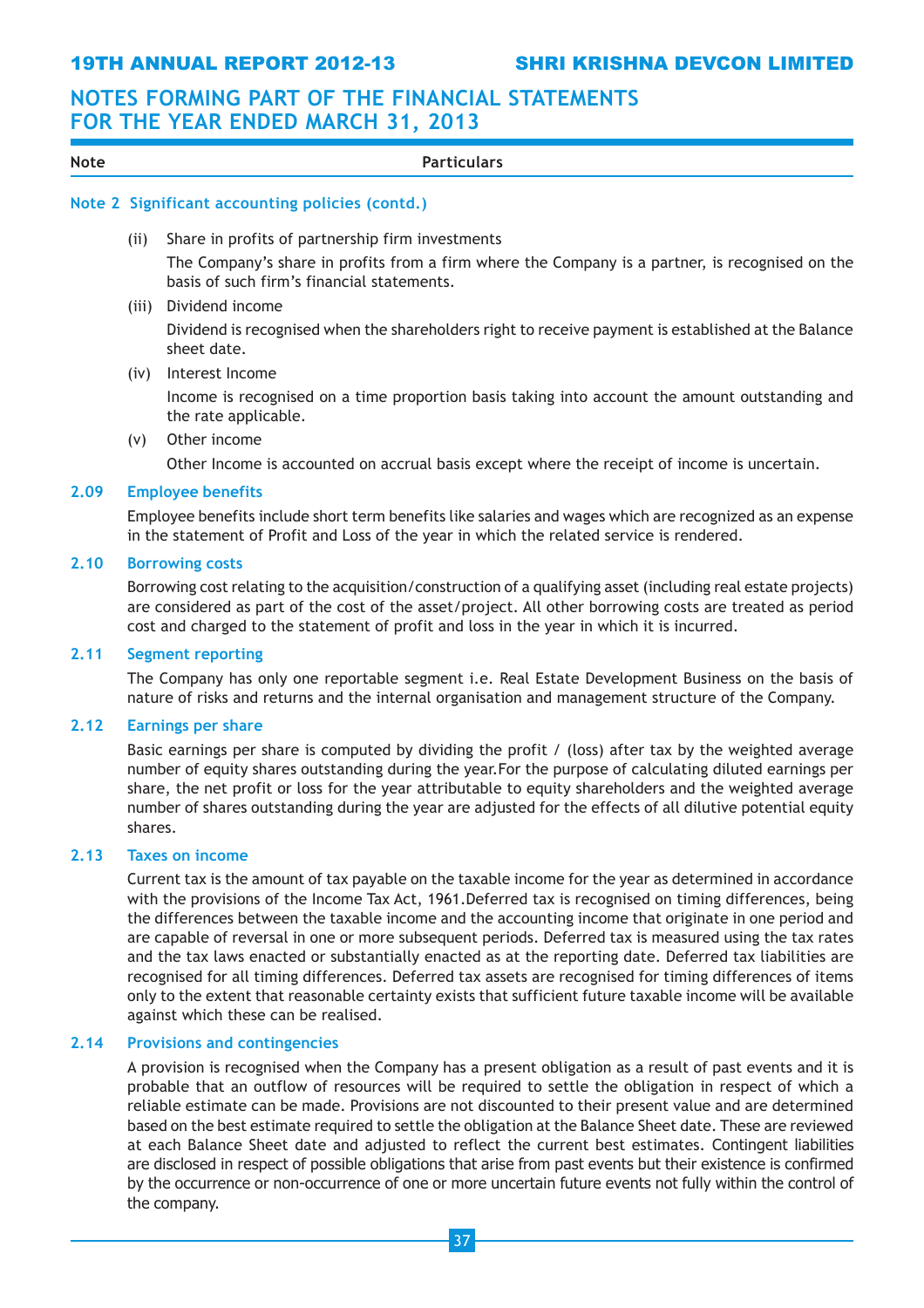## **Note 3 Share Capital**

|     |                                                                                 |                            | As at 31 March, 2013 |                            | As at 31 March, 2012 |  |
|-----|---------------------------------------------------------------------------------|----------------------------|----------------------|----------------------------|----------------------|--|
|     | <b>Particulars</b>                                                              | <b>Number</b><br>of shares | ₹                    | <b>Number</b><br>of shares | ₹                    |  |
| (a) | Authorised<br>Equity shares of ₹10 each<br>with voting rights                   | 28,000,000                 | 280,000,000          | 28,000,000                 | 280,000,000          |  |
| (b) | <b>Issued</b><br>Equity shares of ₹10 each<br>with voting rights                | 28,000,000                 | 280,000,000          | 28,000,000                 | 280,000,000          |  |
| (c) | Subscribed and fully paid up<br>Equity shares of ₹10 each<br>with voting rights | 28,000,000                 | 280,000,000          | 28,000,000                 | 280,000,000          |  |
|     | <b>Total</b>                                                                    | 28,000,000                 | 280,000,000          | 28,000,000                 | 280,000,000          |  |

#### **Note 3.1 Reconciliation of the number of shares and amount outstanding at the beginning and at the end of the year:**

| <b>Particulars</b>               | Opening<br><b>Balance</b> | <b>Conversion of</b><br>share warrants<br>in equity shares | <b>Other</b><br>changes | <b>Closing</b><br><b>Balance</b> |
|----------------------------------|---------------------------|------------------------------------------------------------|-------------------------|----------------------------------|
| Equity shares with voting rights |                           |                                                            |                         |                                  |
| Year ended 31 March, 2013        |                           |                                                            |                         |                                  |
| - Number of shares               | 28,000,000                | ۰                                                          |                         | 28,000,000                       |
| - Amount (₹)                     | 280,000,000               | -                                                          |                         | 280,000,000                      |
| Year ended 31 March, 2012        |                           |                                                            |                         |                                  |
| - Number of shares               | 16,000,000                | 12,000,000                                                 |                         | 28,000,000                       |
| - Amount (₹)                     | 160,000,000               | 120,000,000                                                |                         | 280,000,000                      |
|                                  |                           |                                                            |                         |                                  |

#### **Note 3.2 Terms/ rights attached to equity shares**

The Company has only one class of equity shares having a par value of  $\bar{\tau}$  10 per share. Each holder of equity shares is entitled to one vote per share. In event of liquidation of the Company, the holders of equity shares would be entitled to receive remaining assets of the Company, after distribution of all preferential amounts. The distribution will be in proportion to the number of equity shares held by the shareholders.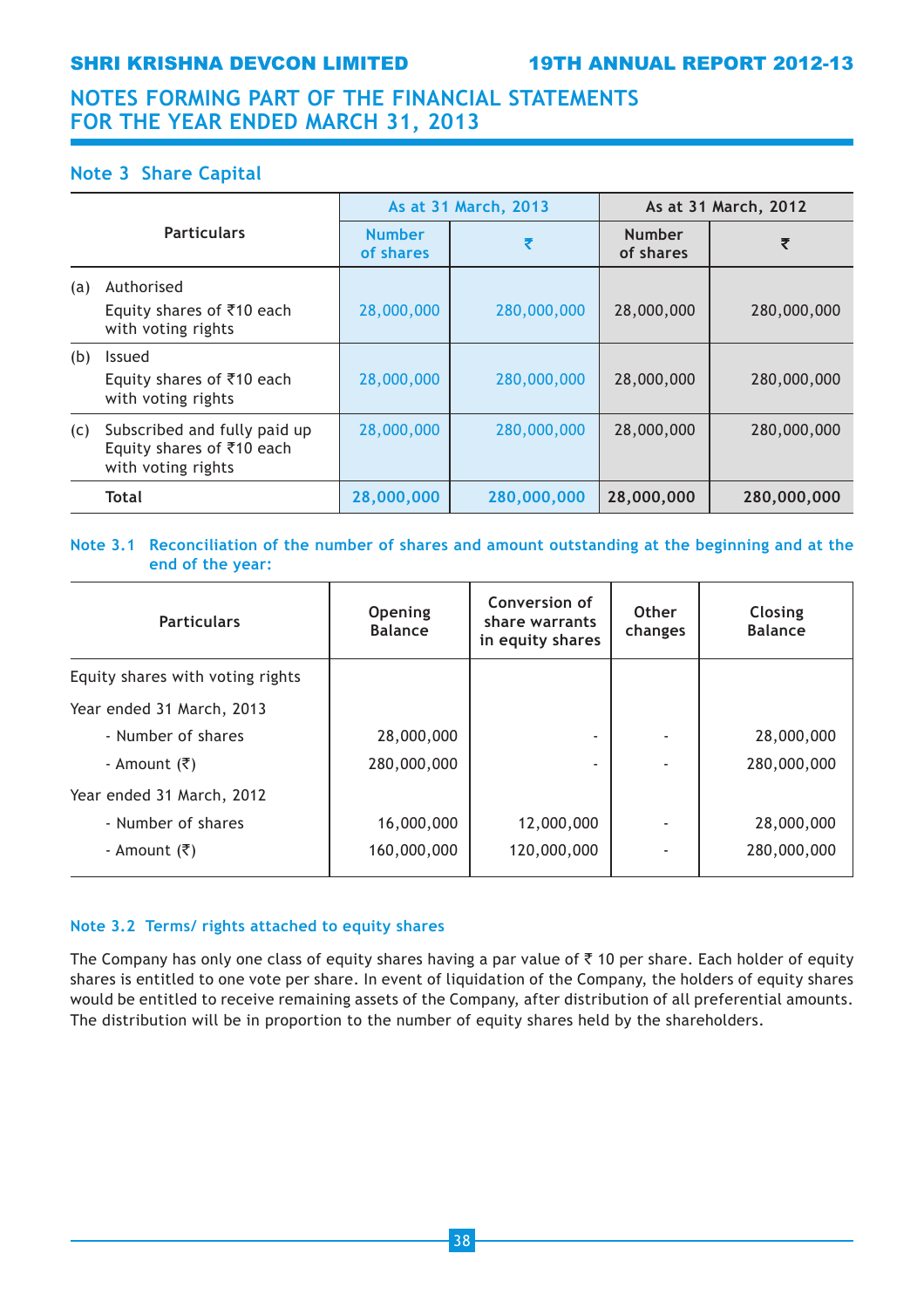### **Note 3 Share capital (contd.)**

#### **Note 3.3 Details of shares held by each shareholder holding more than 5% shares:**

|                                                   |                          | As at 31 March, 2013                    |                          | As at 31 March, 2012                    |  |
|---------------------------------------------------|--------------------------|-----------------------------------------|--------------------------|-----------------------------------------|--|
| Class of shares /<br>Name of shareholder          | Number of<br>shares held | % holding<br>in that class<br>of shares | Number of<br>shares held | % holding in<br>that class<br>of shares |  |
| Equity shares with voting rights                  |                          |                                         |                          |                                         |  |
| Mac Life Sciences Pvt. Ltd.                       | 2,200,000                | 7.86                                    | 2,200,000                | 7.86                                    |  |
| Sayoni Infracon Pvt. Ltd.                         | 3,500,000                | 12.50                                   | 3,500,000                | 12.50                                   |  |
| Craftwell Electronics Pvt. Ltd.                   | 3,300,000                | 11.79                                   | 3,300,000                | 11.79                                   |  |
| Vishwanath Hospital And Research Centre Pvt. Ltd. | 2,200,000                | 7.86                                    | 2,200,000                | 7.86                                    |  |
| Manorama Jain                                     | 1,920,600                | 6.86                                    | 1,920,600                | 6.86                                    |  |
| Keshrimal Jain                                    | 1,920,870                | 6.86                                    | 1,920,870                | 6.86                                    |  |
| Anjana Jain                                       | 1,920,600                | 6.86                                    | 1,920,600                | 6.86                                    |  |
| Sunil Jain                                        | 1,920,600                | 6.86                                    | 1,920,600                | 6.86                                    |  |
| Sangeeta Jain                                     | 1,920,600                | 6.86                                    | 1,920,600                | 6.86                                    |  |
| Mukesh Jain                                       | 1,920,600                | 6.86                                    | 1,920,600                | 6.86                                    |  |
| Surabhi Jain                                      | 1,920,600                | 6.86                                    | 1,920,600                | 6.86                                    |  |
| Navin Jain                                        | 1,920,600                | 6.86                                    | 1,920,600                | 6.86                                    |  |

## **Note 4 Reserves and surplus**

|     |                                                                                                                                                                           | As at 31 March, 2013 As at 31 March, 2012 |                                         |
|-----|---------------------------------------------------------------------------------------------------------------------------------------------------------------------------|-------------------------------------------|-----------------------------------------|
|     | <b>Particulars</b>                                                                                                                                                        |                                           | ₹                                       |
| (a) | Securities premium account<br>Opening balance<br>Add: Premium on shares issued during the year<br>Less: Utilised during the year for<br>writing off shares issue expenses | 238,329,657                               | 119,412,985<br>120,000,000<br>1,083,328 |
|     | Closing balance                                                                                                                                                           | 238,329,657                               | 238,329,657                             |
| (b) | Surplus in Statement of Profit and Loss<br>Opening balance<br>Add: Profit for the year<br>Closing balance                                                                 | 10,588,487<br>16,248,972<br>26,837,459    | 1,129,528<br>9,458,959<br>10,588,487    |
|     | Total of reserve & surplus                                                                                                                                                | 265, 167, 116                             | 248,918,144                             |

## **Note 5 Long-term Borrowings**

|                              |           | As at 31 March, 2013 As at 31 March, 2012 |
|------------------------------|-----------|-------------------------------------------|
| <b>Particulars</b>           |           |                                           |
| Secured term loans           |           |                                           |
| From banks (Refer Note 5.1)  | 1,797,435 | 3,777,941                                 |
| Total of long term borrowing | 1,797,435 | 3,777,941                                 |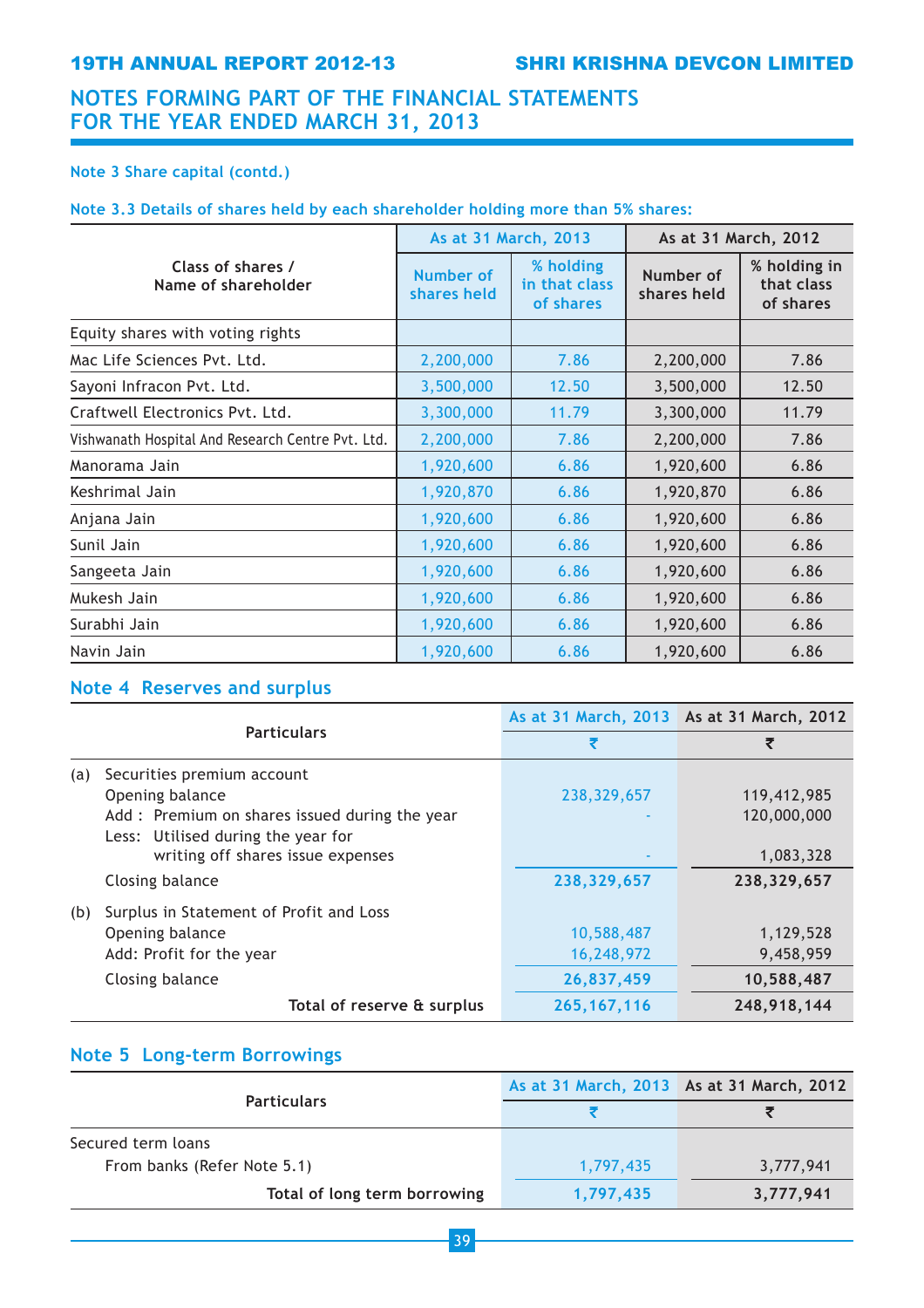#### **Note 5 Long-term Borrowings (contd.)**

**Note 5.1 Terms of repayment and security**

|                                         |                                                                                                                                                                                                     | As at          | As at<br>31 March, 2013 31 March, 2012 |
|-----------------------------------------|-----------------------------------------------------------------------------------------------------------------------------------------------------------------------------------------------------|----------------|----------------------------------------|
| <b>Particulars</b>                      | Terms of repayment and security                                                                                                                                                                     | <b>Secured</b> | <b>Secured</b>                         |
|                                         |                                                                                                                                                                                                     | ₹              | ₹                                      |
| Term loans from banks:                  |                                                                                                                                                                                                     |                |                                        |
| Vehicle Loans                           | Secured against the hypothecation<br>of respective vehicles                                                                                                                                         |                |                                        |
| (a) HDFC Bank Ltd.                      | one instalment of $\overline{\xi}$ 297,600 was due<br>on 05.07.2011 and 34 equal monthly<br>instalments of ₹ 148,800 starting from<br>05.08.2011 and last instalment<br>due on 05.05, 2014.         | 293,575        | 1,947,232                              |
| (b) HDFC Bank Ltd.                      | one instalment of $\bar{\tau}$ 192,850 was due<br>on 05.02.2012 and 34 equal monthly<br>instalments of $\overline{5}$ 96,425 starting from<br>05.03.2012 and last instalment due<br>on 05.12, 2014. | 828,591        | 1,830,709                              |
| <b>BMW Financial</b><br>(C)<br>Services | 35 Monthly instalments of ₹ 50,150 as<br>mentioned in the repayment schedule<br>commenced from June 2012 and last<br>instalments due in April 2015                                                  | 675,269        |                                        |
|                                         | Total of term loans from banks                                                                                                                                                                      | 1,797,435      | 3,777,941                              |

## **Note 6 Other Long-term Liabilities**

|                                      | As at 31 March, 2013 As at 31 March, 2012 |           |
|--------------------------------------|-------------------------------------------|-----------|
| <b>Particulars</b>                   |                                           |           |
| Trade payables:                      |                                           |           |
| Payable for land purchase            |                                           | 4,014,808 |
| Total of other long-term liabilities | $\blacksquare$                            | 4,014,808 |

## **Note 7 Short-term Borrowings**

|                    |                                                      | As at 31 March, 2013 As at 31 March, 2012 |             |
|--------------------|------------------------------------------------------|-------------------------------------------|-------------|
| <b>Particulars</b> |                                                      |                                           |             |
| (a)                | Loans and advances from related parties<br>Unsecured | 136,078,922                               | 53,051,281  |
| (b)                | From corporate bodies<br>Unsecured                   | 95,180,473                                | 90,731,281  |
|                    | Total of short-term borrowings                       | 231,259,395                               | 143,782,562 |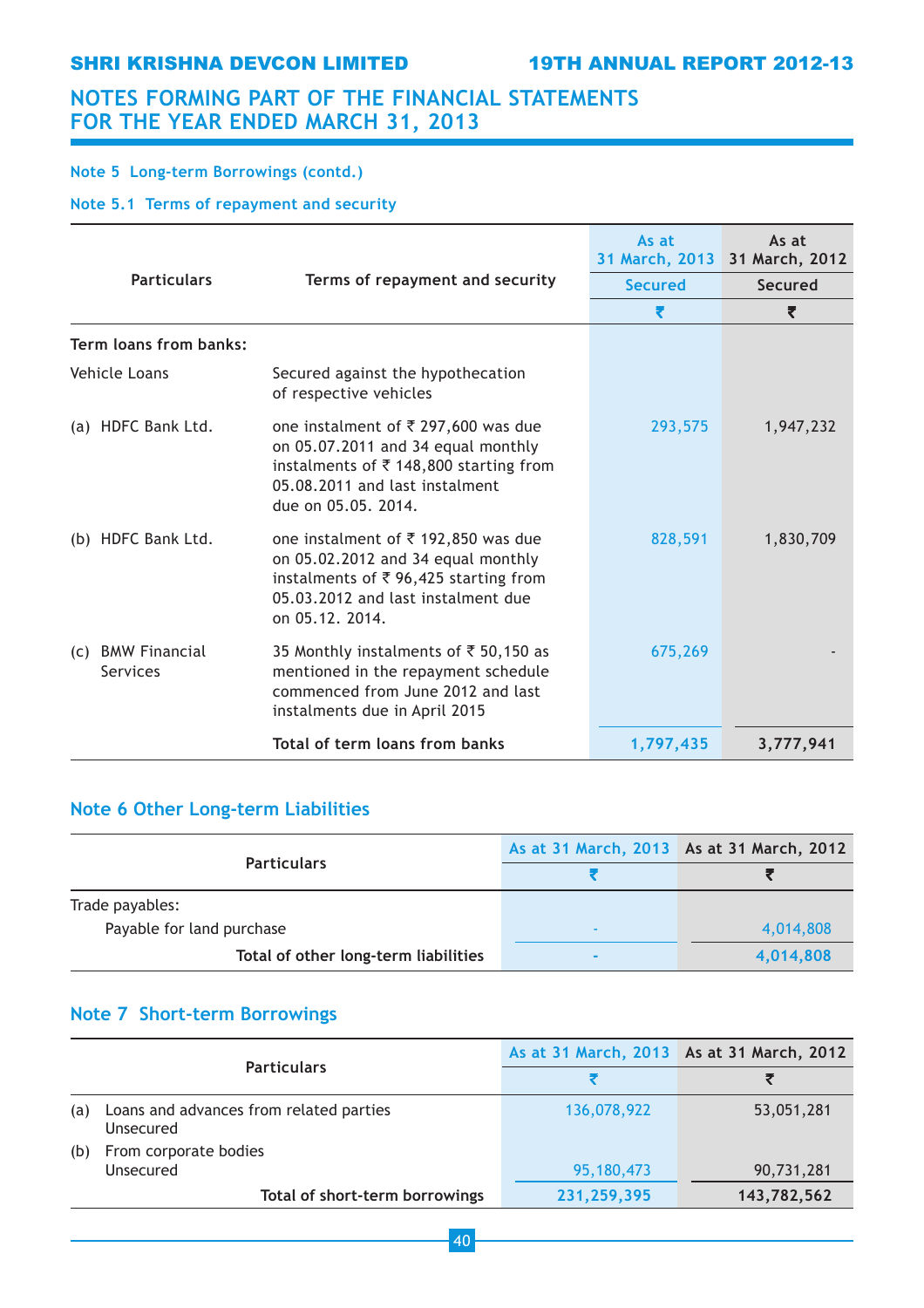## **Note 8 Trade Payables**

|                                                 | As at 31 March, 2013 As at 31 March, 2012 |            |
|-------------------------------------------------|-------------------------------------------|------------|
| <b>Particulars</b>                              |                                           |            |
| Payable for land purchase                       | 30,425,000                                | 33,272,300 |
| Payable for Supplies & Services (Refer Note 29) | 17,324,888                                | 17,242,437 |
| Total of trade payables                         | 47,749,888                                | 50,514,737 |

## **Note 9 Other Current Liabilities**

|                                                       | As at 31 March, 2013 As at 31 March, 2012 |             |
|-------------------------------------------------------|-------------------------------------------|-------------|
| <b>Particulars</b>                                    |                                           |             |
| Current maturities of long-term debt (refer Note 5.1) | 3,196,051                                 | 2,402,725   |
| Advances from customers                               | 144,818,265                               | 144,837,237 |
| Statutory dues                                        | 2,908,070                                 | 2,586,426   |
| <b>Others</b>                                         | 16,847,395                                | 51,516      |
| Total of other current liabilities                    | 167,769,781                               | 149,877,904 |

## **Note 10 Short-term Provisions**

| <b>Particulars</b>                                     |           | As at 31 March, 2013 As at 31 March, 2012 |
|--------------------------------------------------------|-----------|-------------------------------------------|
|                                                        |           |                                           |
| Provision for tax net of advance tax & TDS ₹ 1,316,247 |           |                                           |
| (As at 31 March, 2012 ₹ 2,512,838)                     | 8,958,809 | 862,482                                   |
| Expenses payable                                       |           | 5,565                                     |
| Total of short-term provisions                         | 8,958,809 | 868,047                                   |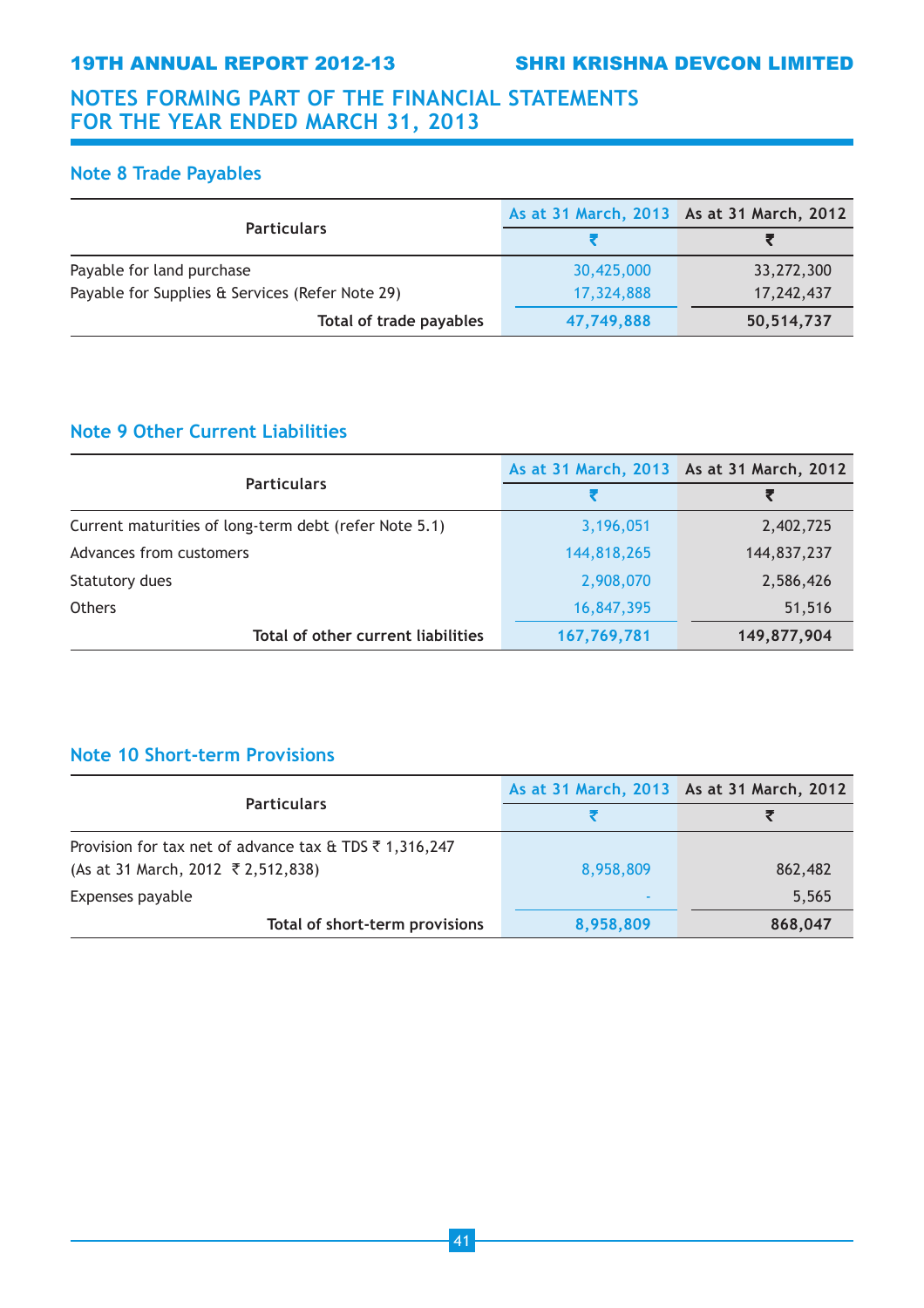|                                 |                                             | <b>Gross block</b> |                  |                                              |                                             | Accumulated depreciation                   |                                       |                                              | Net block                                    |                                              |
|---------------------------------|---------------------------------------------|--------------------|------------------|----------------------------------------------|---------------------------------------------|--------------------------------------------|---------------------------------------|----------------------------------------------|----------------------------------------------|----------------------------------------------|
| Tangible Assets                 | <b>Balance</b><br>as at<br>1 April,<br>2012 | <b>Additions</b>   | <b>Disposals</b> | 31 March,<br><b>Balance</b><br>2013<br>as at | <b>Balance</b><br>1 April,<br>2012<br>as at | Depreciation<br>expense<br>the year<br>for | Eliminated<br>on disposa<br>of assets | 31 March,<br><b>Balance</b><br>2013<br>as at | 31 March,<br><b>Balance</b><br>2013<br>as at | 31 March,<br><b>Balance</b><br>as at<br>2012 |
|                                 | ⋫                                           | ₩                  | ₩                | ₩                                            | ₩                                           | ₩                                          | ₩                                     | ₩                                            | ₩                                            | ⋫                                            |
| Owned:                          |                                             |                    |                  |                                              |                                             |                                            |                                       |                                              |                                              |                                              |
| and Fixtures<br>(a) Furniture   | 17,930                                      |                    |                  | 17,930                                       | 17,887                                      | $\frac{4}{3}$                              |                                       | 17,930                                       |                                              | $\overline{4}$                               |
| (b) Vehicles                    | 12,093,148                                  | 2,603,932          | 768,379          | 13,928,701                                   | 1,263,872                                   | 1,320,916                                  | 302,783                               | 2,282,005                                    | 11,646,696                                   | 10,829,276                                   |
| (c) Computer and<br>Peripherals | 244,659                                     | 50,550             |                  | 295,209                                      | 65,421                                      | 46,194                                     |                                       | 111,615                                      | 183,594                                      | 179,238                                      |
| (d) Air Conditioner             | 61,897                                      |                    |                  | 61,897                                       | 12,006                                      | 2,940                                      |                                       | 14,946                                       | 46,951                                       | 49,891                                       |
| (e) DVD Player                  | 4,499                                       |                    |                  | 4,499                                        | 909                                         | 214                                        |                                       | 1,122                                        | 3,377                                        | 3,590                                        |
| $(1)$ LCD TV                    | 29,000                                      |                    |                  | 29,000                                       | 5,918                                       | 1,378                                      |                                       | 7,295                                        | 21,705                                       | 23,083                                       |
| EPABX<br>$\circledcirc$         | 7,995                                       |                    |                  | 7,995                                        | 1,617                                       | 380                                        |                                       | 1,997                                        | 5,998                                        | 6,378                                        |
| Instruments<br>(h) Mobile       | 167,000                                     |                    |                  | 167,000                                      | 12,699                                      | 7,933                                      |                                       | 20,632                                       | 146,368                                      | 154,301                                      |
| (i) Money counting<br>Machine   | 31,640                                      |                    |                  | 31,640                                       | 743                                         | 1,503                                      |                                       | 2,246                                        | 29,394                                       | 30,897                                       |
| $(j)$ $D.G$ Set                 |                                             | 339,200            |                  | 339,200                                      |                                             | 13,163                                     |                                       | 13,163                                       | 326,037                                      |                                              |
| <b>Total</b>                    | 12,657,768                                  | 2,993,682          | 768,379          | 14,883,071                                   | 1,381,071                                   | 1,394,662                                  | 302,783                               | 2,472,950                                    | 12,410,121                                   | 11,276,697                                   |
| Previous year                   | 3,277,213                                   | 9,545,680          | 165, 125         | 12,657,768                                   | 625,652                                     | 787,514                                    | 32,095                                | 1,381,071                                    | 11,276,697                                   | 2,651,561                                    |

Note 11 Fixed Assets **Note 11 Fixed Assets**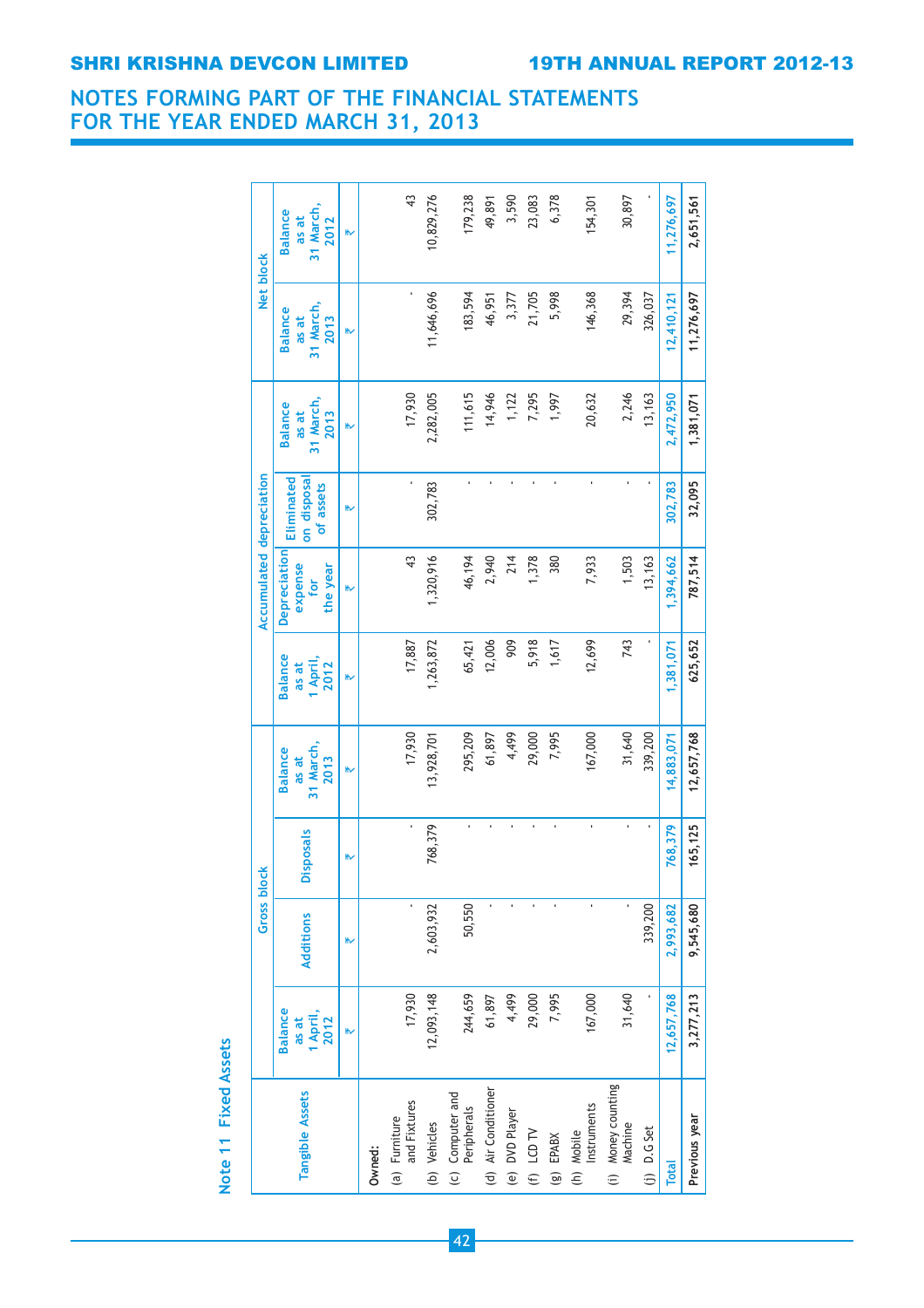## **Note 12 Non-current Investments**

|                                                                                                                               |                                                                                                       |            | As at 31 March, 2013 As at 31 March, 2012 |
|-------------------------------------------------------------------------------------------------------------------------------|-------------------------------------------------------------------------------------------------------|------------|-------------------------------------------|
|                                                                                                                               | <b>Particulars</b>                                                                                    | ₹          | ₹                                         |
| Trade Investments (At cost):<br>А.                                                                                            |                                                                                                       |            |                                           |
| Unquoted                                                                                                                      |                                                                                                       |            |                                           |
|                                                                                                                               | Investment in partnership firms (Refer Note 12.1)                                                     | 74,019,999 | 56,762,011                                |
|                                                                                                                               | Total of trade investments                                                                            | 74,019,999 | 56,762,011                                |
| Other Investments (At cost)<br>В.                                                                                             |                                                                                                       |            |                                           |
| Quoted equity shares (Refer Note 12.2)                                                                                        |                                                                                                       |            |                                           |
| (a) Nil (As at 31 March, 2012 : 288,643)<br>shares of $\overline{\xi}$ 1 each fully paid up in<br>Media Metrix Worldwide Ltd. |                                                                                                       |            | 6,009,686                                 |
| Vishal Malleables Ltd.                                                                                                        | (b) 17,891 (As at 31 March, 2012 : 28,391)<br>shares of $\bar{\tau}$ 10 each, fully paid up in        | 1,354,862  | 2,444,085                                 |
| Mobile Telecommunications Ltd.                                                                                                | (c) $1,285,000$ (As at 31 March, 2012 : 1,285,000)<br>shares of $\bar{\tau}$ 1 each, fully paid up in | 2,740,041  | 2,740,041                                 |
| (As at 31st March 2012 ₹ 78.12 lacs)                                                                                          | Aggregate Market value as at 31st March, 2013 ₹ 41.60 Lacs                                            |            |                                           |
|                                                                                                                               | <b>Total of other investments</b>                                                                     | 4,094,903  | 11, 193, 812                              |
|                                                                                                                               | Total of non current investments (A+B)                                                                | 78,114,902 | 67,955,823                                |

#### **Note 12.1 Other details relating to investment in partnership firms**

|              |                            | As at 31 March, 2013                    |                                                           | As at 31 March, 2012                    |                                                           |  |
|--------------|----------------------------|-----------------------------------------|-----------------------------------------------------------|-----------------------------------------|-----------------------------------------------------------|--|
|              | Name of the firms          | <b>Names of partners</b><br>in the firm | Share of<br>each partner<br>in the profits<br>of the firm | <b>Names of partners</b><br>in the firm | Share of<br>each partner<br>in the profits<br>of the firm |  |
| 1            | M/S Maa Shipra Enterprises | Shri Krishna Devcon Ltd                 | 25                                                        | Shri Krishna Devcon Ltd                 | 25                                                        |  |
|              | Total Capital as on        | Mr. Yogesh Mishra                       | 25                                                        | Mr. Yogesh Mishra                       | 25                                                        |  |
|              | $31.03.2013 - ₹ 3,600,000$ | Mr. Abhishek Rathi                      | 25                                                        | Mr. Abhishek Rathi                      | 25                                                        |  |
|              | Previous year ₹ 3,600,000  | Mr. Lokesh Awasthi                      | 25                                                        | Mr. Lokesh Awasthi                      | 25                                                        |  |
|              | <b>Total</b>               |                                         | 100                                                       |                                         | 100                                                       |  |
| $\mathbf{2}$ | M/S Avani Buildcon         | Shri Krishna Devcon Ltd                 | 50                                                        | Shri Krishna Devcon Ltd                 | 50                                                        |  |
|              | Total Capital as on        | Mr. Jetendra Mehta                      | 30                                                        | Mr. Jetendra Mehta                      | 30                                                        |  |
|              | 31.03.2013 - ₹60,095,326   | Mr. Sunil Sangoi                        | 20                                                        | Mr. Sunil Sangoi                        | 20                                                        |  |
|              | Previous year ₹63,805,089  |                                         |                                                           |                                         |                                                           |  |
|              | <b>Total</b>               |                                         | 100                                                       |                                         | 100                                                       |  |
| 3            | M/S Shree Krishna Buildcon | Shri Krishna Devcon Ltd                 | 60                                                        | M/S Shri Krishna Devcon Ltd             | 60                                                        |  |
|              | Total Capital as on        | Mr. Vijay Godwani                       | 8                                                         | Mr. Vijay Godwani                       | 8                                                         |  |
|              | 31.03.2013 - ₹29,968,000   | Mr. Ramesh Godwani                      | 8                                                         | Mr. Ramesh Godwani                      | 8                                                         |  |
|              | Previous year ₹ 29,483,000 | Mr. Gagandeep Singh Juneja              | 8                                                         | Mr. Gagandeep Singh Juneja              | 8                                                         |  |
|              |                            | Mrs. Armeet Kaur                        | 6                                                         | Mrs. Armeet Kaur                        | 6                                                         |  |
|              |                            | Mrs. Simmi Kaur                         | 5.                                                        | Mrs. Simmi Kaur                         | 5                                                         |  |
|              |                            | Mrs. Kamna Bajaj                        | 5.                                                        | Mrs. Kamna Bajaj                        | 5                                                         |  |
|              | <b>Total</b>               |                                         | 100                                                       |                                         | 100                                                       |  |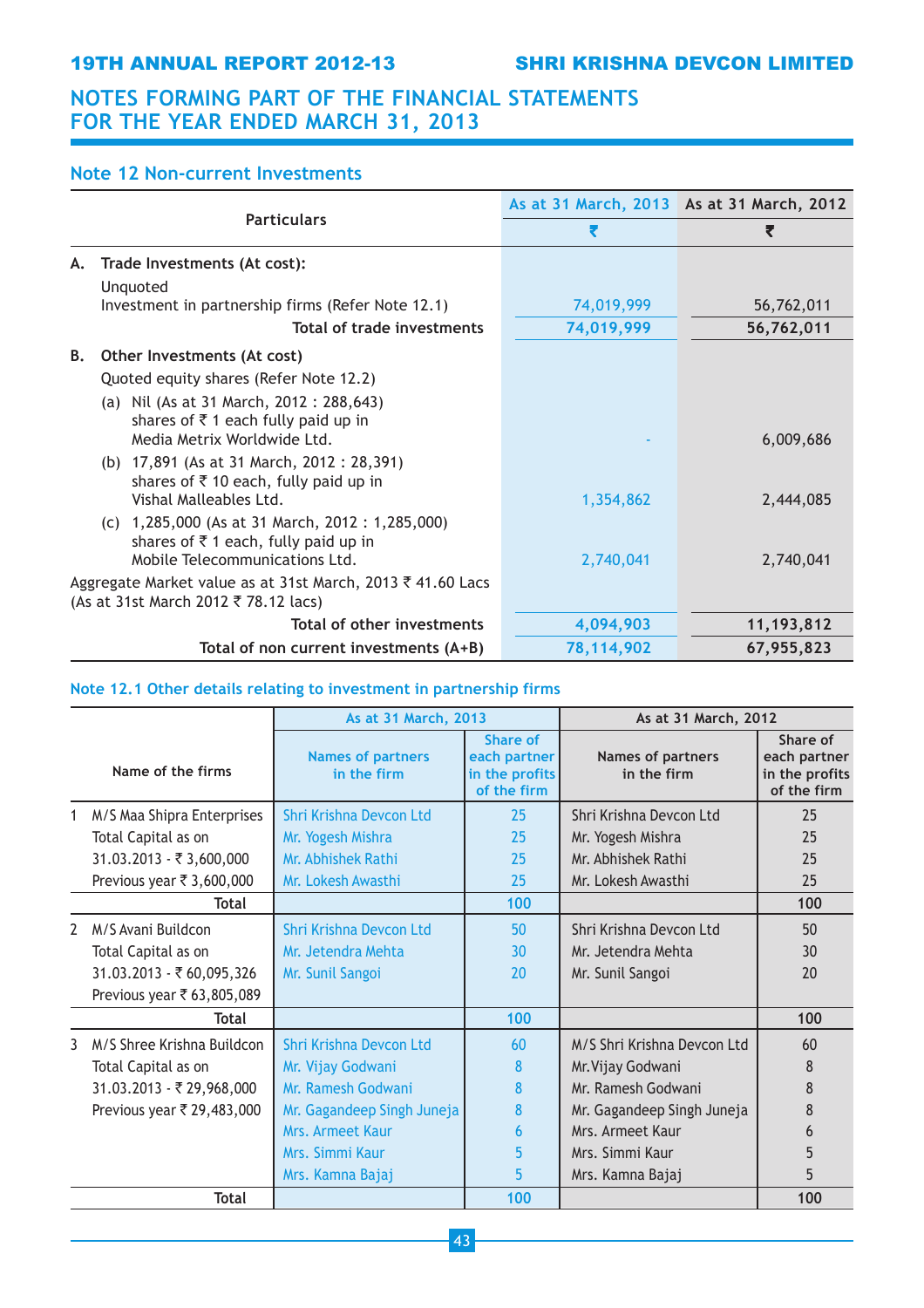### SHRI KRISHNA DEVCON LIMITED 19TH ANNUAL REPORT 2012-13

## **NOTES FORMING PART OF THE FINANCIAL STATEMENTS FOR THE YEAR ENDED MARCH 31, 2013**

#### **Note 12 Non-current Investments (contd.)**

#### **Note 12.1 Other details relating to investment in partnership firms (contd.)**

|    |                            | As at 31 March, 2013                    |                                                           | As at 31 March, 2012                    |                                                           |
|----|----------------------------|-----------------------------------------|-----------------------------------------------------------|-----------------------------------------|-----------------------------------------------------------|
|    | Name of the firms          | <b>Names of partners</b><br>in the firm | Share of<br>each partner<br>in the profits<br>of the firm | <b>Names of partners</b><br>in the firm | Share of<br>each partner<br>in the profits<br>of the firm |
|    | 4 M/S Krishna Developers   | Shri Krishna Devcon Ltd.                | 35                                                        | Shri Krishna Devcon Ltd.                | 35                                                        |
|    | Total Capital as on        | Mr. Sandeep Jain                        | 2.5                                                       | Mr. Sandeep Jain                        | 2.5                                                       |
|    | 31.03.2013 - ₹ 11,783,832  | Mr. Vikas Choudhary                     | 62.5                                                      | Mr. Sunil Haryani (HUL)                 | 25                                                        |
|    | Previous year ₹ 24,059,271 |                                         |                                                           | Mr. Sharad Doshi                        | 25                                                        |
|    |                            |                                         |                                                           | Mr. Ashish Jain                         | 12.5                                                      |
|    | <b>Total</b>               |                                         | 100                                                       |                                         | 100                                                       |
| 5. | M/S A & A Shelters         | Shri Krishna Devcon Ltd                 | 50                                                        |                                         |                                                           |
|    | Total Capital as on        | A & A Shelters Pyt. Ltd.                | 50                                                        |                                         |                                                           |
|    | $31.03.2013 - ₹ 193,154$   |                                         |                                                           |                                         |                                                           |
|    | Total                      |                                         | 100                                                       |                                         |                                                           |

#### **Note 12.2 Valuation of investment in quoted equity shares**

The management of the Company is of the opinion that the decline in the market value of its investments is temporary in nature and hence, has valued the investment on "cost" basis. No provision has been made for the difference between cost and market value of the Investments.

## **Note 13 Long-term loans and advances**

|                                       | As at 31 March, 2013 As at 31 March, 2012 |         |
|---------------------------------------|-------------------------------------------|---------|
| <b>Particulars</b>                    |                                           |         |
| Security deposits                     |                                           |         |
| Unsecured, considered good            | 715,500                                   | 715,500 |
| Total of long-term loans and advances | 715,500                                   | 715,500 |

#### **Note 14 Other non-current assets**

|                                             | As at 31 March, 2013 As at 31 March, 2012 |           |
|---------------------------------------------|-------------------------------------------|-----------|
| <b>Particulars</b>                          |                                           |           |
| Fixed deposit with Bank for bank guaranties | 2,381,694                                 | 2,085,514 |
| Total of other non-current assets           | 2.381.694                                 | 2,085,514 |

## **Note 15 Inventories**

(As certified by management)

|     | <b>Particulars</b>                                     | As at 31 March, 2013 As at 31 March, 2012 |             |
|-----|--------------------------------------------------------|-------------------------------------------|-------------|
|     |                                                        |                                           | ₹           |
| (a) | Trading stock (Flats)                                  | 824,462                                   | 824,462     |
| (b) | Work-in-progress (Projects Under Development)          | 730,627,915                               | 709,036,167 |
| (C) | Finished goods (other than those acquired for trading) | 42,787,159                                | 20,392,799  |
|     | (Complete Units of the Projects)                       |                                           |             |
|     | <b>Total of inventories</b>                            | 774,239,536                               | 730,253,428 |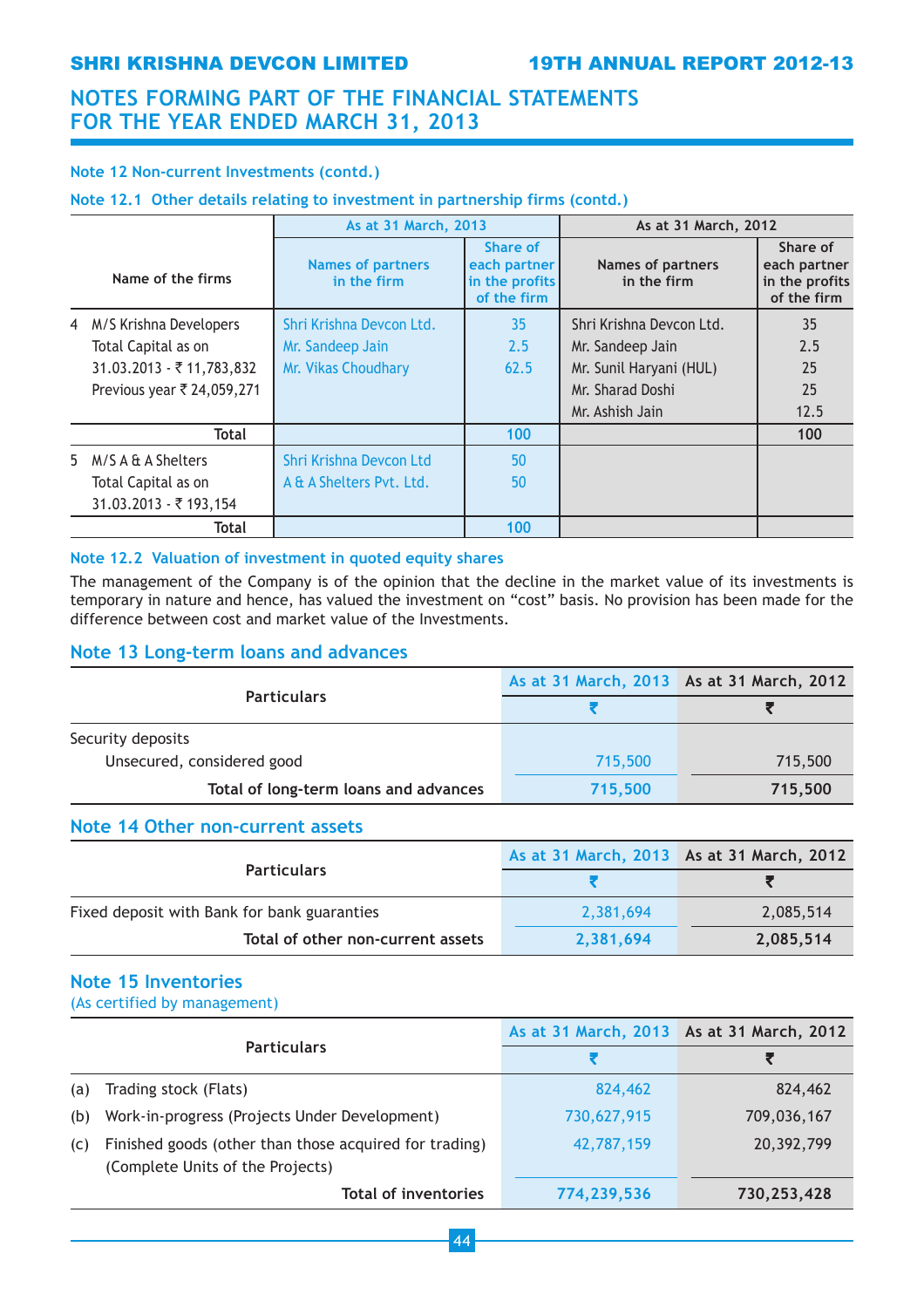## **Note 16 Trade Receivables**

| <b>Particulars</b>                                                                                            | As at 31 March, 2013 As at 31 March, 2012 |           |
|---------------------------------------------------------------------------------------------------------------|-------------------------------------------|-----------|
|                                                                                                               |                                           |           |
| Unsecured, considered good                                                                                    |                                           |           |
| Trade receivables outstanding for a period<br>exceeding six months from the date<br>they were due for payment | 1,560,489                                 |           |
| Other                                                                                                         | 13,311,776                                | 2,275,380 |
| Total of trade receivables                                                                                    | 14,872,265                                | 2,275,380 |

## **Note 17 Cash and cash equivalents**

|     | <b>Particulars</b>                              | As at 31 March, 2013 As at 31 March, 2012 |            |
|-----|-------------------------------------------------|-------------------------------------------|------------|
|     |                                                 | ₹                                         | ₹          |
| (a) | Cash on hand                                    | 77,582,144                                | 3,843,342  |
| (b) | Balances with banks                             |                                           |            |
|     | Current accounts                                | 24, 281, 203                              | 27,600,839 |
|     | Fixed deposits                                  | 2,381,694                                 | 2,085,514  |
|     | <b>Total</b>                                    | 104,245,041                               | 33,529,695 |
|     | Less: Amount disclosed under non-current assets | 2,381,694                                 | 2,085,514  |
|     | Total of cash and cash equivalents              | 101,863,347                               | 31,444,181 |

## **Note 18 Short-term loans and advances**

|     |                                                                  |            | As at 31 March, 2013 As at 31 March, 2012 |
|-----|------------------------------------------------------------------|------------|-------------------------------------------|
|     | <b>Particulars</b>                                               |            | ₹                                         |
|     | Unsecured, considered good                                       |            |                                           |
| (a) | Loans and advances to related parties<br>(Refer Note 18.1 below) |            | 1,020,000                                 |
| (b) | Security deposits                                                | 2,375,000  | 4,691,489                                 |
| (C) | Advance for land                                                 | 9,813,519  | 24,179,966                                |
| (d) | Other loans and advances                                         | 6,461,932  | 6,225,935                                 |
|     | Total of short-term loans and advances                           | 18,650,451 | 36,117,390                                |

#### **Note 18.1 Short-term loans and advances include amounts due from:**

|                                                                    | As at 31 March, 2013 As at 31 March, 2012 |           |
|--------------------------------------------------------------------|-------------------------------------------|-----------|
| <b>Particulars</b>                                                 |                                           |           |
| Private companies in which any director is<br>a director or member |                                           | 1,020,000 |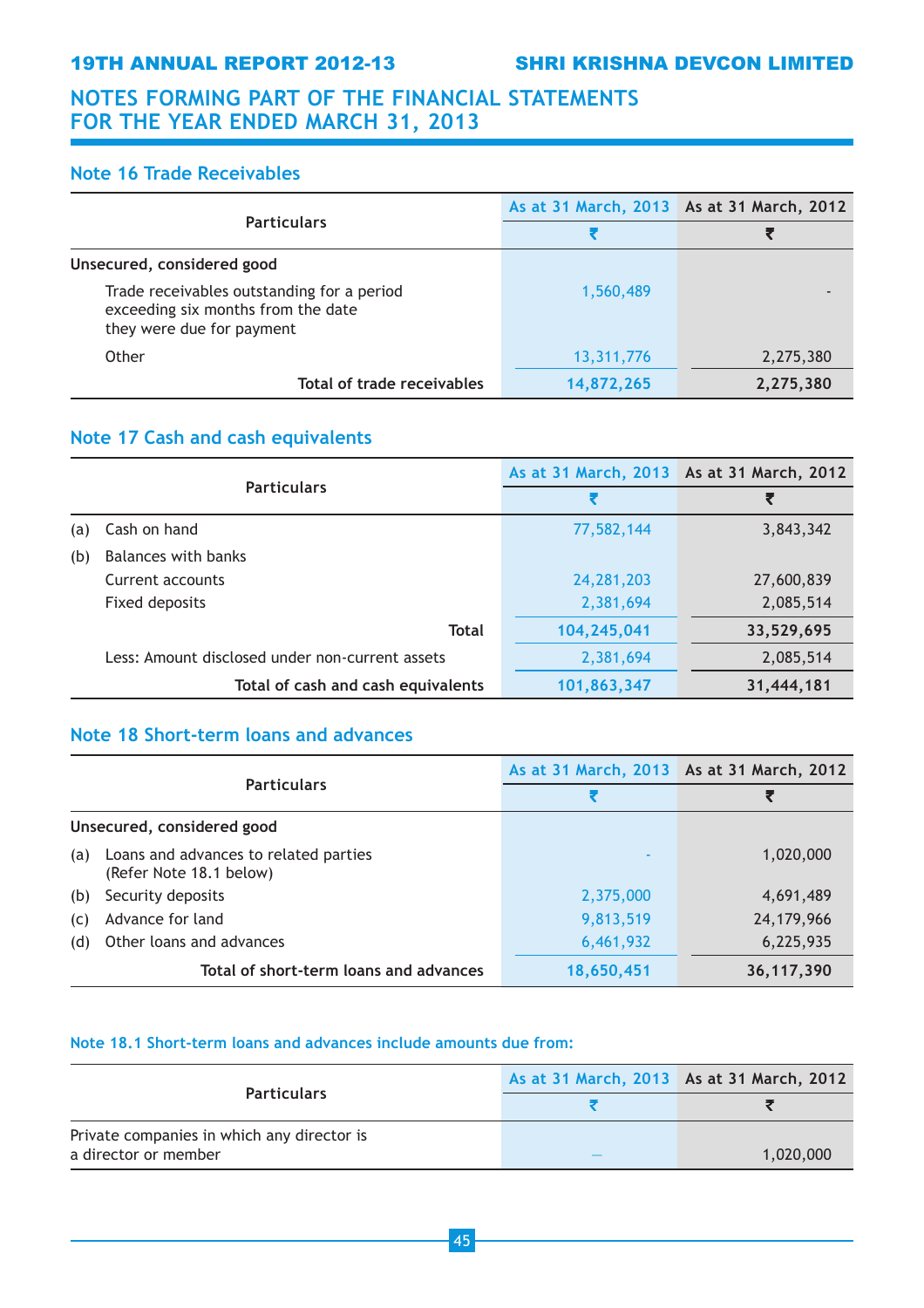## SHRI KRISHNA DEVCON LIMITED 19TH ANNUAL REPORT 2012-13

## **NOTES FORMING PART OF THE FINANCIAL STATEMENTS FOR THE YEAR ENDED MARCH 31, 2013**

## **Note 19 Revenue from Operations**

| <b>Particulars</b> | For the year ended<br>31 March, 2013                                 | For the year ended<br>31 March, 2012 |               |
|--------------------|----------------------------------------------------------------------|--------------------------------------|---------------|
|                    |                                                                      |                                      |               |
| (a)                | Sale of products<br>Income from sale of land & property developments | 268,297,012                          | 104, 187, 225 |
| (b)                | Other operating revenues<br>Rental income                            |                                      | 108,000       |
|                    | Total of revenue from operations                                     | 268,297,012                          | 104,295,225   |

## **Note 20 Other Income**

|     | <b>Particulars</b>                     | For the year ended<br>31 March, 2013 | For the year ended<br>31 March, 2012 |
|-----|----------------------------------------|--------------------------------------|--------------------------------------|
|     |                                        |                                      |                                      |
| (a) | Interest income                        | 4,942,875                            | 4,368,974                            |
| (b) | Share of Profit From Partnership firms | 1,135,230                            | 2,310,754                            |
| (C) | Dividend Income                        | 77,100                               | $\overline{\phantom{a}}$             |
|     | Total of other income                  | 6,155,205                            | 6,679,729                            |

#### **Note 20.1 Details of interest income**

| <b>Particulars</b>                                    | For the year ended<br>31 March, 2013 | For the year ended<br>31 March, 2012 |
|-------------------------------------------------------|--------------------------------------|--------------------------------------|
|                                                       |                                      |                                      |
| Interest income comprises:                            |                                      |                                      |
| Interest from banks on deposits                       | 162,427                              | 128,366                              |
| Interest income from investments in partnership firms | 4,780,448                            | 4,237,156                            |
| Other interest                                        |                                      | 3,452                                |
| Total of interest income                              | 4,942,875                            | 4,368,974                            |

#### **Note 21.a Land, Materials & Services Cost**

| <b>Particulars</b>                                 | For the year ended<br>31 March, 2013 | For the year ended<br>31 March, 2012 |
|----------------------------------------------------|--------------------------------------|--------------------------------------|
|                                                    |                                      |                                      |
| Cost of land, Materials & Services during the year | 272,484,261                          | 529,850,434                          |
| Total of land, materials & services cost           | 272,484,261                          | 529,850,434                          |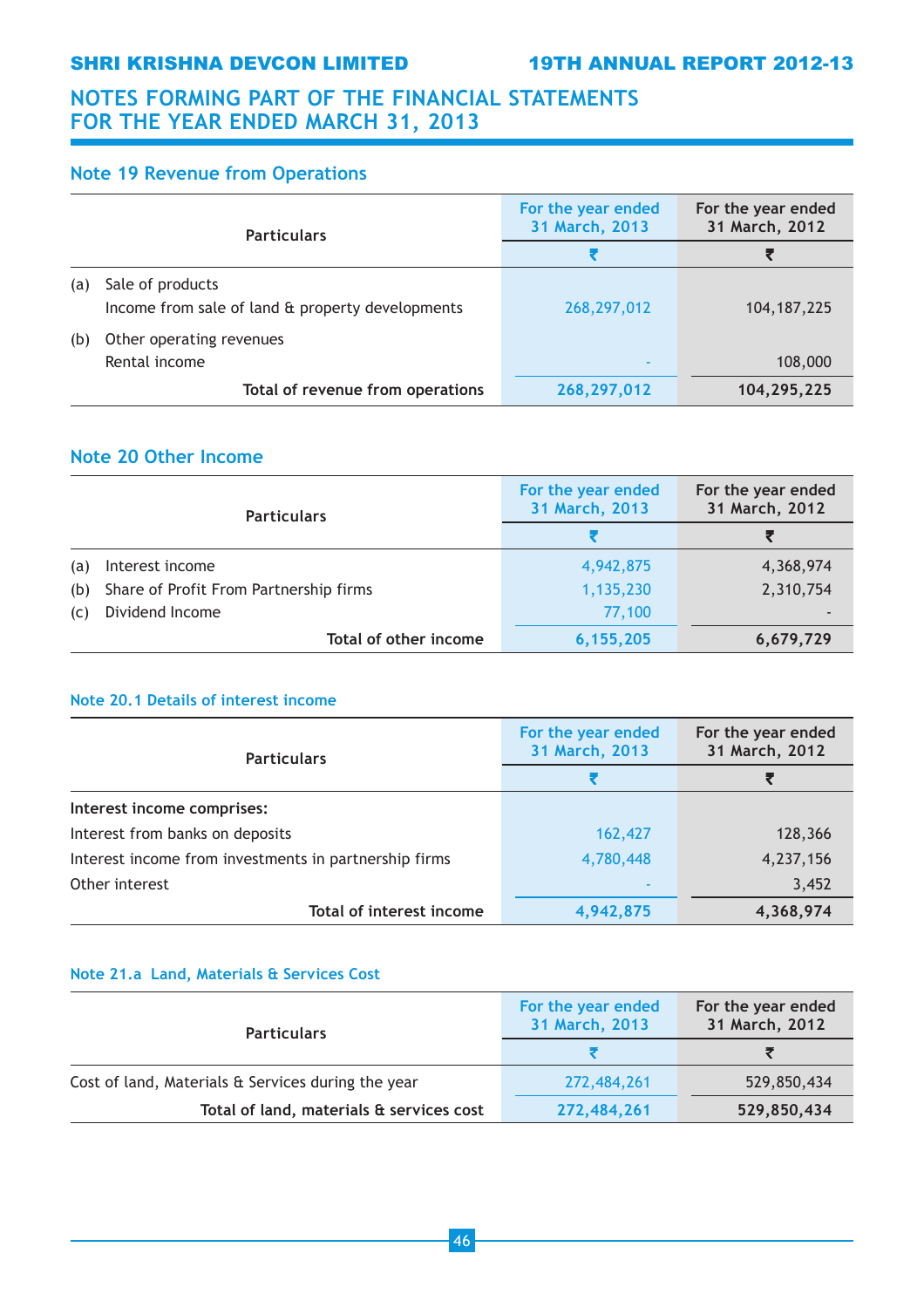#### **Note 21.b Purchase of trading goods**

| <b>Particulars</b> | For the year ended<br>31 March, 2013 | For the year ended<br>31 March, 2012 |            |
|--------------------|--------------------------------------|--------------------------------------|------------|
|                    |                                      |                                      |            |
| Cost of Land       |                                      |                                      | 18,610,551 |
|                    | Total of purchase of trading goods   | $\blacksquare$                       | 18,610,551 |

#### **Note 21.c Changes in inventories of finished goods, work-in-progress and trading stock**

| <b>Particulars</b>                        | For the year ended<br>31 March, 2013 | For the year ended<br>31 March, 2012 |
|-------------------------------------------|--------------------------------------|--------------------------------------|
|                                           |                                      | ₹                                    |
| Inventories at the end of the year:       |                                      |                                      |
| Complete units/Finished goods             | 42,787,159                           | 20,392,799                           |
| Work-in-progress                          | 730,627,915                          | 709,036,167                          |
| Trading stock                             | 824,462                              | 824,462                              |
|                                           | 774,239,536                          | 730,253,428                          |
| Inventories at the beginning of the year: |                                      |                                      |
| Complete units/Finished goods             | 20,392,799                           |                                      |
| Work-in-progress                          | 709,036,167                          | 268, 156, 744                        |
| Trading stock                             | 824,462                              | 824,462                              |
|                                           | 730,253,428                          | 268,981,206                          |
| Net (increase) / decrease                 | (43, 986, 108)                       | (461, 272, 222)                      |

## **Note 22 Employee benefits expenses**

| <b>Particulars</b>                  | For the year ended<br>31 March, 2013 | For the year ended<br>31 March, 2012 |
|-------------------------------------|--------------------------------------|--------------------------------------|
|                                     |                                      |                                      |
| Salaries and wages                  | 3,062,500                            | 2,459,444                            |
| Total of employee benefits expenses | 3,062,500                            | 2,459,444                            |

## **Note 23 Finance Costs**

| <b>Particulars</b>                                                                                   | For the year ended<br>31 March, 2013 | For the year ended<br>31 March, 2012 |
|------------------------------------------------------------------------------------------------------|--------------------------------------|--------------------------------------|
|                                                                                                      |                                      | ₹                                    |
| Interest expense on:<br>(a)<br><b>Borrowings</b><br>(i)<br>Trade payables<br>(ii)<br>Others<br>(iii) | 16,905,784<br>407,203                | 5,822,788<br>388,053<br>373,289      |
| Other borrowing costs - bank charges<br>(b)                                                          | 67,438                               | 148,087                              |
| Total<br>Less:                                                                                       | 17,380,425                           | 6,732,217                            |
| Borrowing cost Inventorised during the year                                                          | 15,913,975                           | 3,881,261                            |
| Total of finance cost                                                                                | 1,466,450                            | 2,850,956                            |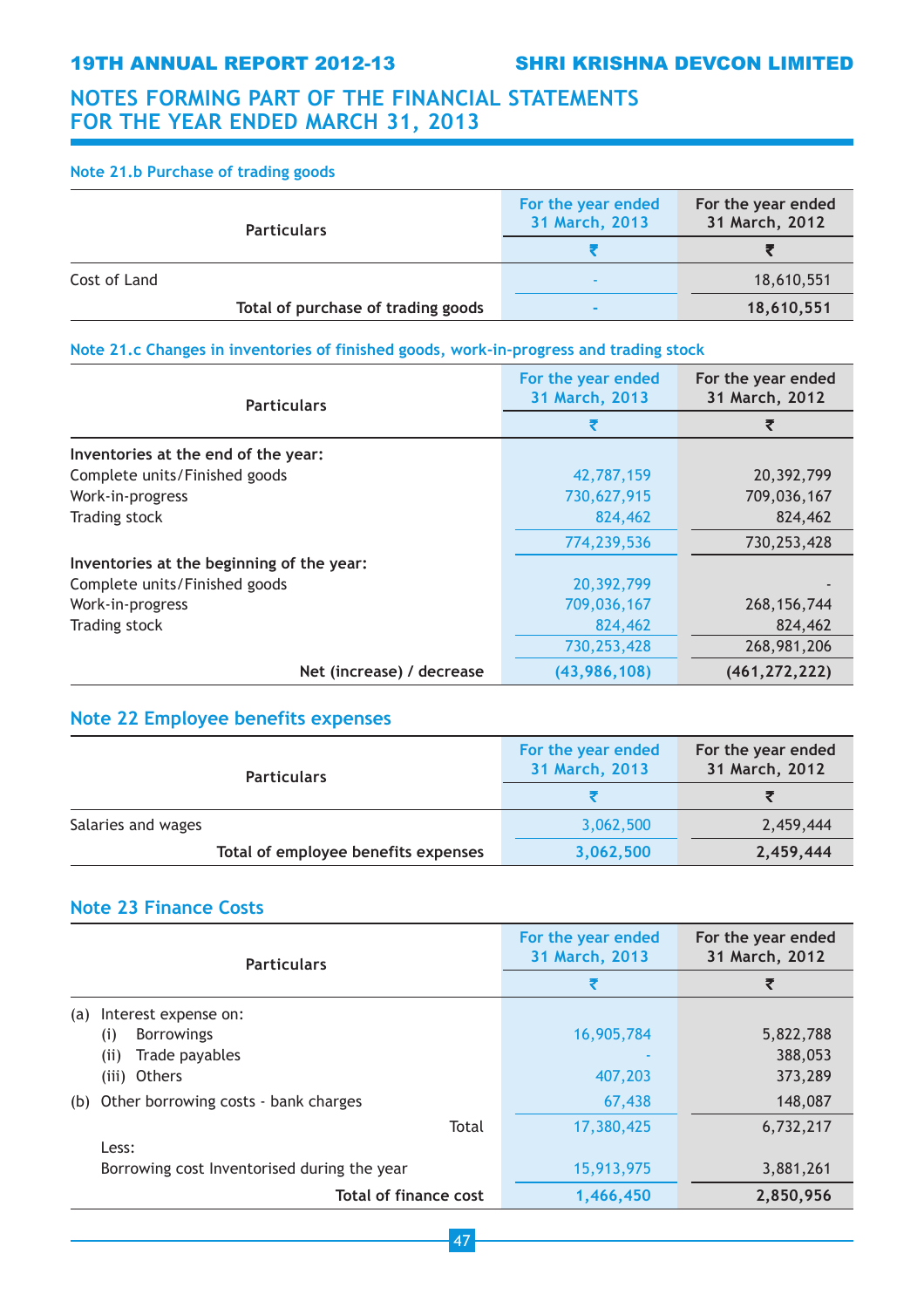## SHRI KRISHNA DEVCON LIMITED 19TH ANNUAL REPORT 2012-13

## **NOTES FORMING PART OF THE FINANCIAL STATEMENTS FOR THE YEAR ENDED MARCH 31, 2013**

## **Note 24 Other expenses**

| <b>Particulars</b>                           | For the year ended<br>31 March, 2013 | For the year ended<br>31 March, 2012 |
|----------------------------------------------|--------------------------------------|--------------------------------------|
|                                              | ₹                                    | ₹                                    |
| Office rent                                  | 512,400                              | 621,200                              |
| Electricity expenses                         | 210,925                              | 105,858                              |
| Insurance                                    | 56,783                               | 15,403                               |
| Rates and Taxes                              | 4,457                                | 13,624                               |
| Telephone expenses                           | 197,157                              | 257,269                              |
| Postage and Courier expenses                 | 9,810                                | 29,282                               |
| <b>Travelling and Conveyance</b>             | 346,324                              | 80,000                               |
| Office expenses                              | 208,128                              | 338,786                              |
| Printing and Stationery                      | 288,999                              | 177,545                              |
| Brokerage & Commission                       | 3,093,628                            |                                      |
| Advertisement & Publicity                    | 374,001                              | 1,340,898                            |
| Payments to auditors (Refer Note 24.1 below) | 318,540                              | 600,000                              |
| <b>AGM</b> expenses                          | 5,000                                | 12,137                               |
| Fees & Subscription                          | 173,859                              | 72,010                               |
| Legal and Professional                       | 815,095                              | 587,109                              |
| Loss on sale of fixed assets                 | 17,421                               | 8,030                                |
| Vehicle Running and Maintenance              | 151,364                              | 140,853                              |
| Computer Repairs & Maintenance Exp.          | 23,300                               |                                      |
| Security expenses                            | 52,516                               |                                      |
| Service Tax expenses                         | 13,603                               |                                      |
| Loss from Partnership firm                   | 5,923                                |                                      |
| Miscellaneous expenses                       | 801,768                              | 210,371                              |
| Total of other expenses                      | 7,681,001                            | 4,610,375                            |

#### **Note 24.1 Details of payment to auditor**

| <b>Particulars</b>                 | For the year ended<br>31 March, 2013 | For the year ended<br>31 March, 2012 |
|------------------------------------|--------------------------------------|--------------------------------------|
|                                    |                                      | ₹                                    |
| Payments to the auditors comprises |                                      |                                      |
| For statutory audit                | 140,450                              | 125,000                              |
| For tax audit                      | 28,090                               | 25,000                               |
| For other services                 | 150,000                              | 450,000                              |
| Total of payment to auditor        | 318,540                              | 600,000                              |

## **Note 25 Exceptional items**

| <b>Particulars</b>                    | For the year ended<br>31 March, 2013 | For the year ended<br>31 March, 2012 |
|---------------------------------------|--------------------------------------|--------------------------------------|
|                                       |                                      |                                      |
| Loss on Sale of Long term investments | 5,649,802                            | $\overline{\phantom{a}}$             |
| Total                                 | 5,649,802                            | $\blacksquare$                       |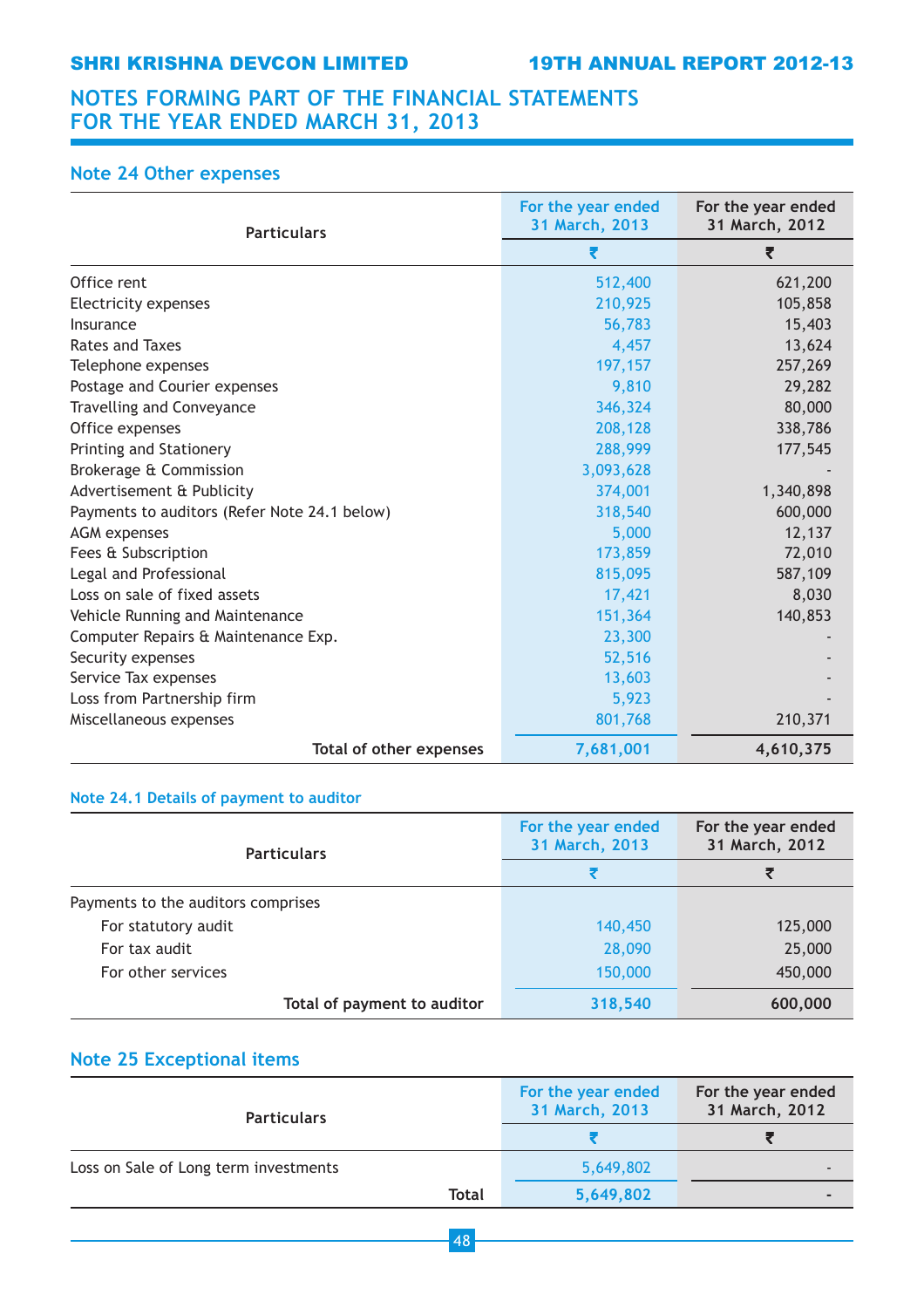## **Note 26 Basic & Diluted Earnings per Share**

| <b>Particulars</b>                                | For the year ended<br>31 March, 2013 | For the year ended<br>31 March, 2012 |
|---------------------------------------------------|--------------------------------------|--------------------------------------|
|                                                   |                                      |                                      |
| Net profit after tax for the year                 | 16,248,972                           | 9,458,959                            |
| Equity shares outstanding as at the year end      | 28,000,000                           | 28,000,000                           |
| Weighted average number of shares                 | 28,000,000                           | 19,540,984                           |
| Nominal value per share $\bar{\tau}$              | 10                                   | 10                                   |
| Earnings per share $\bar{\tau}$ (Basic & Diluted) | 0.58                                 | 0.48                                 |

## **Note 27 Deferred Tax Liability / (Asset)**

| <b>Particulars</b>                                                    | <b>Charged/(Credit)</b><br>in P&L account<br>for current year | As At<br>31 March, 2013 | As At<br>31 March, 2012 |
|-----------------------------------------------------------------------|---------------------------------------------------------------|-------------------------|-------------------------|
|                                                                       |                                                               |                         |                         |
| A. Deferred tax (Assets)                                              | <b>Nil</b>                                                    | <b>Nil</b>              | Nil                     |
| B. Deferred tax Liabilities:                                          |                                                               |                         |                         |
| On difference between book balance<br>and tax balance of fixed assets | 175,622                                                       | 545,393                 | 369,771                 |
| Net (DTA)/DTL (B-A)                                                   | 175,622                                                       | 545,393                 | 369,771                 |

#### **Note 28 Contingent Liabilities (to the extent not provided for)**

|                           | As at 31 March, 2013 As at 31 March, 2012 |           |
|---------------------------|-------------------------------------------|-----------|
| <b>Particulars</b>        |                                           |           |
| Guarantees issued by Bank | 5.350,000                                 | 4,500,000 |

## **Note 29 Disclosures required under Section 22 of the Micro, Small and Medium Enterprises Development Act, 2006**

Based on the information available with the Company, there are no suppliers who are registered as micro, small or medium enterprises under "The Micro, Small and Medium Enterprises Development Act, 2006" as at March 31, 2013.

#### **Note 30 Additional Statutory information to the financial statements**

| <b>Particulars</b>              | For the year ended<br>31 March, 2013 | For the year ended<br>31 March, 2012 |
|---------------------------------|--------------------------------------|--------------------------------------|
|                                 |                                      |                                      |
| Value of imports on CIF basis   | Nil                                  | Nil                                  |
| Expenditure in foreign currency | Nil                                  | Nil                                  |
| Earnings in foreign exchange    | Nil                                  | Nil                                  |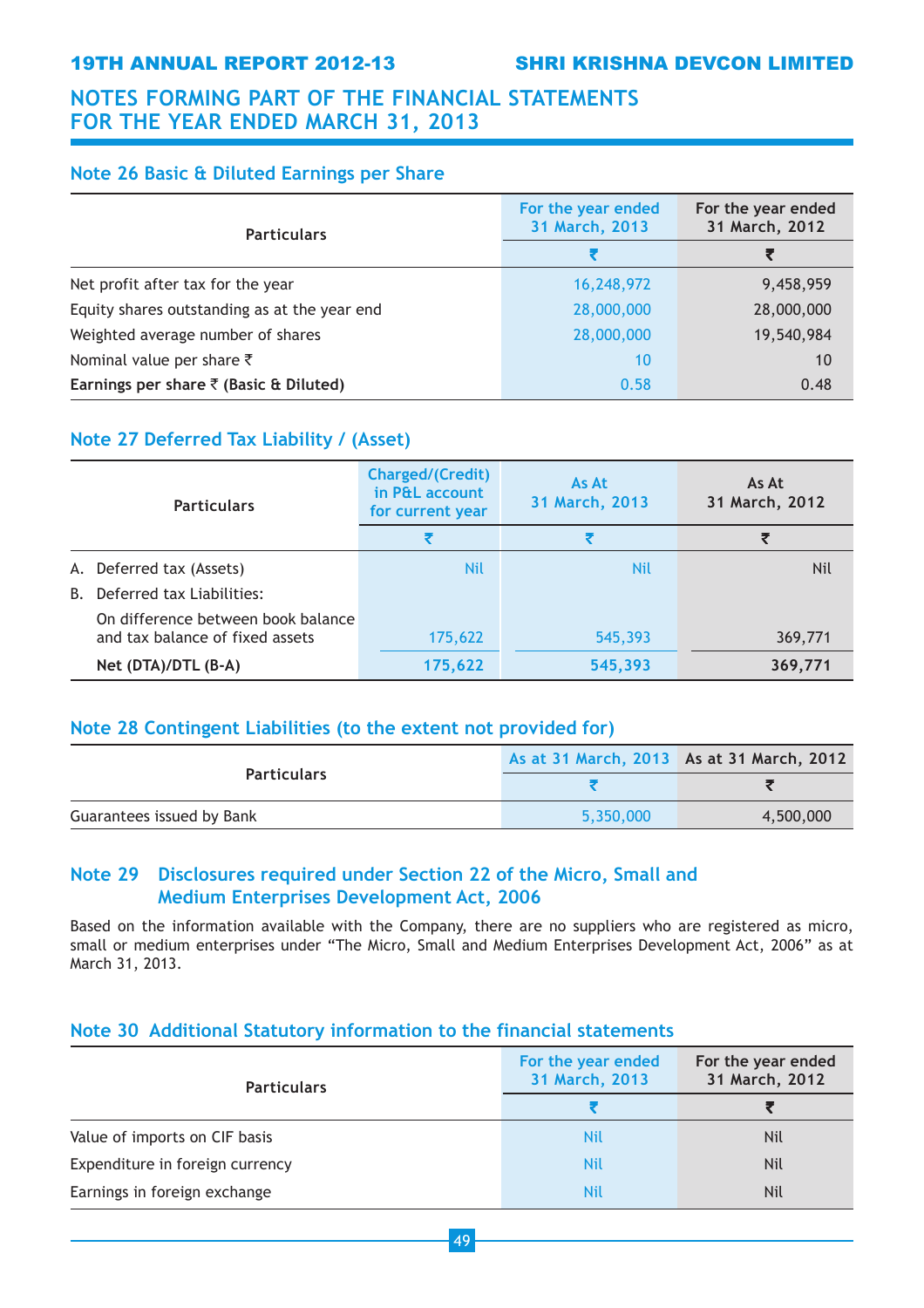## **Note 31 Disclosures under Accounting Standards 18, Related Party Disclosures** Details of related parties:

| Description of relationship                                                    | Names of related parties                                                                                                                                                                                                                                                                                              |
|--------------------------------------------------------------------------------|-----------------------------------------------------------------------------------------------------------------------------------------------------------------------------------------------------------------------------------------------------------------------------------------------------------------------|
| <b>Key Management Personnel (KMP)</b>                                          | Mr. Sunil Jain, Managing Director of the Company<br>Mr. Mukesh Jain, Director of the Company<br>Mr. Naveen Jain, Director of the Company                                                                                                                                                                              |
| <b>Relatives of KMP</b>                                                        | Mrs. Manorama Jain, Mother of Mr. Sunil Jain, Mr. Mukesh Jain<br>and Mr. Naveen Jain<br>Mr. Keshrimal Jain, Father of Mr. Sunil Jain, Mr. Mukesh Jain<br>and Mr. Naveen Jain<br>Mrs. Anjana Jain, Wife of Mr. Sunil Jain<br>Mrs. Sangeeta Jain, Wife of Mr. Mukesh Jain<br>Mrs. Surabhi Jain, Wife of Mr. Naveen Jain |
| Entities in which KMP / Relatives of KMP<br>can exercise significant influence | Shree Vrajraj Developers Pvt. Ltd.<br>Shreedhar Developers Pvt. Ltd.<br>SKDL Developers Pvt. Ltd.<br>CSM Developers Pvt. Ltd.<br>NPS Investment Pyt. Ltd.<br>Manokesh Mines & Minerals Pyt. Ltd.<br>Navkar Finvest Ltd.<br><b>Bollywood Automobile</b>                                                                |

Note: Related parties have been identified by the Management.

**Details of related party transactions for the year ended March 31, 2013 and balances outstanding as at March 31, 2013:**

| <b>Nature of the Transactions</b>     | <b>KMP</b>               | <b>Relatives</b><br>of KMP | Entities in which<br><b>KMP</b> / relatives of<br><b>KMP</b> have<br>significant<br>influence | <b>Total</b>                |
|---------------------------------------|--------------------------|----------------------------|-----------------------------------------------------------------------------------------------|-----------------------------|
| <b>Directors Remuneration</b>         |                          |                            |                                                                                               |                             |
| - Mr. Sunil Jain                      | 1,800,000<br>(1,050,000) |                            |                                                                                               | 1,800,000<br>(1,050,000)    |
| - Mr. Mukesh Jain                     | (150,000)                |                            |                                                                                               | (150,000)                   |
| - Mr. Naveen Jain                     | (150,000)                |                            |                                                                                               | (150,000)                   |
| <b>Short term Borrowing</b>           |                          |                            |                                                                                               |                             |
| - CSM Developers Pvt. Ltd.            |                          |                            | 47,429,500<br>(3, 160, 000)                                                                   | 47,429,500<br>(3, 160, 000) |
| - Shreedhar Developers Pvt. Ltd.      |                          |                            | 5,000,000<br>(13,000,000)                                                                     | 5,000,000<br>(13,000,000)   |
| - Manokesh Mines & Minerals Pvt. Ltd. |                          |                            | 1,000,000                                                                                     | 1,000,000                   |
| - Navkar Finvest Ltd.                 |                          |                            | 3,300,000                                                                                     | 3,300,000                   |

**Note: Figures in bracket relates to the previous year**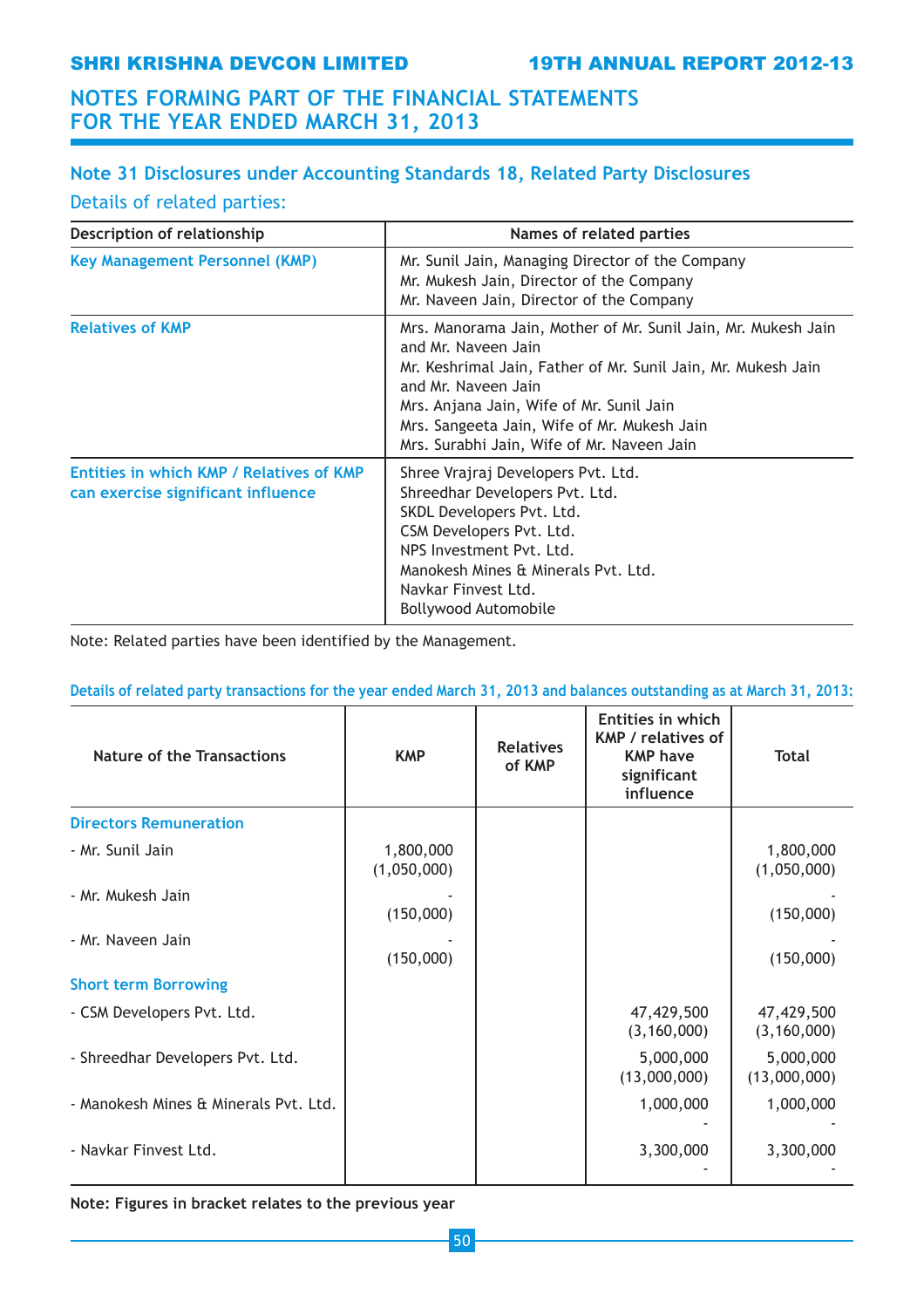## **Note 31 Disclosures under Accounting Standards 18 (contd.)**

| <b>Nature of the Transactions</b>                                        | <b>KMP</b>                    | <b>Relatives</b><br>of KMP | Entities in which<br>KMP / relatives of<br><b>KMP have</b><br>significant<br>influence | <b>Total</b>                  |
|--------------------------------------------------------------------------|-------------------------------|----------------------------|----------------------------------------------------------------------------------------|-------------------------------|
| <b>Short term borrowing</b>                                              |                               |                            |                                                                                        |                               |
| - Mr. Sunil Jain                                                         | 14,200,000<br>(5,860,221)     |                            |                                                                                        | 14,200,000<br>(5,860,221)     |
| - Mr. Mukesh Jain                                                        | (6,000,000)                   |                            |                                                                                        | (6,000,000)                   |
| - Mr. Naveen Jain                                                        | 17,080,219<br>(3,719,235)     |                            |                                                                                        | 17,080,219<br>(3,719,235)     |
| <b>Short term borrowing</b><br>outstanding at the year end               |                               |                            |                                                                                        |                               |
| - Mr. Sunil Jain                                                         | 16,037,641<br>(7, 188, 646)   |                            |                                                                                        | 16,037,641<br>(7, 188, 646)   |
| - Mr. Mukesh Jain                                                        | 7,147,200<br>(7, 147, 200)    |                            |                                                                                        | 7,147,200<br>(7, 147, 200)    |
| - Mr. Naveen Jain                                                        | 24, 185, 654<br>(9, 105, 435) |                            |                                                                                        | 24, 185, 654<br>(9, 105, 435) |
| - CSM Developers Pvt. Ltd.                                               |                               |                            | 59,762,855<br>(9,310,000)                                                              | 59,762,855<br>(9,310,000)     |
| - Shreedhar Developers Pvt. Ltd.                                         |                               |                            | 17,345,572<br>(13,000,000)                                                             | 17,345,572<br>(13,000,000)    |
| - SKDL Developers Pvt. Ltd.                                              |                               |                            | 7,300,000<br>(7,300,000)                                                               | 7,300,000<br>(7,300,000)      |
| - Manokesh Mines & Minerals Pvt. Ltd.                                    |                               |                            | 1,000,000                                                                              | 1,000,000                     |
| - Navkar Finvest Ltd.                                                    |                               |                            | 3,300,000                                                                              | 3,300,000                     |
| <b>Interest Paid</b>                                                     |                               |                            |                                                                                        |                               |
| - SKDL Developers Pvt. Ltd.                                              |                               |                            | 967,000<br>(657,000)                                                                   | 967,000<br>(657,000)          |
| CSM Developers Pvt. Ltd.                                                 |                               |                            | 3,359,283                                                                              | 3,359,283                     |
| - Shreedhar Developers Pvt. Ltd.                                         |                               |                            | 1,606,192                                                                              | 1,606,192                     |
| - Manokesh Mines & Minerals Pvt. Ltd.                                    |                               |                            | 38,034                                                                                 | 38,034                        |
| - Navkar Finvest Ltd.                                                    |                               |                            | 141,787                                                                                | 141,787                       |
| <b>Land Purchase</b>                                                     |                               |                            |                                                                                        |                               |
| - Shree Vrajraj Developers Pvt. Ltd.                                     |                               |                            | (630,000)                                                                              | (630,000)                     |
| <b>Advance for Land Purchase</b><br>- Shree Vrajraj Developers Pvt. Ltd. |                               |                            |                                                                                        |                               |
|                                                                          |                               |                            | (1,020,000)                                                                            | (1,020,000)                   |

**Note: Figures in bracket relates to the previous year**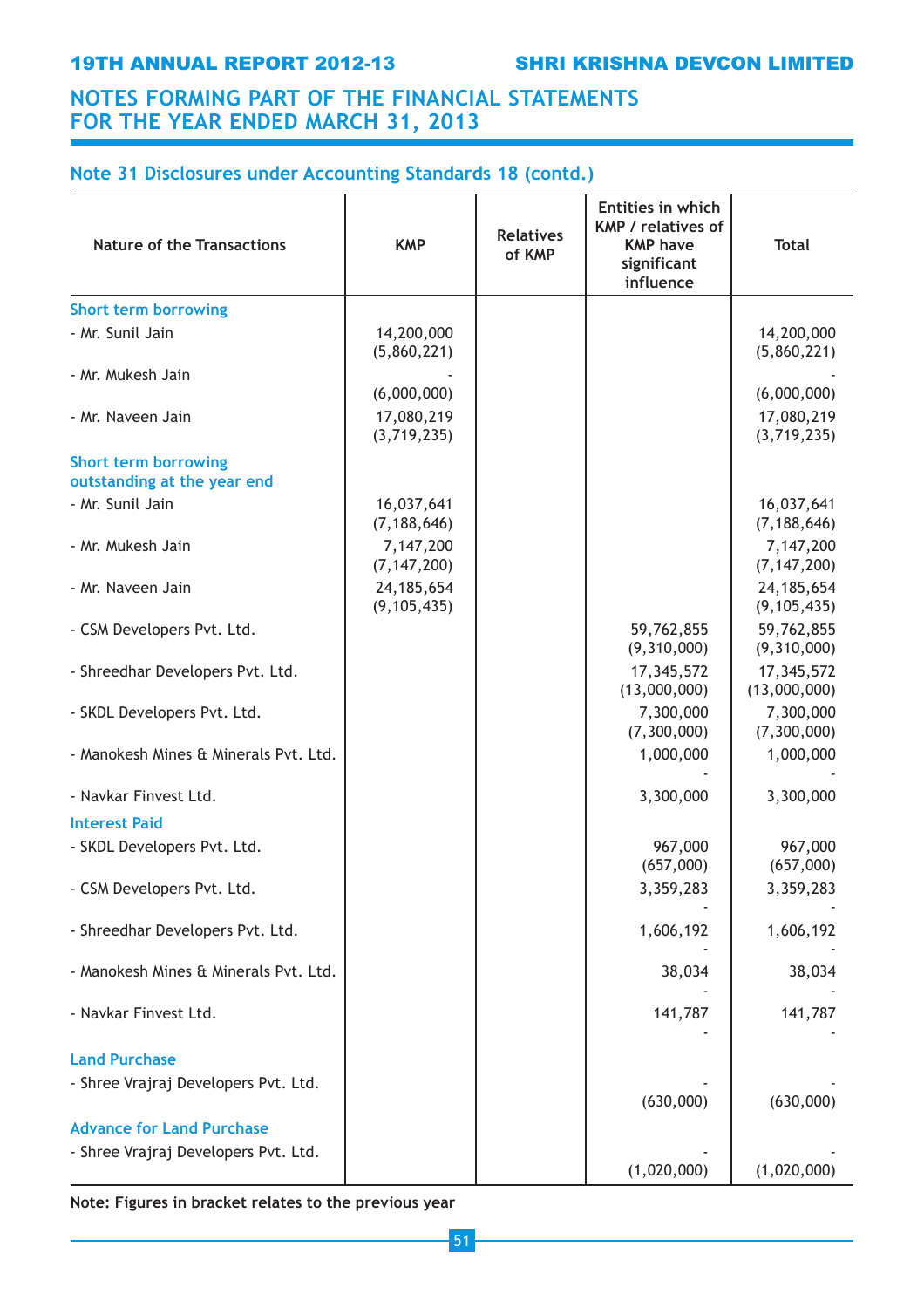### SHRI KRISHNA DEVCON LIMITED **19TH ANNUAL REPORT 2012-13**

## **NOTES FORMING PART OF THE FINANCIAL STATEMENTS FOR THE YEAR ENDED MARCH 31, 2013**

### **Note 32**

The Company has not made any provisions towards gratuity and other retirement benefits as in view of the management, no provision are required to be made.

### **Note 33**

In the opinion of Board, Current Assets, Loans & Advances are approximately of value which are stated in the Balance Sheet if realised in the ordinary course of business.

#### **Note 34**

The figures of trade receivable, Trade Payables and Loans & Advances are subject to confirmation and reconciliation, wherever required.

### **Note 35 Previous year's figures**

Previous year's figures have been regrouped / reclassified wherever necessary to correspond with the current year's classification / disclosure.

#### **Signature to the notes to financial statements**

As per our Report of even date attached For **Khandelwal & Khandelwal Associates** For and on behalf of the Board of Directors

Chartered Accountants Firm Registration No. 008389C

## **(CA Durgesh Khandelwal) Sunil Kumar Jain Mukesh Kumar Jain**

Partner **Managing Director** Director **Director Director Managing Director Director** M.No. 077390 Place : Indore **Surbhi Goyal**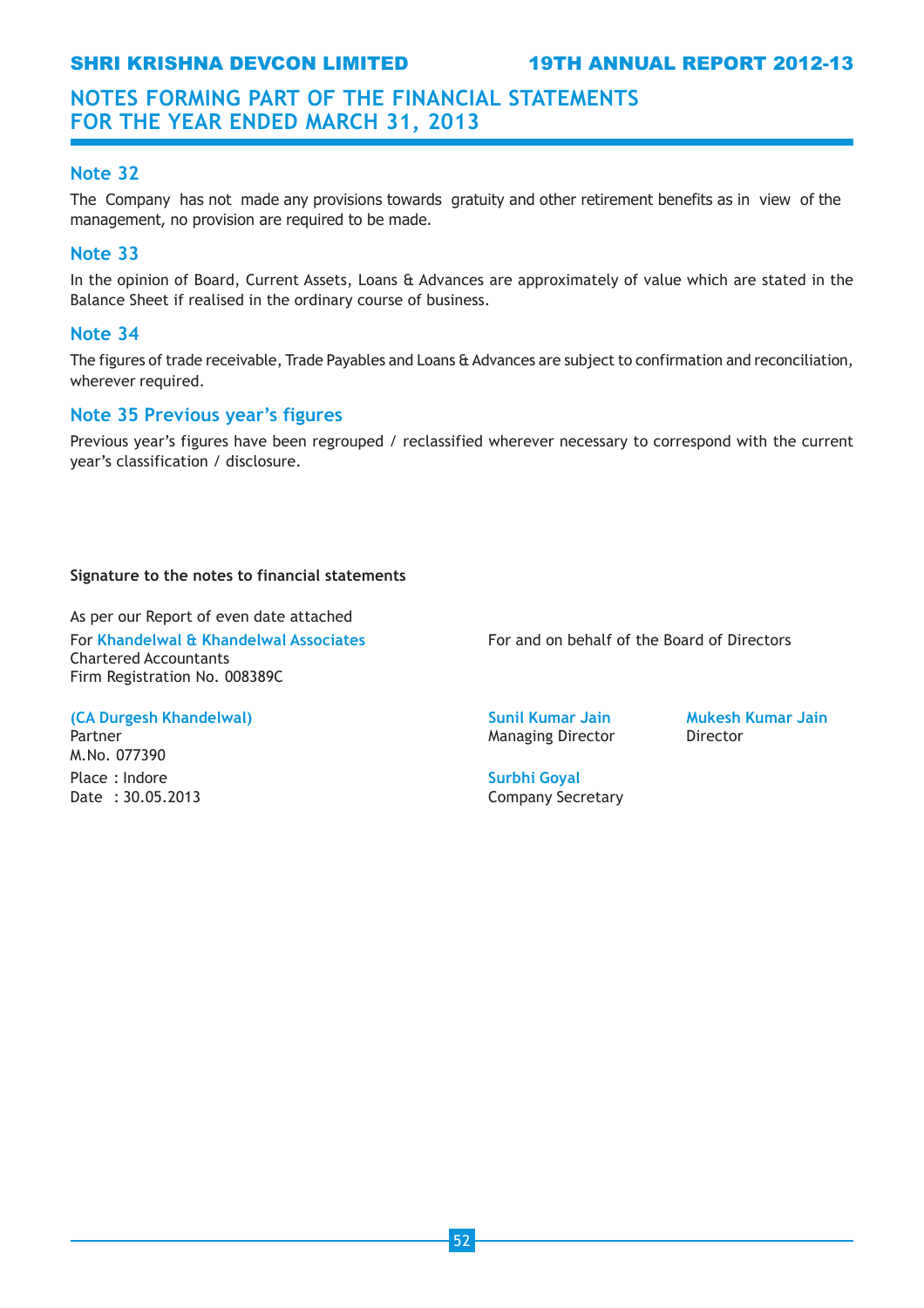## NOTES:

|  |  |  |  | a constitution de la constitution de la constitution de la constitution de la constitution de la constitution         |  |  |  |  |  |  |  |  |                                                                                                                                                                                                                               |  |  |  |  |  |
|--|--|--|--|-----------------------------------------------------------------------------------------------------------------------|--|--|--|--|--|--|--|--|-------------------------------------------------------------------------------------------------------------------------------------------------------------------------------------------------------------------------------|--|--|--|--|--|
|  |  |  |  | a constitution de la constitution de la constitution de la constitution de la constitution de la constitution         |  |  |  |  |  |  |  |  |                                                                                                                                                                                                                               |  |  |  |  |  |
|  |  |  |  | a constitución de la constitución de la constitución de la constitución de la constitución de la constitución         |  |  |  |  |  |  |  |  |                                                                                                                                                                                                                               |  |  |  |  |  |
|  |  |  |  |                                                                                                                       |  |  |  |  |  |  |  |  |                                                                                                                                                                                                                               |  |  |  |  |  |
|  |  |  |  |                                                                                                                       |  |  |  |  |  |  |  |  |                                                                                                                                                                                                                               |  |  |  |  |  |
|  |  |  |  |                                                                                                                       |  |  |  |  |  |  |  |  | design a construction of the construction of the construction of the construction of the construction of the construction of the construction of the construction of the construction of the construction of the construction |  |  |  |  |  |
|  |  |  |  |                                                                                                                       |  |  |  |  |  |  |  |  |                                                                                                                                                                                                                               |  |  |  |  |  |
|  |  |  |  | and the contract of the contract of the contract of the contract of the contract of the contract of the contract of   |  |  |  |  |  |  |  |  |                                                                                                                                                                                                                               |  |  |  |  |  |
|  |  |  |  | a constitution de la constitution de la constitution de la constitution de la constitution de la constitution         |  |  |  |  |  |  |  |  |                                                                                                                                                                                                                               |  |  |  |  |  |
|  |  |  |  | in a constitution of the constitution of the constitution of the constitution of the constitution of the constitution |  |  |  |  |  |  |  |  |                                                                                                                                                                                                                               |  |  |  |  |  |
|  |  |  |  |                                                                                                                       |  |  |  |  |  |  |  |  |                                                                                                                                                                                                                               |  |  |  |  |  |
|  |  |  |  |                                                                                                                       |  |  |  |  |  |  |  |  |                                                                                                                                                                                                                               |  |  |  |  |  |
|  |  |  |  | a constitution of the contract of the constitution of the constitution of the constitution of the constitution        |  |  |  |  |  |  |  |  |                                                                                                                                                                                                                               |  |  |  |  |  |
|  |  |  |  | المناقب والمناقب والمناقب والمناقب والمناقب والمناقب والمناقب والمناقب والمناقب والمناقب والمناقب والمناقب والمناقب   |  |  |  |  |  |  |  |  |                                                                                                                                                                                                                               |  |  |  |  |  |
|  |  |  |  |                                                                                                                       |  |  |  |  |  |  |  |  |                                                                                                                                                                                                                               |  |  |  |  |  |
|  |  |  |  |                                                                                                                       |  |  |  |  |  |  |  |  |                                                                                                                                                                                                                               |  |  |  |  |  |
|  |  |  |  |                                                                                                                       |  |  |  |  |  |  |  |  |                                                                                                                                                                                                                               |  |  |  |  |  |
|  |  |  |  |                                                                                                                       |  |  |  |  |  |  |  |  |                                                                                                                                                                                                                               |  |  |  |  |  |
|  |  |  |  |                                                                                                                       |  |  |  |  |  |  |  |  |                                                                                                                                                                                                                               |  |  |  |  |  |
|  |  |  |  |                                                                                                                       |  |  |  |  |  |  |  |  |                                                                                                                                                                                                                               |  |  |  |  |  |
|  |  |  |  |                                                                                                                       |  |  |  |  |  |  |  |  |                                                                                                                                                                                                                               |  |  |  |  |  |
|  |  |  |  |                                                                                                                       |  |  |  |  |  |  |  |  |                                                                                                                                                                                                                               |  |  |  |  |  |
|  |  |  |  |                                                                                                                       |  |  |  |  |  |  |  |  |                                                                                                                                                                                                                               |  |  |  |  |  |
|  |  |  |  |                                                                                                                       |  |  |  |  |  |  |  |  |                                                                                                                                                                                                                               |  |  |  |  |  |
|  |  |  |  |                                                                                                                       |  |  |  |  |  |  |  |  |                                                                                                                                                                                                                               |  |  |  |  |  |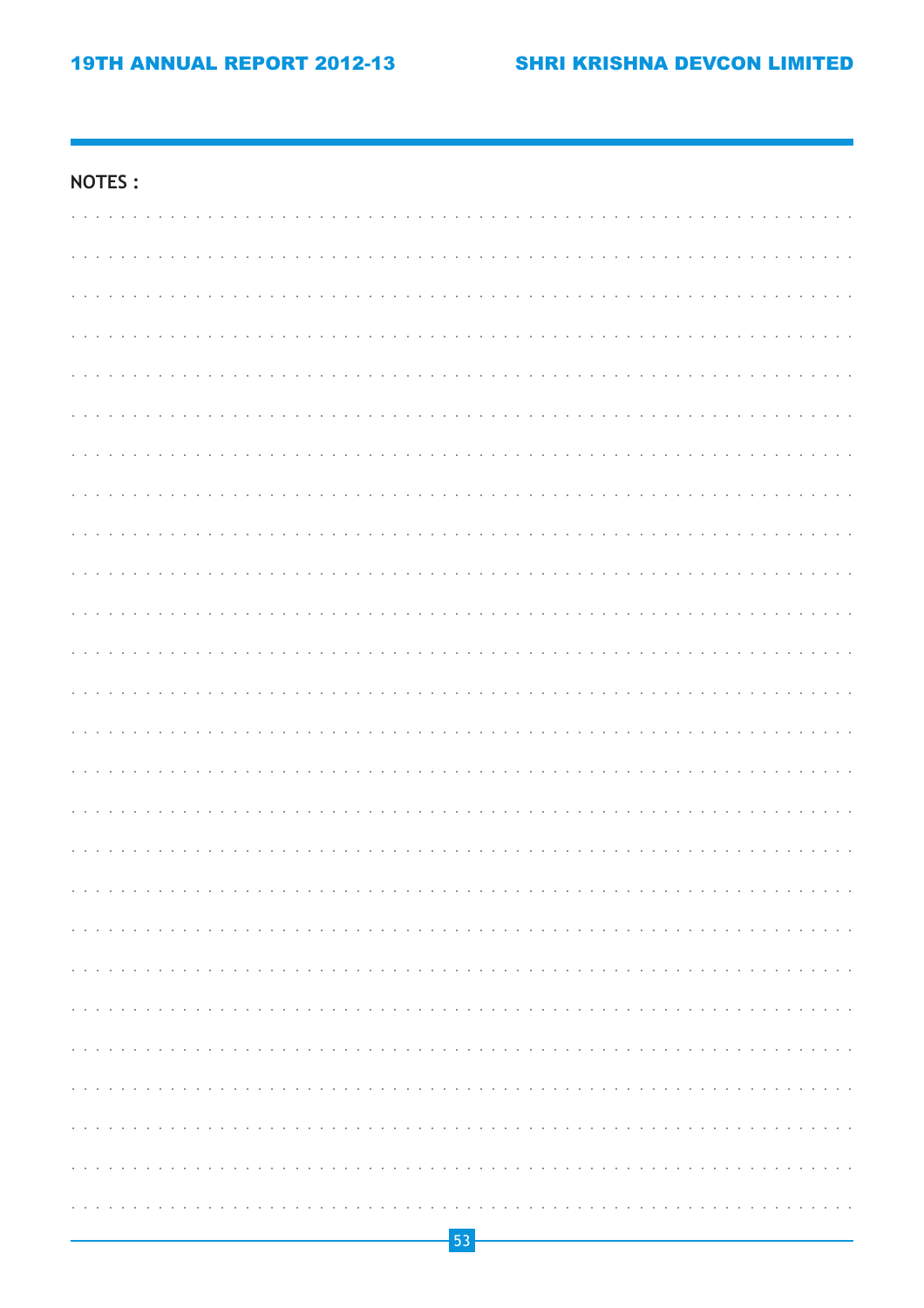## NOTES:

|  |  |  | a constitutiva de la caractería de la caractería de la caractería de la caractería de la caractería de la cara    |  |  |  |  |  |  |  |  |  |                                                 |  |  |  |  |  |  |  |  |  |
|--|--|--|-------------------------------------------------------------------------------------------------------------------|--|--|--|--|--|--|--|--|--|-------------------------------------------------|--|--|--|--|--|--|--|--|--|
|  |  |  | a constitution de la constitution de la constitution de la constitution de la constitution de la constitution     |  |  |  |  |  |  |  |  |  |                                                 |  |  |  |  |  |  |  |  |  |
|  |  |  |                                                                                                                   |  |  |  |  |  |  |  |  |  |                                                 |  |  |  |  |  |  |  |  |  |
|  |  |  |                                                                                                                   |  |  |  |  |  |  |  |  |  |                                                 |  |  |  |  |  |  |  |  |  |
|  |  |  |                                                                                                                   |  |  |  |  |  |  |  |  |  |                                                 |  |  |  |  |  |  |  |  |  |
|  |  |  |                                                                                                                   |  |  |  |  |  |  |  |  |  |                                                 |  |  |  |  |  |  |  |  |  |
|  |  |  |                                                                                                                   |  |  |  |  |  |  |  |  |  | the contract of the contract of the contract of |  |  |  |  |  |  |  |  |  |
|  |  |  |                                                                                                                   |  |  |  |  |  |  |  |  |  |                                                 |  |  |  |  |  |  |  |  |  |
|  |  |  |                                                                                                                   |  |  |  |  |  |  |  |  |  |                                                 |  |  |  |  |  |  |  |  |  |
|  |  |  | a constitution de la constitución de la constitución de la constitución de la constitución de la constitución     |  |  |  |  |  |  |  |  |  |                                                 |  |  |  |  |  |  |  |  |  |
|  |  |  |                                                                                                                   |  |  |  |  |  |  |  |  |  |                                                 |  |  |  |  |  |  |  |  |  |
|  |  |  |                                                                                                                   |  |  |  |  |  |  |  |  |  |                                                 |  |  |  |  |  |  |  |  |  |
|  |  |  | المتام والمتمام المتماري والمتماري والمتمام والمتماري والمتماري والمتماري والمتماري والمتماري والمتماري والمتمار  |  |  |  |  |  |  |  |  |  |                                                 |  |  |  |  |  |  |  |  |  |
|  |  |  |                                                                                                                   |  |  |  |  |  |  |  |  |  |                                                 |  |  |  |  |  |  |  |  |  |
|  |  |  |                                                                                                                   |  |  |  |  |  |  |  |  |  |                                                 |  |  |  |  |  |  |  |  |  |
|  |  |  |                                                                                                                   |  |  |  |  |  |  |  |  |  |                                                 |  |  |  |  |  |  |  |  |  |
|  |  |  |                                                                                                                   |  |  |  |  |  |  |  |  |  |                                                 |  |  |  |  |  |  |  |  |  |
|  |  |  |                                                                                                                   |  |  |  |  |  |  |  |  |  |                                                 |  |  |  |  |  |  |  |  |  |
|  |  |  |                                                                                                                   |  |  |  |  |  |  |  |  |  |                                                 |  |  |  |  |  |  |  |  |  |
|  |  |  | a construire de la caractería de la caractería de la caractería de la caractería de la caractería de la caracterí |  |  |  |  |  |  |  |  |  |                                                 |  |  |  |  |  |  |  |  |  |
|  |  |  |                                                                                                                   |  |  |  |  |  |  |  |  |  |                                                 |  |  |  |  |  |  |  |  |  |
|  |  |  |                                                                                                                   |  |  |  |  |  |  |  |  |  |                                                 |  |  |  |  |  |  |  |  |  |
|  |  |  | a constitutiva de la caractería de la caractería de la caractería de la caractería de la caractería de la cara    |  |  |  |  |  |  |  |  |  |                                                 |  |  |  |  |  |  |  |  |  |
|  |  |  |                                                                                                                   |  |  |  |  |  |  |  |  |  |                                                 |  |  |  |  |  |  |  |  |  |
|  |  |  |                                                                                                                   |  |  |  |  |  |  |  |  |  |                                                 |  |  |  |  |  |  |  |  |  |